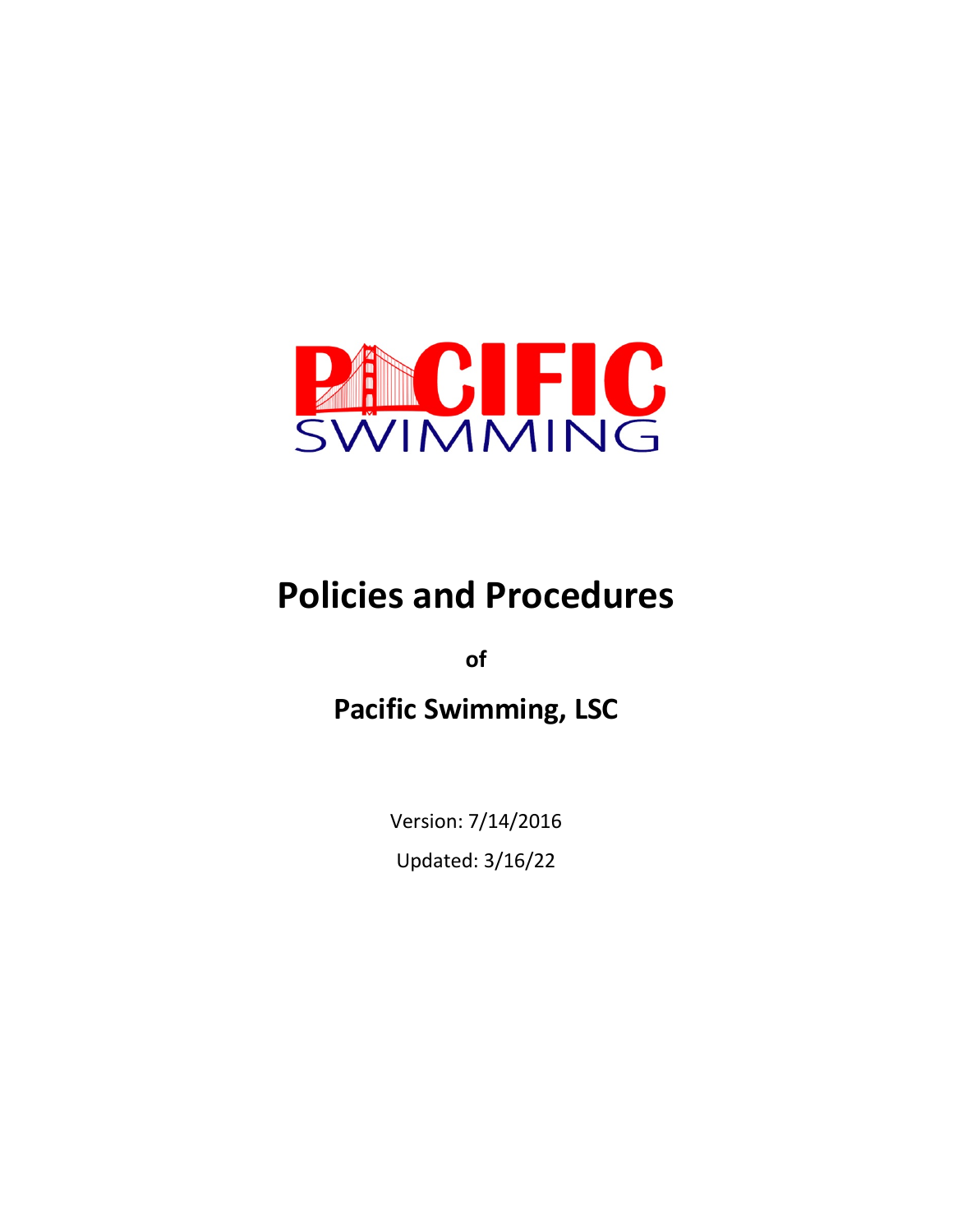# **POLICIES AND PROCEDURES TABLE OF CONTENTS**

# **ADMINISTRATION DIVISION**

| SECTION V - Pacific Swimming Travel Expense Reimbursement Policy 9 |
|--------------------------------------------------------------------|
| <b>COMPETITION AND ATHLETE DEVELOPMENT DIVISION</b>                |
|                                                                    |
|                                                                    |
|                                                                    |
|                                                                    |
|                                                                    |
|                                                                    |
|                                                                    |
|                                                                    |
|                                                                    |
|                                                                    |
|                                                                    |
|                                                                    |
|                                                                    |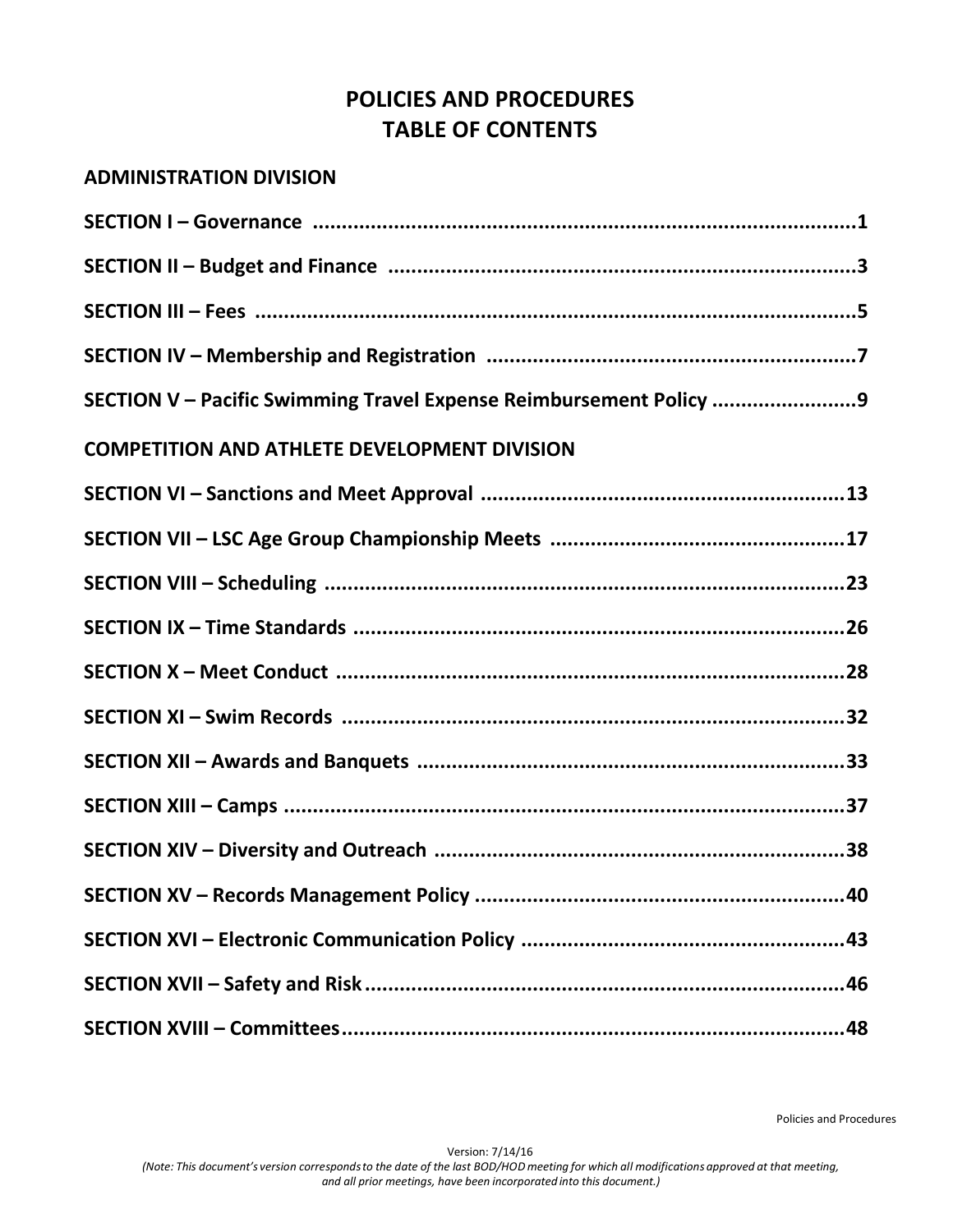# **APPENDIX**

| A.1 – Procedures for Tracking Changes in Governing Documents54        |  |
|-----------------------------------------------------------------------|--|
|                                                                       |  |
| A.3 – Pacific Swimmming Travel Expense Reimbursement Policy 56        |  |
|                                                                       |  |
|                                                                       |  |
| A.6a – Pacific Swimming League Travel Policy – Coaches and Managers61 |  |
|                                                                       |  |
|                                                                       |  |



Policies and Procedures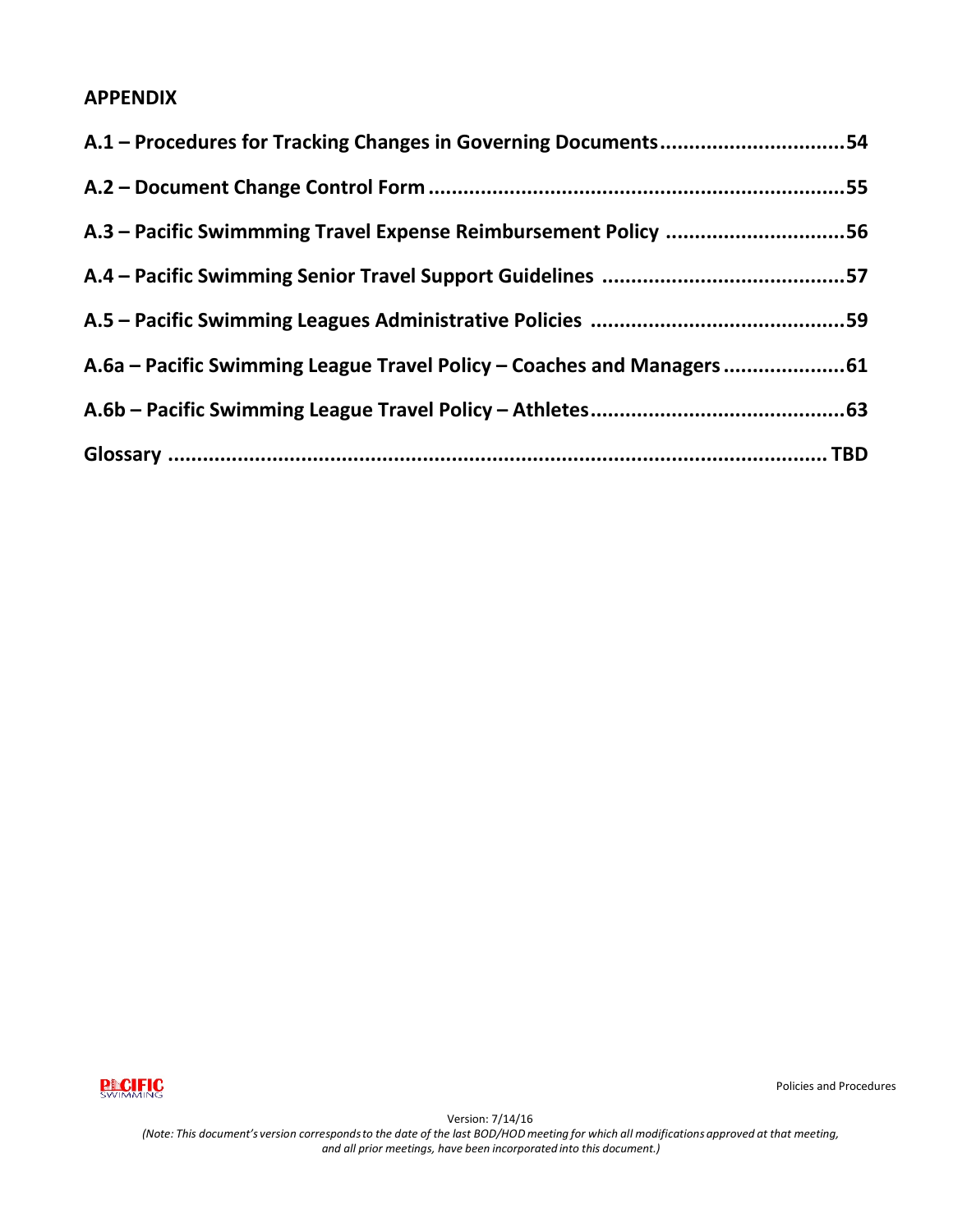# **ADMINISTRATION DIVISION SECTION I GOVERNANCE**

#### **A. House of Delegates**

- 1. Any motion made before the House of Delegates shall be considered at the next House of Delegates meeting unless:
	- a. 30-day notice in writing has been given to all members of the House of Delegates, or
	- b. The House of Delegates, by a 2/3 majority, determines the matter to be an emergency.

#### **B. Board of Director and Executive Committee Meetings**

- 1. Board of Director and Executive Committee Meetings
	- a. The Board of Directors and Executive Committee Meeting Schedule shall be set annually at the final House of Delegates meeting of the year. If a change in the schedule occurs, a notification shall be announced and posted at least 72 hours in advance.
	- b. Meetings shall start at 7:30 PM.
	- c. Meeting agenda format shall be as provided in the Pacific Swimming Bylaws, Article 5.19.
	- d. Board of Directors meetings shall normally be held at the Courtyard Marriott, San Ramon, located at 18090 San Ramon Valley Blvd., San Ramon, California.
	- e. Actions recommended by the Executive Committee shall be submitted to the Board of Directors for acceptance or rejection.
- 2. Meeting Motions
	- a. Motions made changing the Bylaws shall require a 60 day wait and shall be approved by the House of Delegates.
	- b. Motions made at a Board of Directors or Executive Committee meetings requiring a 30 day wait shall be:
		- (1) Motions changing the Rules and Regulations
		- (2) Motions affecting the operation and/or rights of the Zones.
	- c. Motions introduced on the floor of the meeting that were not posted on the Pacific Swimming website at least 72 hours prior to the meeting shall not be considered, unless approved by 2/3 of the body.
	- d. Motions start their 30 day or 60 day clock when presented.
- 3. All members of the Pacific Swimming Board of Directors, Zones and committees shall complete a "Statement of Principles on Ethical Behavior and Conflict of Interest" prior to beginning of their term of service and annually thereafter. Forms shall be kept on file by the Secretary or Chair of the respective organizations.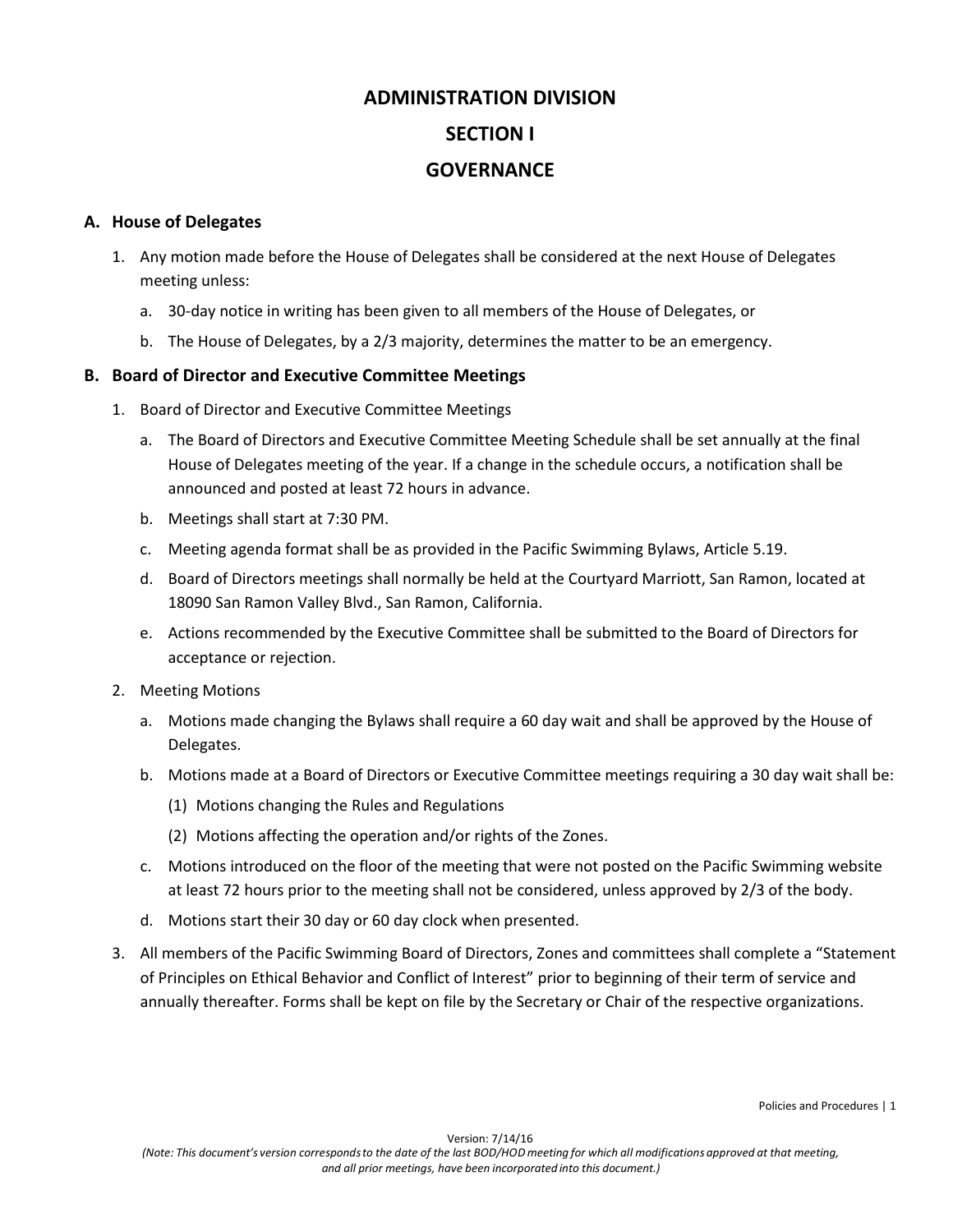#### **C. Elections**

- 1. Candidates for the offices of General Chair, Vice Chair-Program Operations, and Vice Chair-Program Development shall meet the qualifications as stated in the eligibility section of the By-Laws (6.3.1, and 6.3.2). (Pending approval of By-laws Section 6.3.1, and 6.3.2)
- 2. The Nomination Committee is responsible for insuring that the candidates they present to the Board of Directors for the offices of General Chair, Vice Chair-Program Operations, and Vice Chair- Program Development have met the By-Laws criteria (6.3.1, and 6.3.2). (Pending approval of By-laws Section 6.3.1, and 6.3.2)
- 3. Candidates for the offices of General Chair, Vice Chair-Program Operations, and Vice Chair-Program Development may be nominated from the floor of the House of Delegates. These nominees or their nominators shall present documentation at that time, to the satisfaction of the House of Delegates, that the candidate meets the By-Laws criteria (6.3.1, and 6.3.2). (Pending approval of By-laws Section 6.3.1, and 6.3.2)

#### **D. Governing Documents**

- 1. Changes in Pacific Swimming's governing documents (Pacific Swimming Bylaws, Policies and Procedures, Rules and Regulations), shall be tracked.
	- a. Procedure for Tracking Changes in Governing Documents See Appendix A.1
	- b. Document Change Control form. See Appendix A.2
- 2. Changes to Pacific Swimming Bylaws shall be approved by USA Swimming (USA Swimming Rules and Regulations Article 602.7).
	- a. Office Staff shall submit proposed Bylaw changes to the Chair of USA Swimming Rules and Regulations Committee.
	- b. Approval from USA Swimming shall be made within 45 days. The proposed changes shall be deemed as approved by USA Swimming if Pacific Swimming has not received notification or response within 45 days.
- 3. Changes shall have the change date noted for 1 year at the end of the inserted changes for the document.
- 4. A summary table of changes shall be appended at the end of each governing document listing changes, location, effective date, and document change number.
- 5. Notice of governing document changes shall be posted on the Pacific Swimming website.
- 6. USA Swimming's legal counsel may inform the General Chair when document destruction (planned or otherwise) should be halted. The General Chair shall, in turn, notify the staff and board members.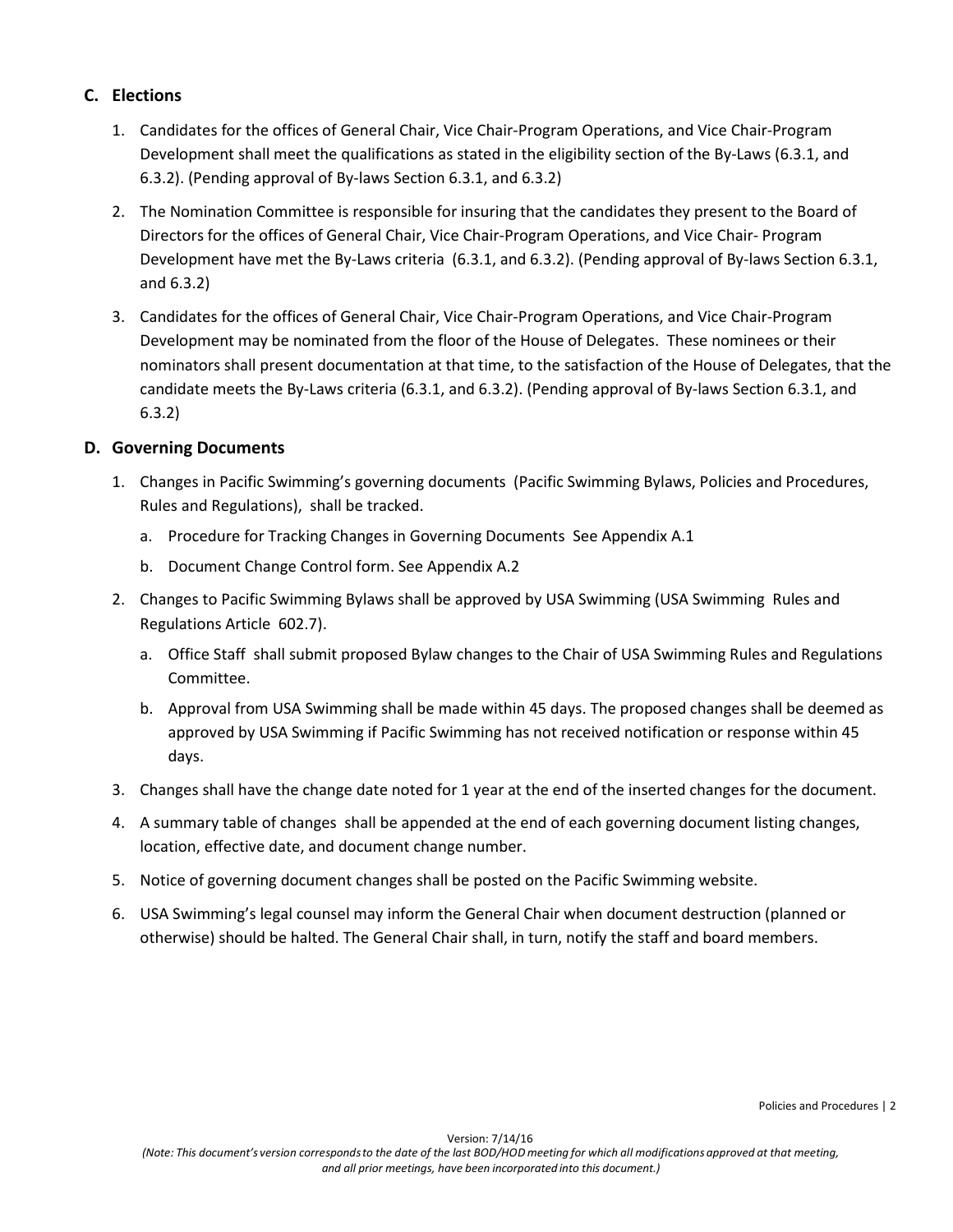# **SECTION II**

## **BUDGET AND FINANCE**

#### **A. Budget and Finance**

- 1. Pacific Swimming shall maintain a line item budget. The House of Delegates has authorized the Board of Directors to adjust budget items provided they remain within the total annual budget figure.
- 2. The minimum requirements for a club submitting a grant application shall be:
	- a. The club shall be in good standing
	- b. A delegate or representative shall attend the bi annual House of Delegates meetings.
- 3. Members of Pacific Swimming shall follow the Pacific Swimming Travel Expense Reimbursement Policy See Appendix A.3
- 4. A coach who applies for Pacific Swimming support to attend any USA Swimming event shall be a current certified coach member of Pacific Swimming
- 5. Travel Support for clubs sending disability athletes to National or International Disability Championship meets shall be set at the same rate used to support clubs sending athletes to National Championships.
- 6. Clubs requesting travel support shall meet the requirements found in the Senior Travel Support Guidelines. See Appendix A.4
	- a. Pacific Swimming's Membership Chair shall determine athlete and coach eligibility.
- 7. Execution of any deed, mortgage, bond, contract, agreement, or other instrument valued in excess of \$5000 shall be:
	- a. authorized by the General Chair and the Treasurer or two other officers or agents expressly delegated by the Board of Directors, and
	- b. verified, prior to signature, by the Treasurer to ensure the terms and payment conditions of any obligation can be fulfilled by Pacific Swimming.

Upon execution of any such agreement, a copy of the signed agreement shall be provided to the Treasurer.

- 8. Prior to the payment to any individual, organization or corporation for services provided, regardless of the amount paid, a W-9 form shall be provided to the Treasurer (or delegate) or Zone Treasurer. These services may be described as honorariums or stipends for coaches and chaperones and/or for providing services such as timing, computer operations or similar activities.
- 9. All capital equipment shall be recorded under the Pacific Swimming Equipment or Zone Equipment Inventory. All capital equipment inventoried shall be subject to a straight-line depreciation schedule based on the expected life of the equipment. All capital equipment in inventory shall be insured at replacement value.
- 10. Unrestricted or restricted contributions in the form of cash, securities or value-in-kind will be recognized at fair market value, and recorded as such. Donor contributions that have stipulations will be recorded as

Policies and Procedures | 3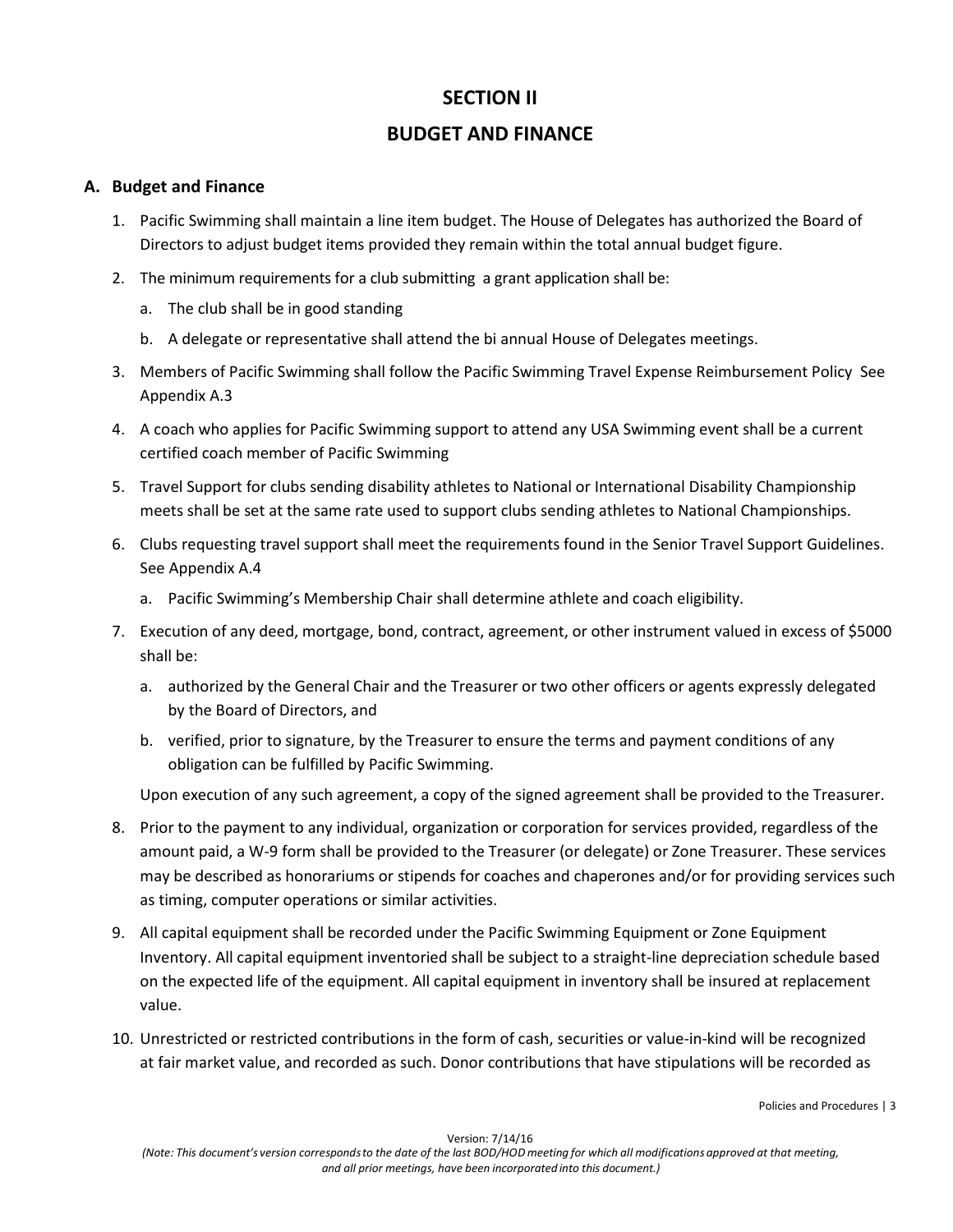restricted assets and can only be used for the purpose as stipulated. Contributions without any stipulations will be recorded as general assets and may be used for any purpose in line with Pacific Swimming's objectives after the Board's approval.

Policies and Procedures | 4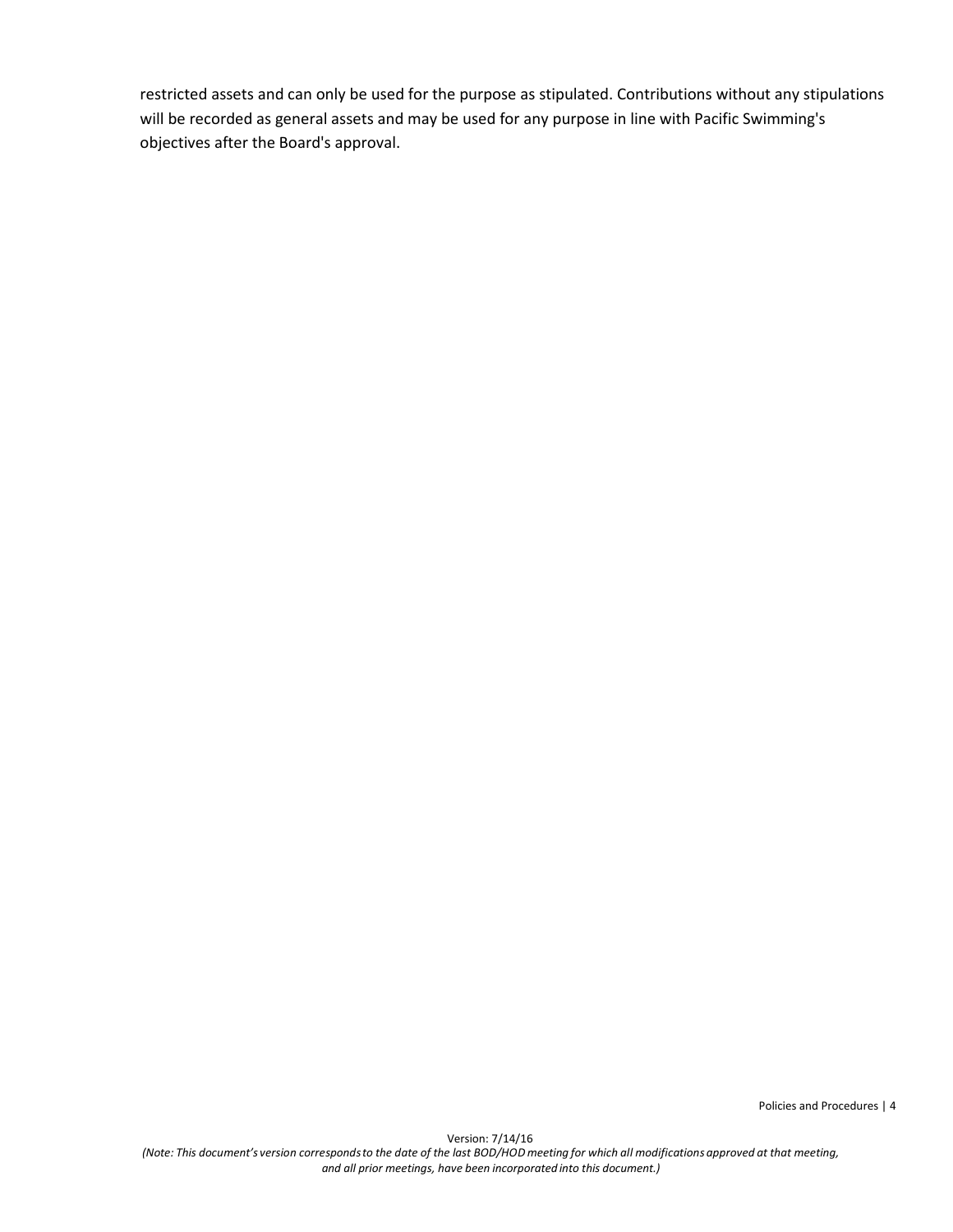# **SECTION III**

# **FEES**

#### **A. Membership**

1. The Pacific Swimming fee to be added to the USA Swimming fees, as provided for in Article 3 of the Pacific Swimming Bylaws shall be established by the Pacific Swimming Board of Directors and shall be approved by the House of Delegates.

#### **B. Meet Fees**

- 1. Sanction Fees
	- a. \$35.00 for one-day meets (including dual, tri and quad meets);
	- b. \$75.00 for two or three day sanctioned competitions; and
	- c. \$105.00 for sanctioned competitions lasting four days or longer.
- 2. Meet Processing Fee for an Approved Meet
	- a. \$35.00 for one-day meets (including dual, tri and quad meets);
	- b. \$75.00 for two or three day approved competitions; and
	- c. \$105.00 for approved competitions lasting four days or longer.
- 3. Meet Processing Fee for Time Trials
	- a. \$50.00 for Time Trials. No additional fees are due.
	- b. There shall be no fee for time trials conducted between sessions of a Senior Preliminaries and Finals meet.

#### **C. Entry Fees**

- 1. Entry Fees for the different catagories of meets are outlined in Section 2.B of the Pacific Swimming Rules and Regulations. Any change to entry fees shall be approved by the Board of Directors and the House of Delegates. Exceptions for entry fees:
	- a. The event entry fee for a Zone Championship meet may be lower than that listed in Pacific Swimming Rules and Regulations 2.B with the following provision:
		- (1) The Zone shall pay the fees due to Pacific Swimming as listed in the Rules and Regulations.
- 2. League Entry Fees
	- a. All meets sanctioned by Pacific Swimming that do not fit any of the standard fee categories prescribed in Pacific Swimming Rules and Regulations, shall submit to Pacific Swimming, by the prescribed deadline, a flat percentage of the total fees charged by the host according the following chart:

| Length of Meet:          | . dav | 2 davs | 3 days | 4 or more days |
|--------------------------|-------|--------|--------|----------------|
| Percentage of fees owed: | 20%   | 25%    | 25%    | 30%            |

Policies and Procedures | 5

Version: 7/14/16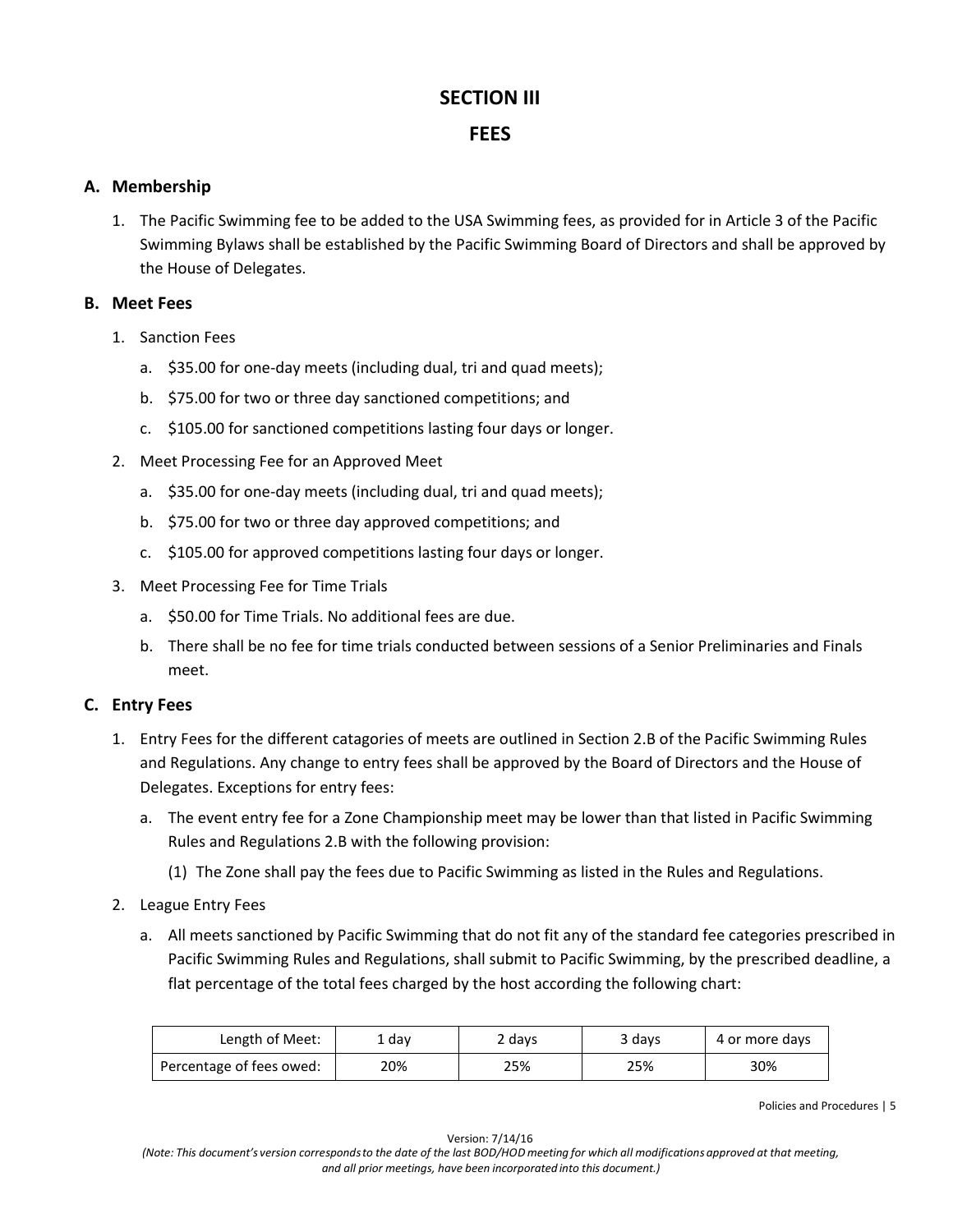b. See Appendix A.5. for League Administrative Policies.

#### **D. Co-Pays**

- 1. The co-pay for Pacific Swimming All-Star meets shall be 50% unless otherwise specified by the Board of Directors.
	- a. The treasurer shall issue a refund to athletes attending All-Star meets , if the actual co-pay amount is less than the original co-pay amount paid with the athlete's application by \$50 or more.

#### **E. Meet Entry Fee Assistance Program (MEFAP)**

- 1. The Meet Entry Fee Assistance Program (MEFAP) shall assist athletes with the costs of entering swim meets. Eligibility and program guidelines are as follows:
	- a. Athletes shall be a registered outreach athlete or have a family-proven hardship, verified by a coach.
	- b. The athlete or representative shall pay a participation fee with entry request. The participation fee is \$8 for short course and \$14 for long course meets.
	- c. Pacific Swimming shall be responsible for the athlete's entry fees.
		- (1) Meet Management shall send a recap of MEFAP entries to the host club prior to the meet.
		- (2) For each MEFAP entry , the host portion of the entry and participation fees shall be deducted from the amount due to Pacific Swimming .
	- d. Athletes may submit up to two (2) MEFAP requests per month.
	- e. Checks returned from the bank marked as "not sufficient funds" shall be cleared by Pacific Swimming Staff prior to additional applications being accepted. Service fees shall be added to the original value of the check.

#### **F. Job Postings**

The fee for a job posting on the website for non-Pacific Swimming members shall be established by the Board of Directors.

#### **G. Financial Fees**

- 1. The minimum service charge for checks returned to Pacific Swimming shall be \$25 plus any bank charges. The second offense for a returned check within one year shall be referred to the Pacific Swimming Administrative Review Board.
- 2. The minimum service charge to reissue lost or checks not cashed shall be \$25. No fee shall be charged to reissue checks sent to an address other than the one listed on the request form.
- 3. The Late Payment Fee for clubs who have "A" Medal or Equipment Rental invoices still unpaid after 45 days shall be \$25.00. Pacific Swimming shall, at their discretion, discontinue extension of credit for A Medals or Equipment Rental to clubs with an outstanding balance in excess of 60 days.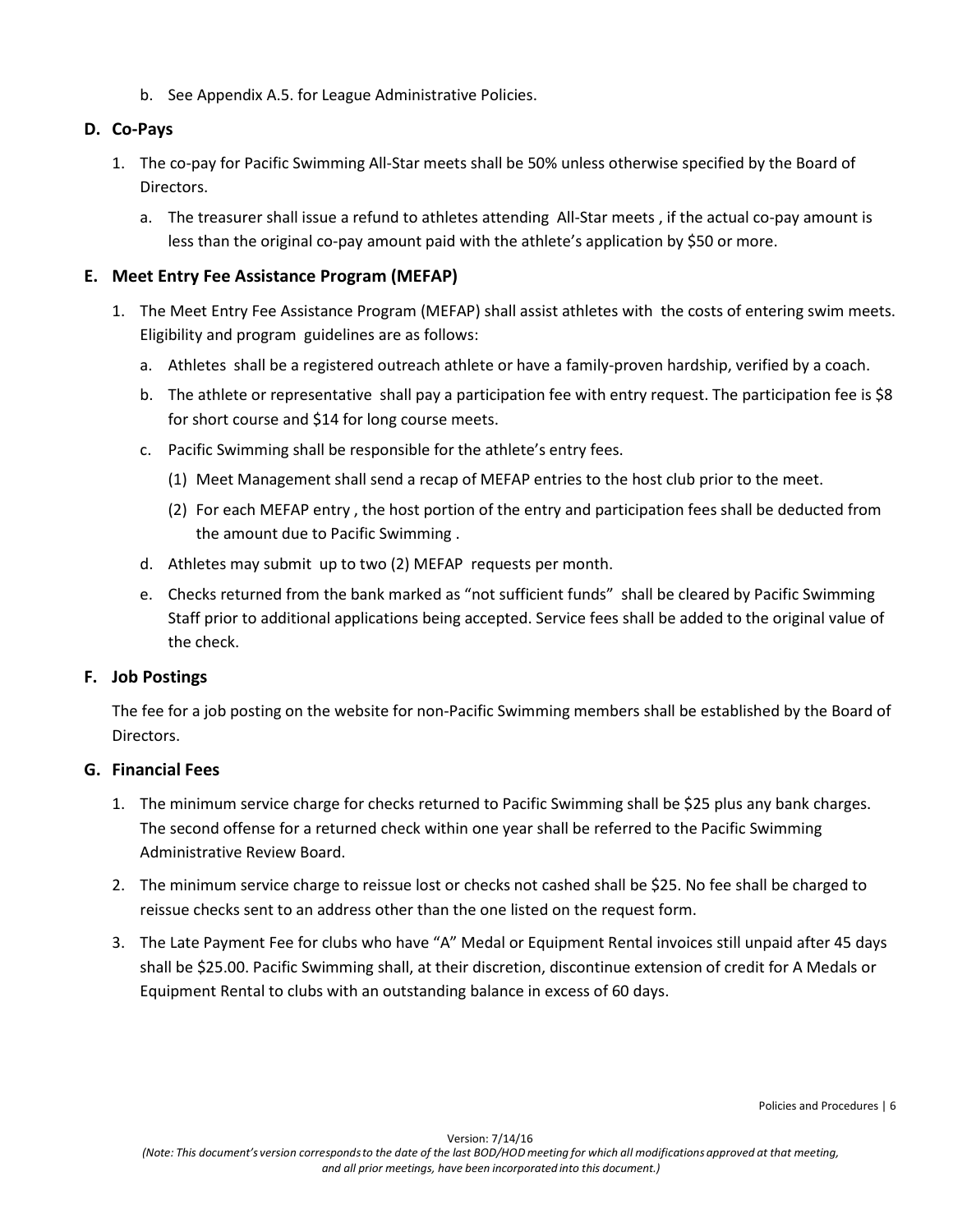# **SECTION IV**

# **MEMBERSHIP AND REGISTRATION**

#### **A. MEMBERSHIP AND REGISTRATION**

- 1. Athletes are registered once the Chair (or authorized deputy) receives and accepts the official application form and fee (checks should be payable to Pacific Swimming).
- 2. Non-athletes are members once the Chair (or authorized deputy) receives and accepts the official application form, fee (checks should be payable to Pacific Swimming) and the additional requirements for the appropriate membership type.
- 3. High school and college athletes, for registration purposes **only**, are automatically considered unattached during their competition seasons and do not need to change their registration status with the Pacific Swimming Registration Chair. However, athletes planning to change their club affiliation during this period and use the high school season as part of their 120-day unattached period should complete a Transfer/Change Form and send it to the Pacific Swimming Registration Chair.
- 4. No information regarding any Group or Individual USA Swimming members may be provided for commercial purposes.
- 5. Club name and club code changes shall be approved by the Membership Chair, and the Board of Directors or the General Chair.
- 6. The Transfer/Change Form can also be used to change an address, telephone number, etc.
- 7. Pacific Swimming shall present the Outstanding Service Award (Volunteer of the Year) recipient(s) a Lifetime Membership in USA Swimming.
- 8. Upon the completion of two consecutive 2-year terms in office, Pacific Swimming shall present the retiring General Chair a Life Membership in USA Swimming.
- 9. Pacific Swimming shall participate in the USA Swimming Outreach Program and offer registration at the USA Swimming registration fee of \$5.00 with no additional fees to Pacific Swimming.
	- a. The criteria for eligibility shall be that the athlete's family meets the eligibility requirements of one of the following:
		- (1) Free School Lunch Program *(CA Free Lunch Program does not apply; 2nd verification form necessary)*
		- (2) Food Stamps
		- (3) State of California Benefits Identification Card
		- (4) Family income at or below the state poverty level (or 200% of the Federal Poverty Level)
	- b. Copies of the eligibility documents shall be submitted to the Membership Chair for qualification verification.
- 10. Pacific Swimming shall offer an Outreach Non-Coach Non-Athlete registration to individuals. The Outreach Non-Coach Non-Athlete Registration Fee shall be \$5.00.

Policies and Procedures | 7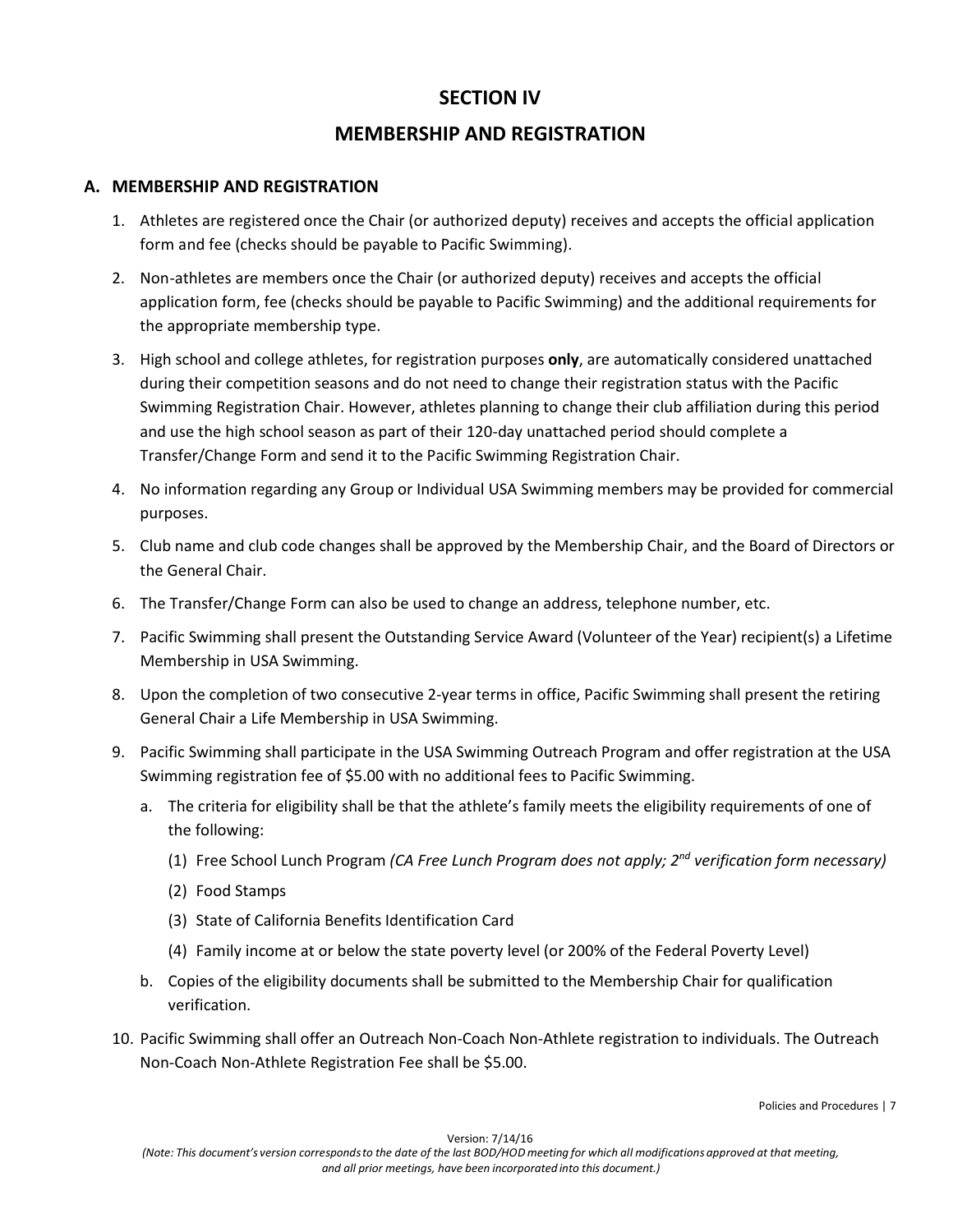- a. Individuals whose athlete or household meets one or more of the Pacific Swimming Outreach Program criteria, as defined in A.9 above shall be eligible if they meet the following additional criteria:
	- (1) The individual shall register as a Non-Coach Non-Athlete member.
	- (2) The individual shall initiate a Level 2 Background check.
	- (3) The individual shall complete Athlete Protection Training (APT) and any other required training or certification.
	- (4) If the individual serves on a club's Board of Directors, they shall be elected or appointed to the position.
	- (5) Individuals that are required to be Non-Coach Non-Athlete members, including, but not limited to Chaperones, Meet Directors and Head Marshals, shall be selected by their club to serve at a sanctioned event.
	- (6) The individual who serves as an Official for a member club must also meet the following:
		- i. The individual shall complete Concussion Training and any other required training or certification.
		- II. Officials shall pass all required tests and progress to minimum LSC certification or meet the minimum requirements for re-certification.
- 11. Pacific Swimming shall offer Outreach Club status to member Clubs whose Outreach athlete membership is twenty percent (20%) or more of the total premium athlete membership. The percentage of athlete outreach members shall be based on the prior year's premium membership numbers as of August 15. Qualifying clubs shall be notified prior to receiving their annual registration information packet. This program shall be reviewed on an annual basis.
- 12. Pacific Swimming shall pay the registration expenses (registration and background check fees) for Pacific Swimming Staff and all members of the Board of Directors.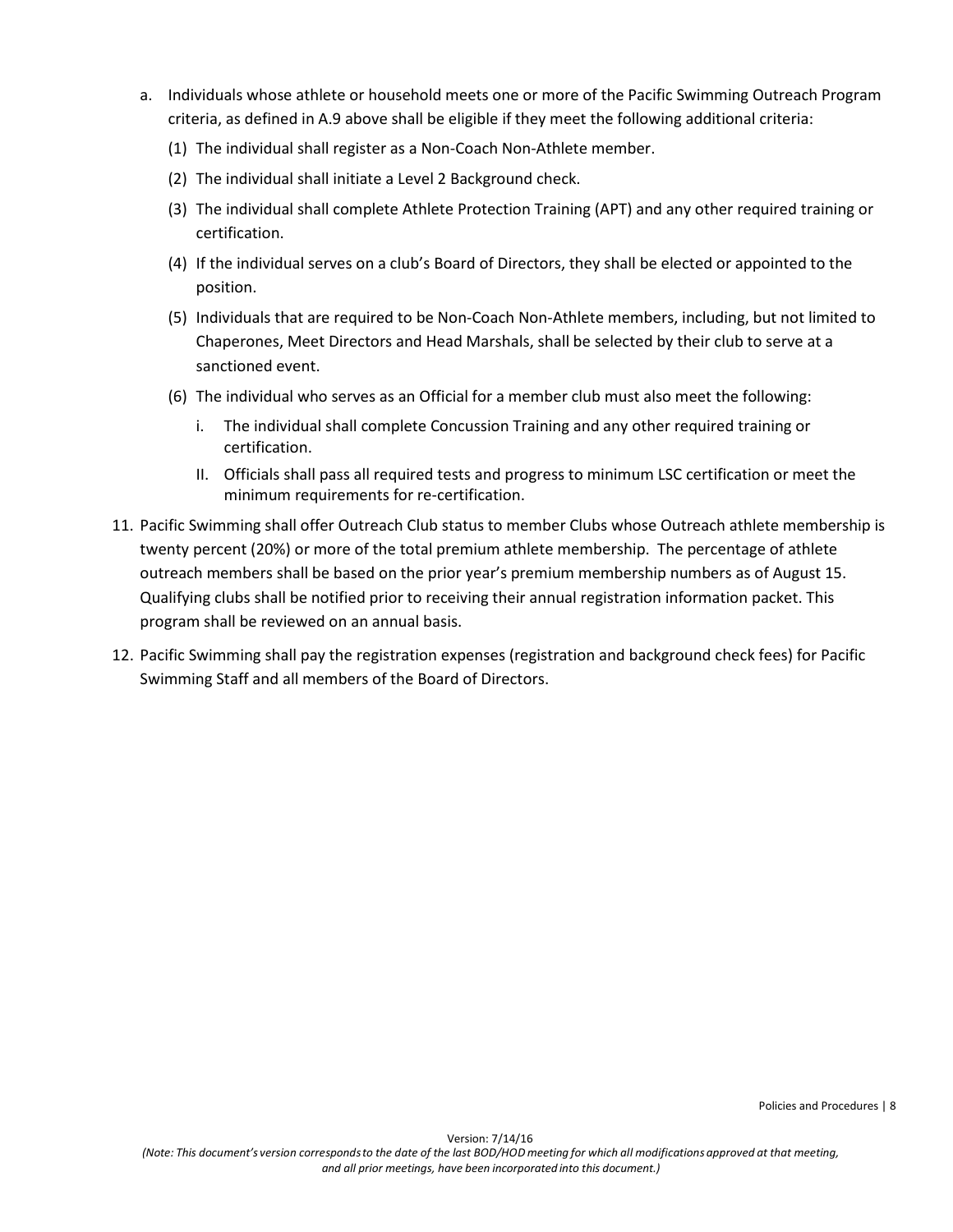# **SECTION V**

# **PACIFIC SWIMMING TRAVEL EXPENSE REIMBURSEMENT POLICY**

Expenses incurred by members of the Board of Directors and others traveling as authorized representatives of Pacific Swimming shall be reimbursed in accordance with this policy.

NOTE: This policy does not apply to Team Managers, Coaches, or Chaperones on Pacific Swimming sponsored team trips for competition and/or training. They shall be reimbursed as provided for in the Budget.

To be eligible for Financial Assistance or Reimbursement the individual shall meet the following criteria:

- a. Be a member of USA Swimming from Pacific Swimming and
- b. Be approved for Financial Assistance by the General Chair unless otherwise specified in this policy.
- c. Attend the event in its entirety or as specified below
- d. NOTE: Pacific Swimming does not reimburse or pay for any alcoholic beverages at any time.
- e. Travel Expense Reimbursement Policy is subject to change due to financial constraints as determined by the Board of Directors.

#### **A. United States Aquatic Sports (USAS) Convention and USA Swimming Business Meetings**

- 1. Criteria for Financial Assistance: Must attend for a minimum of two (2)days.
- 2. Individuals attending Convention and USA Swimming Business Meetings and approved for Financial Assistance shall be eligible for assistance at one of the following four (4) levels:
	- a. **Full Share Financial Assistance:** Individuals or their elected/appointed alternates serving in the following positions: General Chair, Vice Chair - Administration, Vice Chair - Finance, Vice Chair - Program Development and Vice Chair - Program Operations, Senior Chair, Age Group Chair, Coach Representative(s) and Senior Athlete Representative(s). Note: The General Chair may select Committee Chair(s) or others serving on the Board of Directors to receive full funding. A Full Share is:
		- (1) Early Bird Registration or other Registration Costs
		- (2) Transportation as determined by staff, approved by the Board of Directors and supported by the submission of transportation receipts
		- (3) The cost of a standard double room including all taxes as quoted in Convention and USA Swimming Business Meeting registration forms. Should two individuals from Pacific Swimming share a room, each individual shall receive half of the cost of the room. These expenses shall be supported by receipts.
		- (4) Per diem of \$50 shall be paid for the number of days the delegate actually attended the Convention or USA Business Meeting but not to exceed seven days.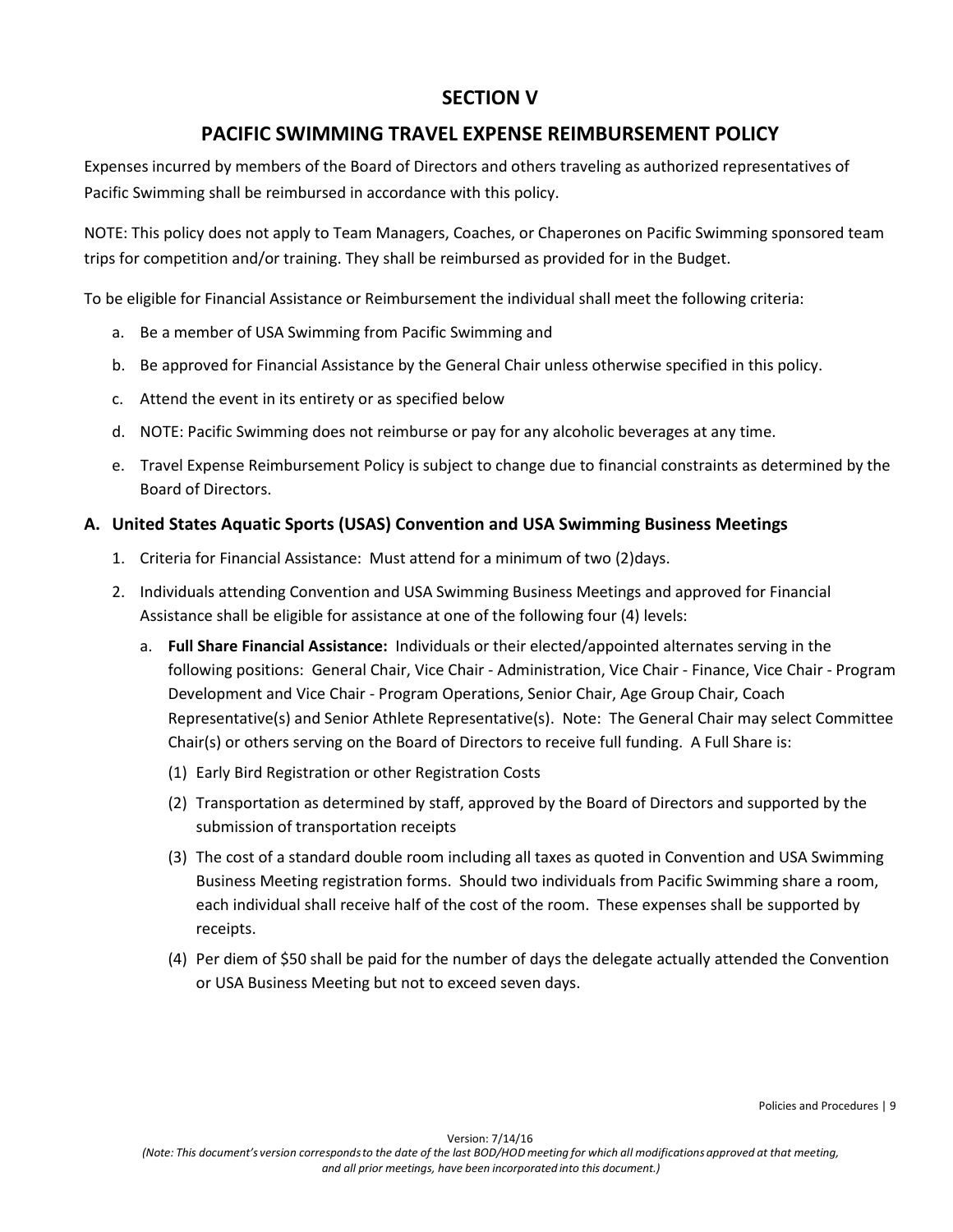- b. **Newcomer Share Financial Assistance:** Individuals who have not attended Convention or USA Swimming Business Meeting previously and express a desire to attend Convention or USA Swimming Business Meeting and share what they have learned with the LSC.
	- (1) Early Bird Registration or other Registration Costs
	- (2) Transportation as determined by staff, approved by the Board of Directors and supported by the submission of transportation receipts.
- c. **Attendee Share Financial Assistance:** Individual Members of Pacific Swimming who do not serve in any of the roles listed above.
	- (1) Early Bird Registration or other Registration Costs
- d. **Pacific Office Staff Financial Assistance:** Pacific Swimming Office Staff approved by the General Chair to attend the Convention or USA Swimming Business Meeting:
	- (1) Early Bird Registration or other Registration Costs
	- (2) Transportation as determined by the staff, approved by the Board of Directors and supported by the submission of transportation receipts.
	- (3) Transportation to and from airports. Transportation includes mileage (IRS annual standard mileage rate) and parking public transportation, or airporter service. These expenses shall be supported by receipts.
	- (4) The cost of a standard double room including all taxes as quoted in Convention and USA Swimming Business Meeting registration forms. Should two individuals from Pacific Swimming share a room, each individual shall receive half of the cost of the room. These expenses shall be supported by receipts.
	- (5) Per diem of \$50 shall be paid for the number of days the delegate actually attended the Convention or USA Business Meeting but not to exceed seven days.
- 3. The Registration Fee shall be paid by the Pacific Swimming Treasurer once the attendees have been approved by the General Chair. The cost of transportation as determined by the staff and approved by the Board of Directors may be advanced upon submission of evidence of payment for transportation. Payment shall be the lesser of either the amount actually paid or the determined cost. Should these amounts differ, final adjustment shall be made when the balance of the Convention or USA Swimming Business expenses is settled. If the applicant fails to attend the Convention or USA Swimming Business Meeting, the registration fee and all advances shall be returned to Pacific Swimming.
- 4. Individuals, with the exception of the Athlete Representative(s), who attend Convention and receive Financial Assistance from Pacific Swimming, shall submit a written Summary Report of Meetings attended prior to receiving Financial Assistance.
- 5. Seat Selection Fees: Seat selection fees shall be reimbursed if the total does not exceed the transportation financial assistance as determined by staff and approved by the Board of Directors and supported by the submission of transportation receipts.
- 6. When rooms are shared, in no case shall Pacific Swimming reimburse more that 100% of the cost of the room.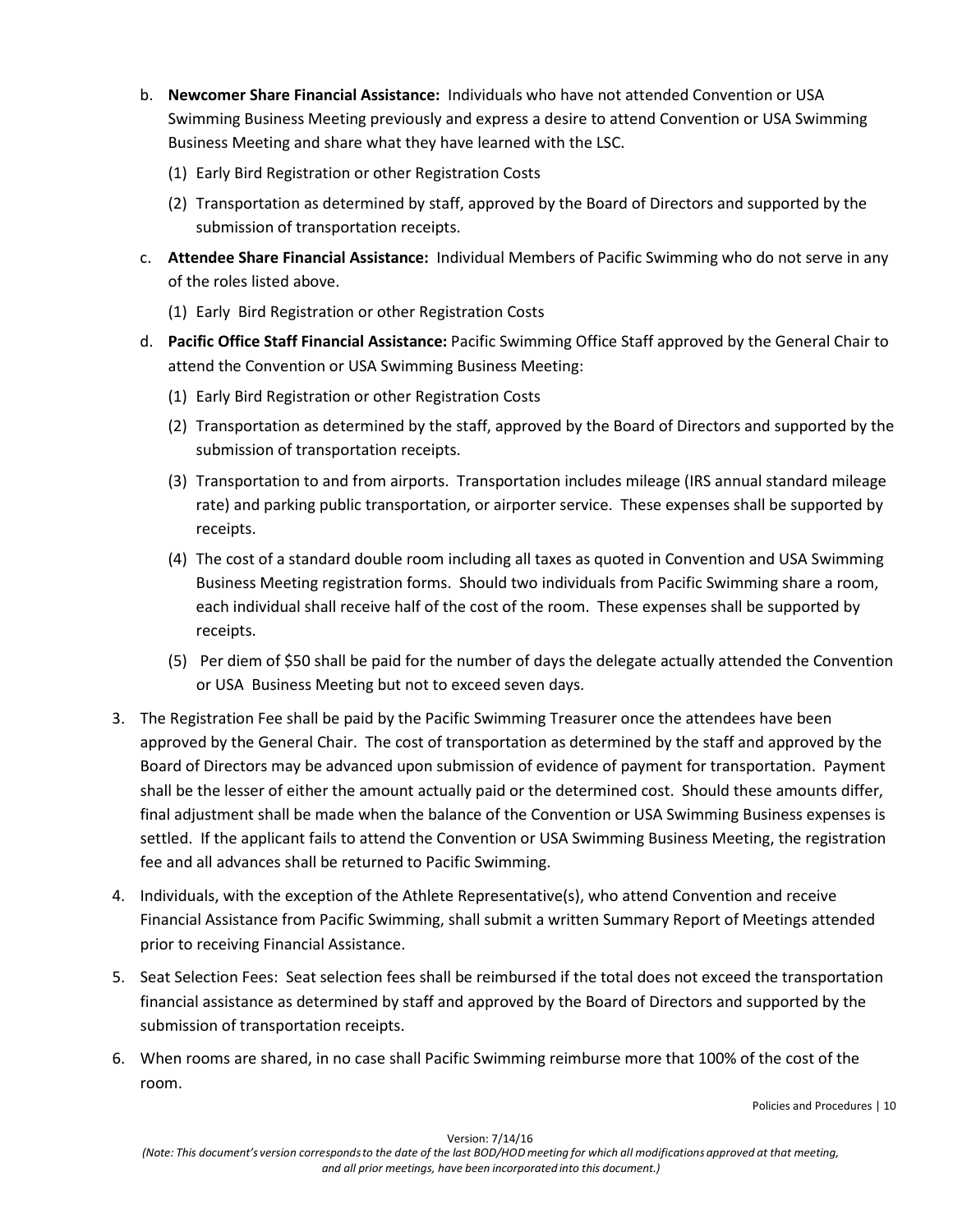#### **B. USA Swimming Workshops**

- 1. Criteria for Financial Assistance
	- a. Individuals who are approved by the General Chair or
	- b. Approved by Committee Chairs whose budget includes workshop expenses approved by the Board of Directors or House of Delegates as a part of the budgeting process.
	- c. Reimbursement will be supported by appropriate receipts
	- d. Individuals must attend for the entire duration of the workshop.
- 2. Financial Assistance shall be as follows:
	- a. Pacific Swimming Staff shall determine the most cost-effective travel options based on airfare purchased no later than 21 days prior to departure which shall then be approved by the Board of Directors.
	- b. Transportation as determined by staff, approved by the Board of Directors and supported by the submission of transportation receipts.
	- c. Seat Selection Fees: Seat selection fees shall be reimbursed if the total does not exceed the transportation financial assistance amount as approved by the Board of Directors and supported by the submission of transportation receipts.
	- d. Actual cost of "single room" lodging shall be reimbursed. In case of travel to USA Swimming sponsored events where USA Swimming pays for a "double" room, Pacific Swimming shall pay the additional cost for a single room.
	- e. A Per Diem of \$50 shall be paid for the number of days the individual attends the Workshop unless food and a Per Diem is provided by the workshop host. Additional expenses outside of Per Diem that are not essential will not be reimbursed without approval of the Board of Directors.
	- f. Pacific Swimming Staff approved by the General Chair to attend USA Swimming workshops shall receive financial assistance as if they were attending the Convention or a USA Business Meeting. *(see Section V.A.d above)*.

#### **C. Travel and Lodging Assistance for Officials**

- 1. Criteria for Financial Assistance:
	- a. Individuals must be approved for financial assistance by the Chair of the Official's Committee
	- b. Receipts shall be submitted to the Officials Chair for approval. Eligible reimbursable expenses include transportation, hotel and meals not to exceed the amount a Club receives for an Athlete
- 2. National Meets
	- a. Officials, whose application to officiate at a National, Pro Series, Futures or Sectional meet has been approved by USA Swimming's Officials Committee, shall receive travel assistance equal to the amount a Club receives for Athlete Travel Support (See Pacific Swimming Senior Travel Support Guidelines).
	- b. Travel Assistance shall apply only to meets held outside of Pacific Swimming.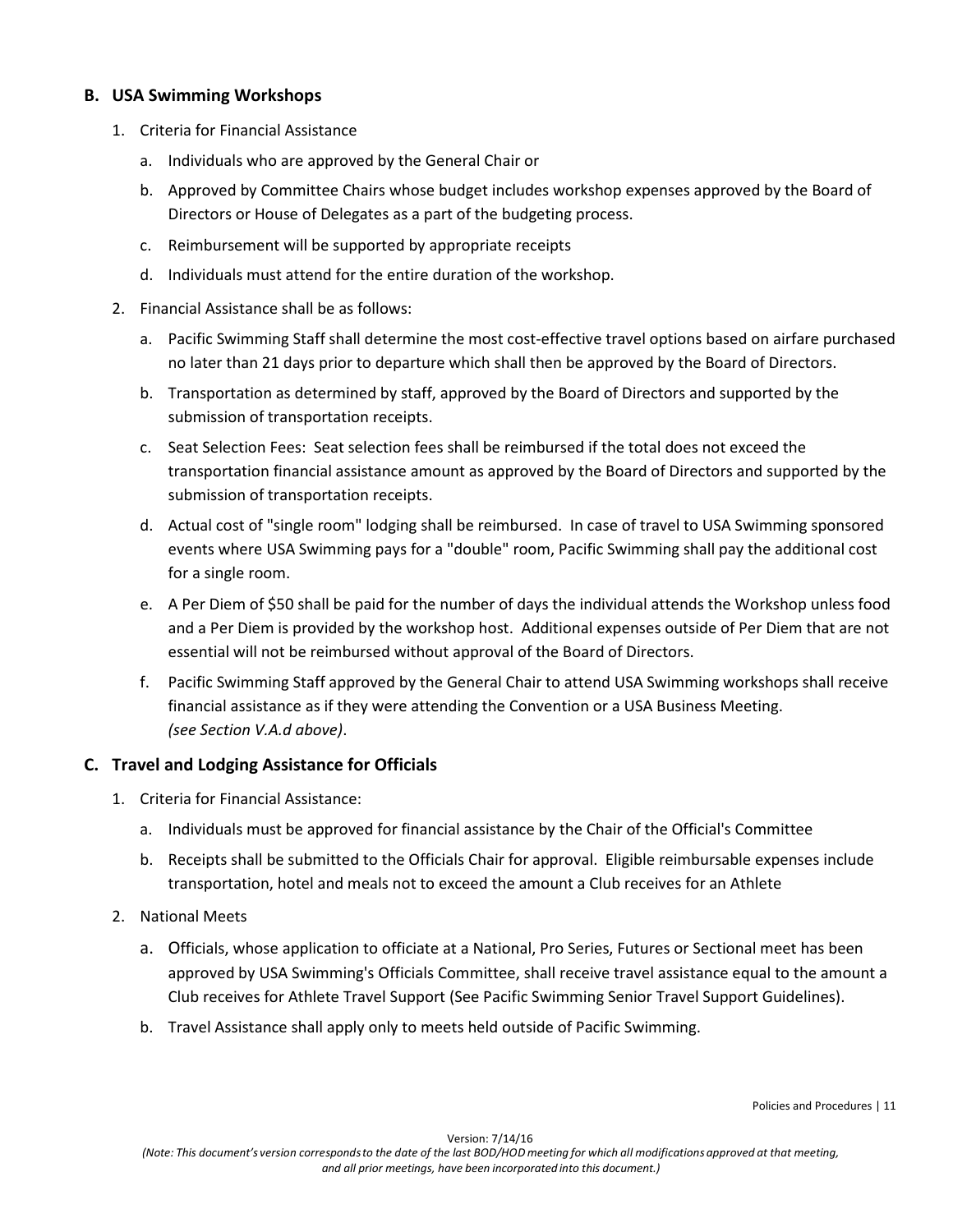- c. An Official shall be eligible to receive Travel Assistance for two meets per year. (September 1 August 31). An Official may apply for Travel Assistance to:
	- (1) one National/US Open/Junior National Meet and one Pro Series, Futures or Sectional Meet or
	- (2) two Pro Series, Futures or Sectional Meets per year.
- 3. Olympic Trials
	- a. Officials, who have been invited to officiate at Olympic Trials shall receive travel assistance equal to the amount a Club receives for Athlete Travel Support (See Pacific Swimming Senior Travel Support Guideliines).
	- b. Travel Assistance for Olympic Trials shall be in addition to the two meets per year maximum listed above.
- 4. LSC Meets and National-level Meets held inside Pacific Swimming Boundaries
	- a. Assigned Officials (Meet Referee, Starters, Deck Referees, Lead Chief Judges and the Administrative Referees) working LSC Meets who reside 50 miles or more from the meet venue are eligible to receive a lodging reimbursement or subsidy as determined by the Board of Directors and supported by the Annual Budget
	- b. Travel Assistance shall be:
		- (1) Meet Referee, Lead Administrative Referee, Lead Chief Judge shall receive \$100 per night
		- (2) Deck Referees, Starters, Assistant Chief Judges, Assistant Administrative Referees shall receive \$50 per night.
	- c. Officials shall attend the LSC Meet in its entirety. Officials Chair may waive this requirement.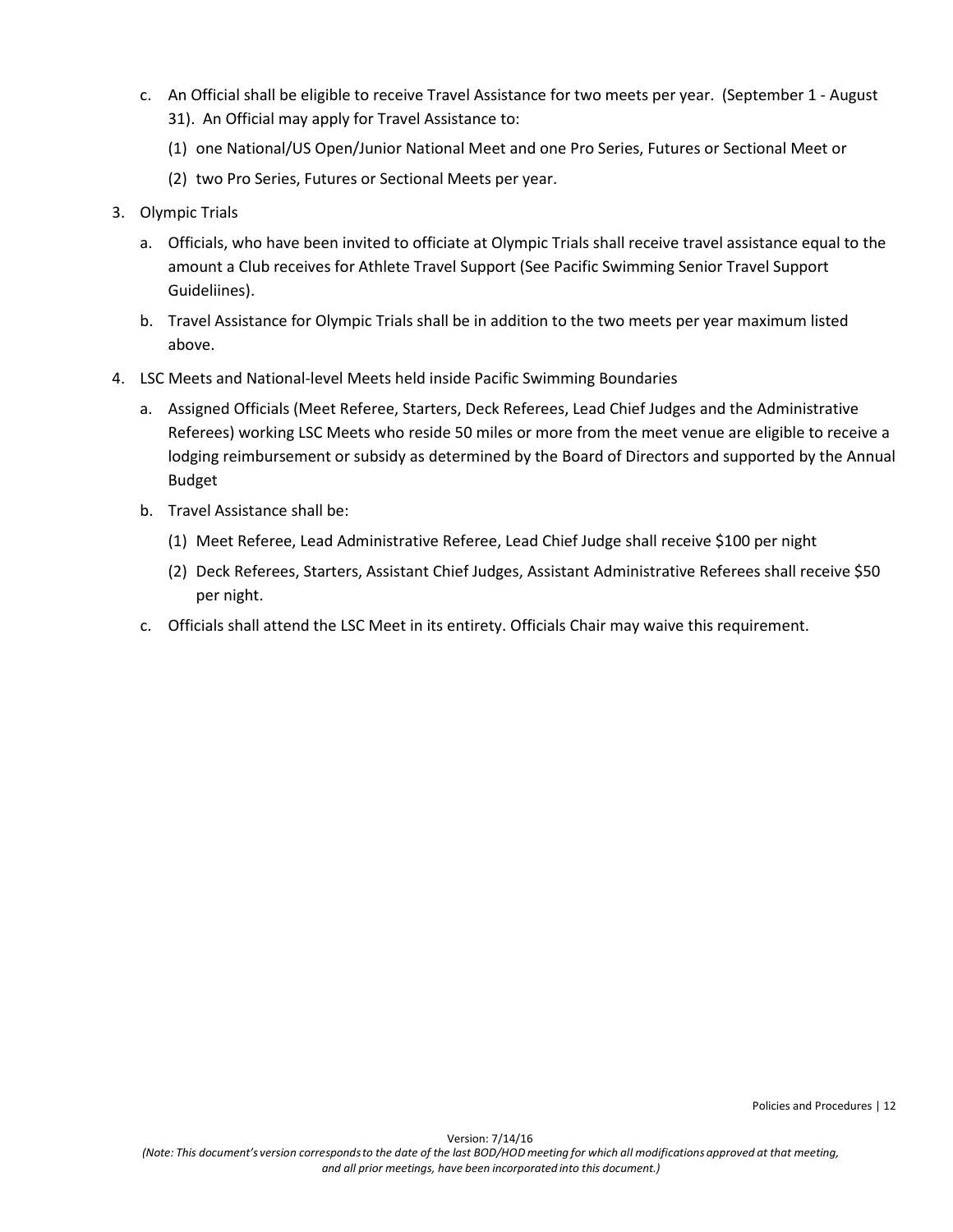# **COMPETITION AND ATHLETE DEVELOPMENT DIVISION SECTION VI**

# **SANCTIONS AND MEET APPROVAL**

#### **A. Pool Meet – Sanctions**

- 1. Pacific Swimming Sanction Process
	- a. 90 days prior to first day of competition, sanction application shall be submitted to LSC sanctions.
	- b. No meet announcement shall be approved until the sanction application is submitted.
	- c. 75 days prior to the first day of competition, meet announcement shall be submitted to the Meet Referee for review.
	- d. 60 days prior to the first day of competition, meet announcement shall be submitted to Zone Sanction Chair and LSC Sanctions.
	- e. Any meet announcement received 4 weeks or less before the first day of competition shall not be sanctioned.
	- f. Dual/tri/quad/invitational meet announcements received 3 weeks or less before the first day of competition shall not be sanctioned.
	- g. In emergency circumstances, which are beyond the control of the meet host, meet announcements submitted later than posted deadlines may be considered on a case by case basis.
	- h. Sanction applications shall be provided to the host club with a copy of a suggested meet announcement format for the appropriate class of meet.
	- i. Completed sanction application and an electronic word document for all Pacific Swimming awarded meets shall be submitted to sanctions@pacswim.org. Zone awarded meets shall be submitted first to the Sanction chair of the Zone in which the meet is to be held for approval prior to submission to the Pacific Swimming Sanction Chair. This should be done at least 90 days prior to the meet date. Sanction fees shall be part of the sanction packet.
- 2. For LSC awarded meets, mail in entries shall be post marked two Mondays prior to the meet; online entries are due two Wednesdays prior to the meet. Any hand delivered entries shall be submitted in accordance with the meet announcement but in any case no later than the deadline for online entries.
- 3. Pacific Swimming shall allow sanctioning of mixed classification meets offered in compliance with USA Swimming Rules and Regulations.
- 4. Host clubs distributing meet announcements to clubs and athletes via any medium before the meet is sanctioned by Pacific Swimming, shall be assessed a penalty of \$50.00 per each day of competition. Meet announcements containing the sanction number and any other corrections shall be distributed to individuals and club that were provided the unsanctioned meet announcement.
- 5. Zone meets with an entry limit, awarded and scheduled by the Zone, allow a host club to give priority to athletes attached to the clubs within the Zone as follows:

Policies and Procedures | 13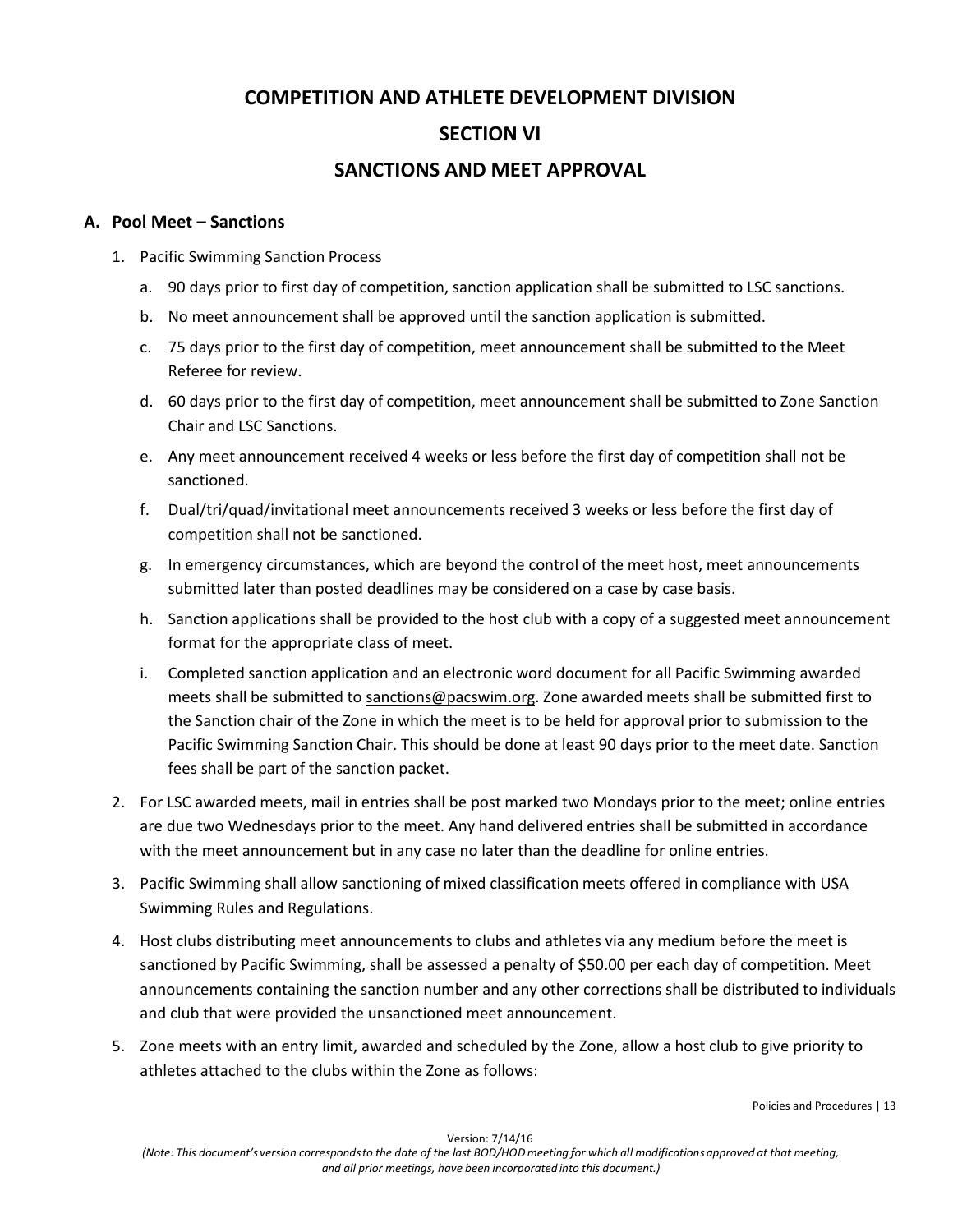a. Mailed entries submitted by athletes within the Zone shall be postmarked by midnight on the third Monday before the first day of competition of the upcoming meet, to warrant priority.

Hand delivered entries submitted by athletes within the Zone shall be delivered by midnight on the third Monday before the first day of competition of the upcoming meet to warrant priority.

Online entries submitted by athletes within the Zone shall be entered by midnight on the third Monday before the first day of competition of the upcoming meet to warrant priority.

- b. All entries from other Pacific Swimming Zones or other LSC's shall be postmarked by no later than midnight of the second Monday before the first day of competition. These entries shall be accepted on a first-come basis along with the remaining local Zone entries that did NOT comply with the third Monday postmark requirement.
- c. The "Entries" section of the meet announcement shall include wording explaining that local entries shall be given priority, if postmarked by midnight on the third Monday prior to the first day of competition.
- d. Entries from other Pacific Swimming Zones or LSC's shall not be considered until the 2<sup>nd</sup> Monday before the meet, and then shall be considered in the order that they were received.
- 6. The host team, for a zone-awarded meet, may invite up to a total of 30 athletes from outside of the zone or LSC, as part of the zone priority entries.
- 7. Any LSC adjoining the territory of Pacific Swimming shall be permitted to hold a meet at a pool within the territory of Pacific Swimming subject to the approval of the pool owner, any Pacific Swimming club located in the vicinity of the pool, and the Pacific Swimming Board of Directors. Said meet shall be sanctioned and operated under the host LSC rules.
- 8. A club wishing to host a Zone-awarded meet at a pool outside their Zone shall request approval of the meet from the other Zone. After such approval, the club may process the meet sanction through and in accordance with procedures of their own Zone or under mutually agreed upon conditions. Any dispute regarding such meets shall be adjudicated by the Pacific Swimming Board of Directors.
- 9. For meets with qualifying times or when awards are based on entry flights, the following language shall be included in the meet announcement: "Entry times submitted for this meet shall be checked against a Pacific Swimming authorized computer database."

### **B. Open Water Meet – Sanctions**

In addition to what is described for Open Water Competition listed by USA Swimming, Pacific Swimming has the following minimum requirements for Sanction of Open Water meets held in Pacific Swimming.

- 1. Pacific Swimming shall not grant Approved meet or Observed meet status to open water meets.
- 2. The Meet venue shall be located within the geographical boundary of the Pacific Swimming LSC as defined by USA Swimming.
- 3. All Pacific Swimming Open Water meets are LSC meets.
- 4. The meet sanction application packet shall be submitted to the Open Water Technical Assessment Officer and Sanction Chair for review at least 60 days prior to the meet date.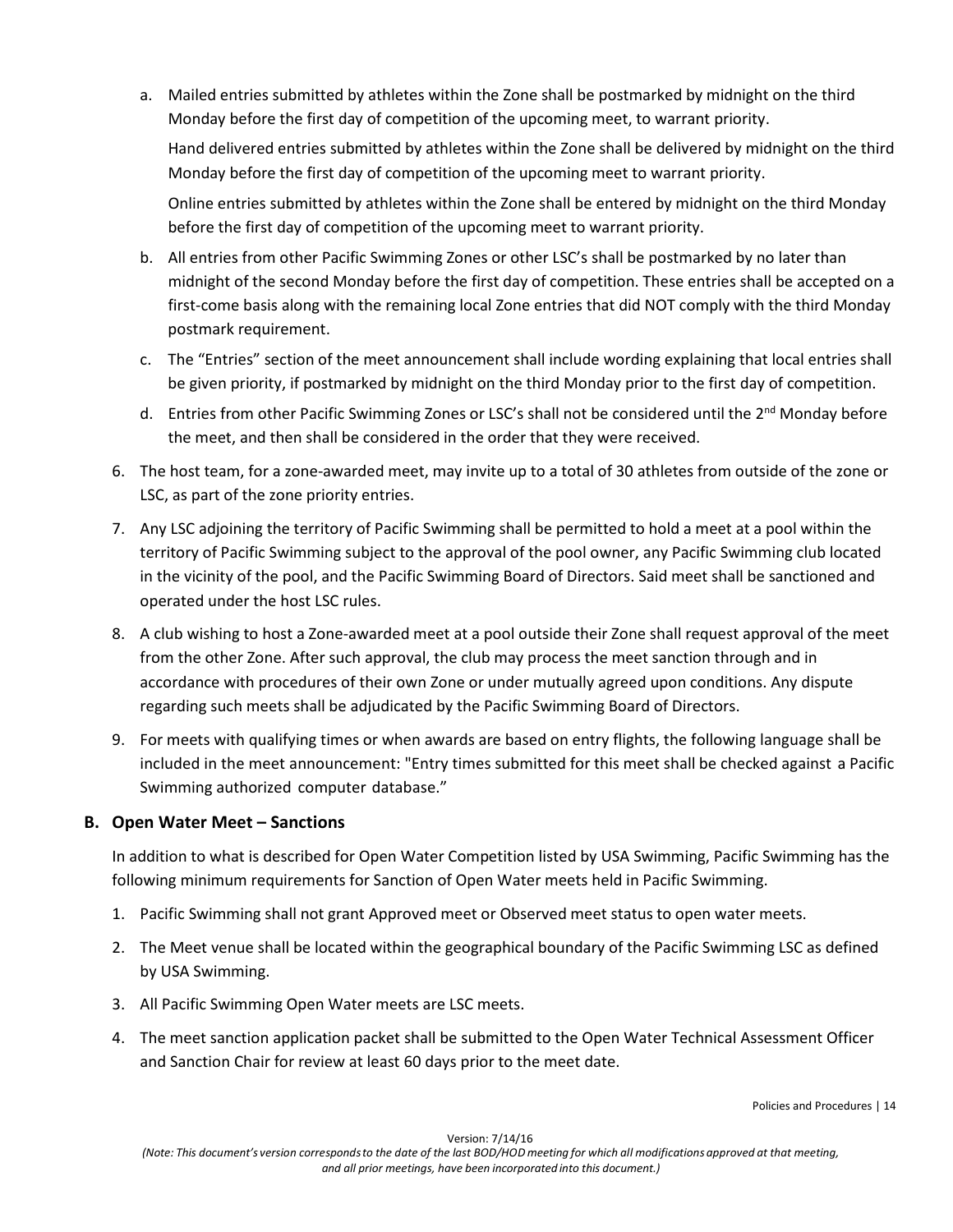- 5. A minimum of 4 certified, registered USA Swimming officials to support the meet in the following positions: Meet Referee, Assistant Referee, Starter and Administrative Referee. All officials shall have taken and passed the USA Swimming on-line Open Water Officials certification tests within the last 2 years. At least one of the officials, preferably the Meet Referee must have attended the USA Swimming Open Water Clinic. Officials working the meet should be certified in their respective assigned positions in the meet. The meet host is responsible to arrange for qualified officials.
- 6. The meet director shall be a registered Non-Athlete member of USA Swimming.
- 7. Essential Meet Personnel such as the Meet Director and the Independent Safety Officer shall be present at the venue throughout the duration of the meet and cannot hold any other position or be a participating athlete in any event. The Meet Director and the Independent Safety Officer shall not at any time transfer their responsibility to another person.
- 8. The meet application shall be reviewed by an Open Water Technical Assessment Officer. A detailed list of items to be included in the open water application can be found in Attachment 1.
- 9. The meet information sheet shall be approved by the Meet Referee prior to approval by Sanction Chair. A sample list of information to be included in the meet information sheet can be found in Attachment 2.
- 10. Pacific Swimming reserves the right to rescind the Sanction if the Meet Referee determines that the conditions described in the Meet information sheet or safety plan are not met at the meet venue.
- 11. The fees for open water swimming shall be presented to the Board of Directors for approval prior to sanction.

# **Attachment 1**

# **A. Items to be considered for inclusion in Open Water Meet Application (to be reviewed by the Open Water Technical Assessment Officer).**

- 1. Written permission for the event(s) from the venue.
- 2. The Meet Director and Independent Safety Monitor and their contact information.
- 3. Name of the local authority in charge of water quality
- 4. A safety plan describing:
	- a. On course lifeguards and other rescue personnel, their watercraft, their deployment, and their medical qualifications.
	- b. How other boat traffic unrelated to the meet is addressed
	- c. Medical evacuation procedures; onsite medical care and emergency transportation; location and distance of the nearest medical facility; communication procedures and equipment for rescue personnel.
	- d. Expected air and water temperatures. Any known wind, current and tide factors.
	- e. Minimum and maximum depth on course

Version: 7/14/16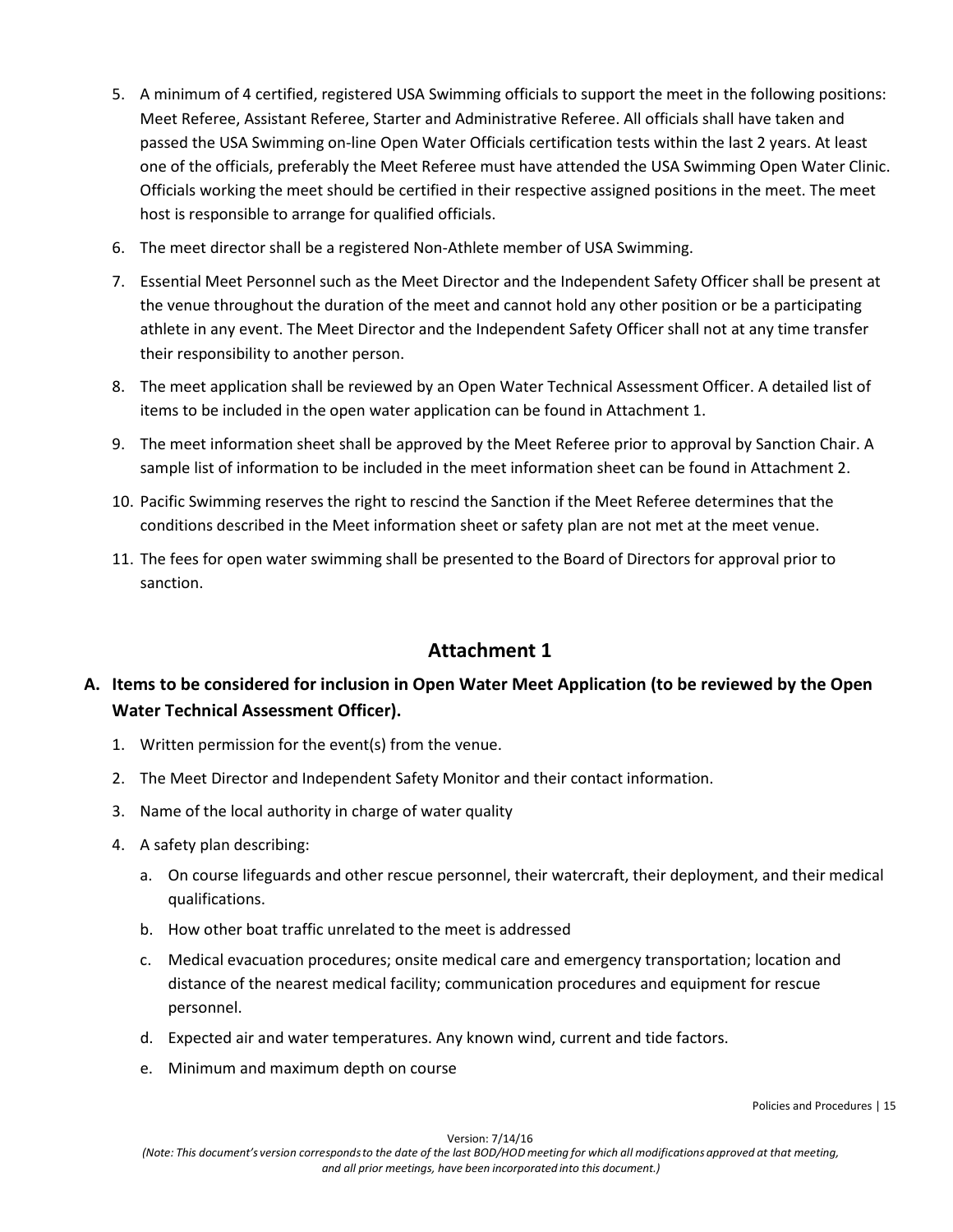- f. Maximum number of athletes on course, and per wave
- g. How timing and race results will be handled, including the methods of accounting for all swimmers before, during and after the races.

# **Attachment 2**

# **A. Items to be considered for inclusion in the Open Water Meet Information sheet (to be reviewed and approved by the Open Water Meet Referee)**

- 1. The date(s), time(s) and location of the event(s); a description how to get there
- 2. The distances to be offered, and the age group or other eligibility requirements for each distance.
- 3. Awards, criteria for awards (age groups) including the type of awards
- 4. Entry fees.
- 5. Cut-off times or criteria (if applicable)
- 6. A Google map (or equivalent) of the venue showing the course(s) with:
	- a. Distances,
	- b. The start/finish lines,
	- c. All turn and course buoys with distances,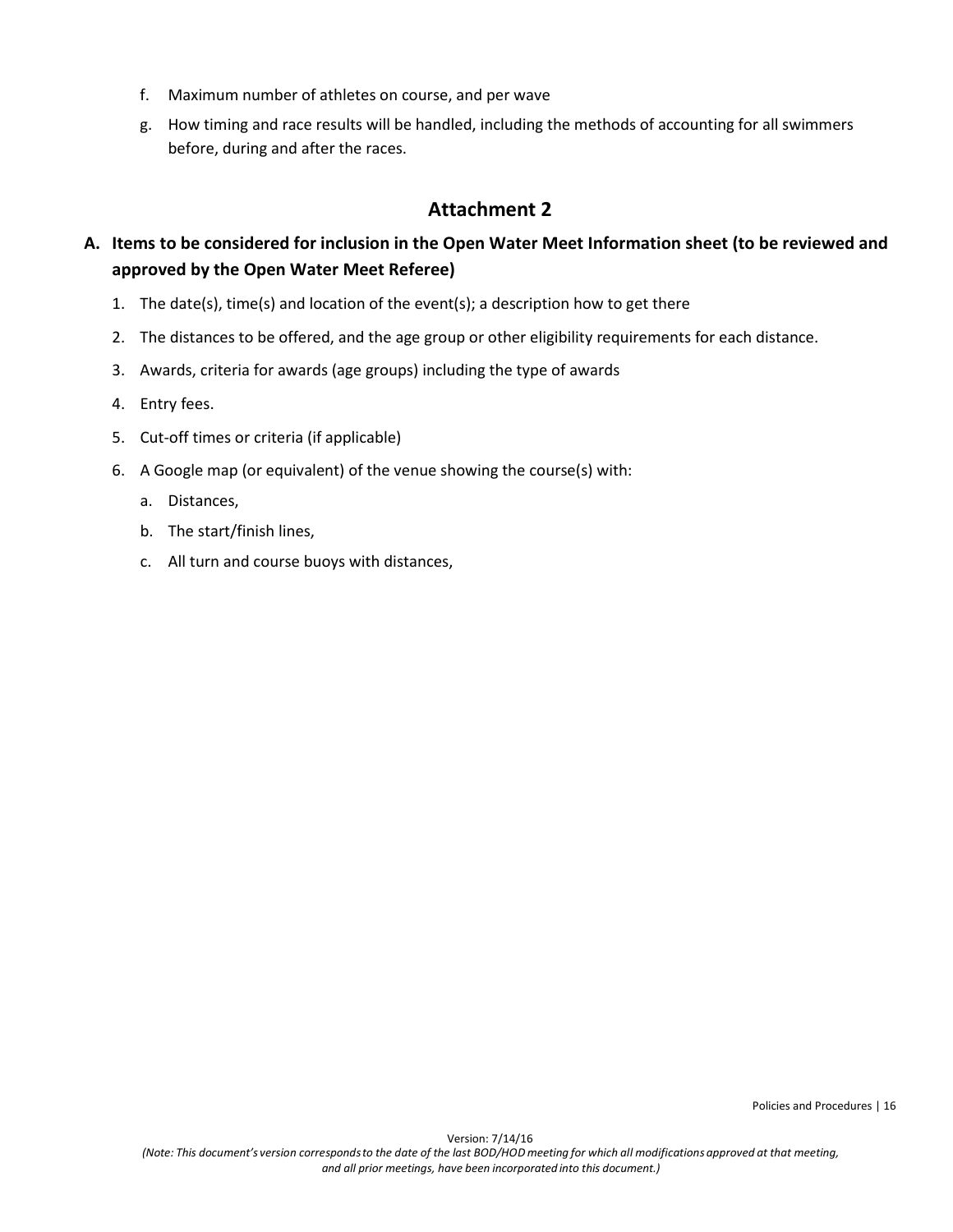# **SECTION VII**

# **LSC AGE GROUP CHAMPIONSHIP MEETS**

### **A. Far Western Championships**

- 1. Eligibility
	- a. Far Westerns Championship Meets shall reach a proportionate number of the top age group athletes in Pacific Swimming and the surrounding LSC's in the following age groups: 10 and Under, 11-12, 13-14, 15- 18.
	- b. Athletes 19 and Over may compete in preliminaries and shall not be eligible for awards and scoring.
	- c. Athletes are limited to compete in a maximum of 7 individual events.
	- d. Individuals or relays representing all-star teams shall not score team or relay points. Team points for places achieved by all-star team individuals or relays shall be discarded and not awarded.
- 2. Time Standards shall be published annually in September based upon the number of age group athletes achieving times in previous meets. Time standards shall enable enough entries to support the host club and shall be analyzed by the Age Group Committee.
- 3. Meet Conduct
	- a. Meets shall be no more than 4 competition days held at a single venue.
	- b. Event order shall be determined by the Age Group Committee with input from the host club.
	- c. The number of heats of distance events may be capped in advance due to timeline considerations. The number of heats offered shall be determined by the Age Group Committee with input from host club and the Meet Referee. This statement shall be included in the Meet Announcement.
	- d. Entries to the meet may be closed prior to entry deadline due to timeline considerations. The decision to close entry to the meet shall be determined by Age Group committee with input from the host club and the Meet Referee. This statement shall be included in the Meet Announcement.
	- e. Whenever a single age group has more than one relay event scheduled during finals on the same day, the shorter distance relay for that age group shall be scheduled at the beginning of finals.
	- f. Short Course Far Westerns shall be held on the first full weekend in April. A complete sanction and meet announcement shall be made available by December 1. Preliminaries shall start at 9:00 a.m. and finish no later than 1:30 p.m. (including distance timed finals). Championship Finals shall start no sooner than 1 hour after the finish of the preliminary session including distance timed finals.
	- g. Long Course Far Westerns shall be held on the weekend between the Speedo Sectionals and the Futures Championship meets. A complete sanction and meet announcement shall be available by April 1. Preliminaries shall start at 9:00 a.m. and finish no later than 2:30 p.m. (including distance timed finals). Championship Finals shall start no sooner than 1 hour after the finish of the preliminary session including distance timed finals.
- 4. The meet shall be reviewed via coach and club survey conducted by Pacific Swimming immediately following the meet.

Policies and Procedures | 17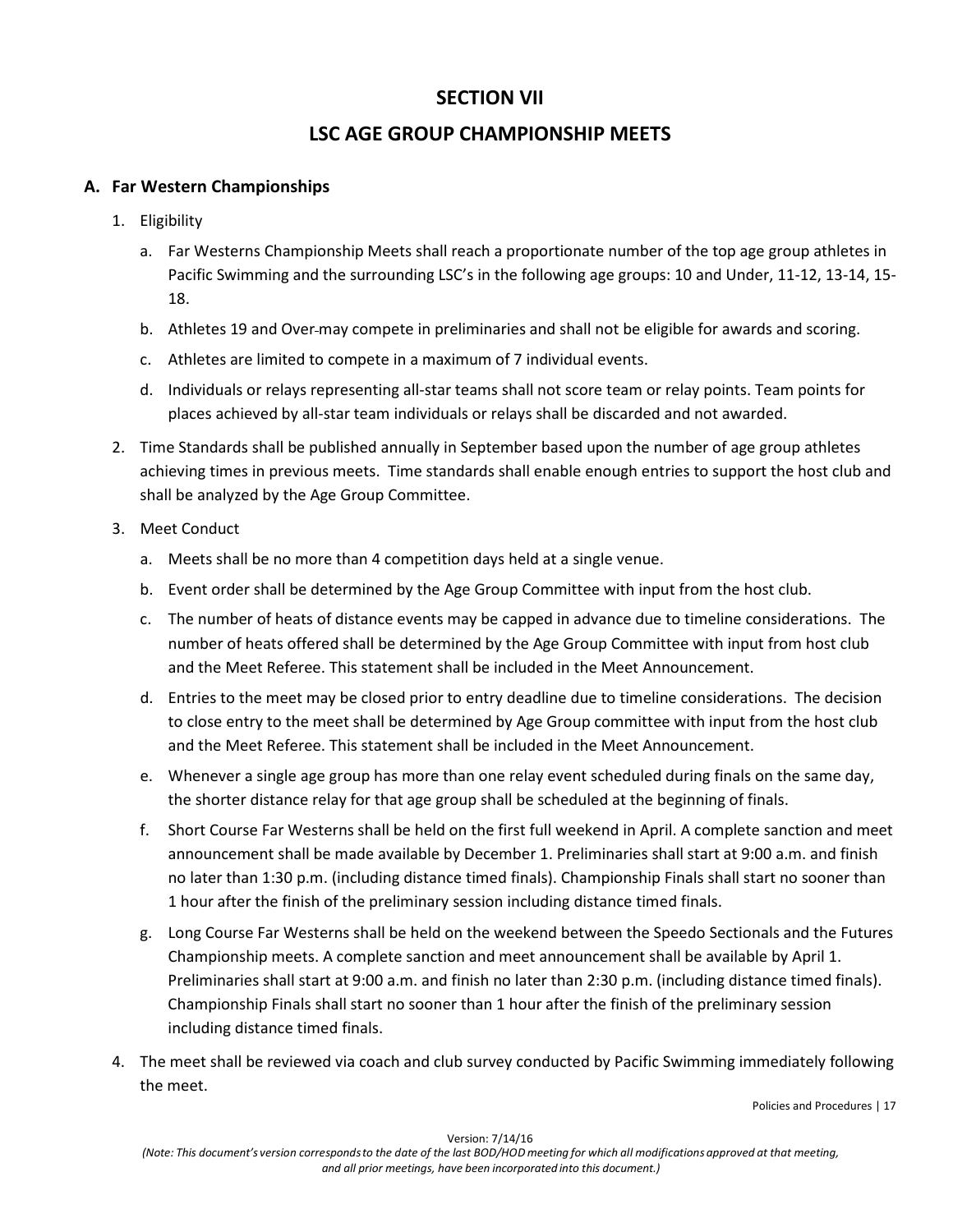#### **B. Junior Olympic Meets**

- 1. Eligibility
	- a. Junior Olympic Meets should reach a proportionate number of the top age group swimmers in Pacific Swimming in the following age groups: 9 and Under, 10, 11, 12, 13, 14.
	- b. Athletes are limited to compete in a maximum of 7 individual events.
- 2. Time Standards shall be published annually in September based upon the number of age group athletes achieving times in previous meets. Time standards shall enable enough entries to support the host club and shall be analyzed by the Age Group Committee.
- 3. Meet Conduct
	- a. Meets shall be no more than 3 competition days held at two venues.
	- b. The December meet shall be held 2 Saturdays after Thanksgiving. The March and July meets shall be held 3 Saturdays prior to Far Westerns.
	- c. Event order shall be determined by the Age Group Committee with input from the host club.
	- d. The number of heats of distance events may be capped in advance due to timeline considerations. The number of heats offered shall be determined by the Age Group Committee with input from host club and the Meet Referee. This statement shall be included in the Meet Announcement.
	- e. Entries to the meet may be closed prior to entry deadline due to timeline considerations. The decision to close entry to the meet shall be determined by Age Group committee with input from the host club and the Meet Referee. This statement shall be included in the Meet Announcement.
	- f. Preliminaries shall start at 9:00 a.m. and finish no later than 1:30 p.m. Championship Finals shall start no sooner than 1 hour after the finish of the preliminary session including distance timed finals.
- 4. The meet shall be reviewed via coach and club survey conducted by Pacific Swimming immediately following the meet.

### **C. Pacific Swimming Zone All-Star Meet (ZAM)**

- 1. Purpose
	- a. The ZAM provides an entry-level all-star team travel opportunity for the athletes and coaches of Pacific Swimming, in preparation for higher-level all-star travel opportunities. The ZAM also provides a regular outlet for fun and healthy competition between the Zones and athletes of Pacific Swimming.
- 2. Schedule
	- a. The ZAM shall be part of the LSC meet schedule approved by the Pacific Swimming Board of Directors, and officials shall be assigned to the meet by the Pacific Swimming Officials Committee or designee.
	- b. The ZAM shall be scheduled annually on the weekend of the first Sunday in March, unless a different schedule is approved by the Pacific Swimming Board of Directors. The Zone teams will travel and practice together on Saturday, participate in a group banquet Saturday evening, and compete and travel home on Sunday.

Policies and Procedures | 18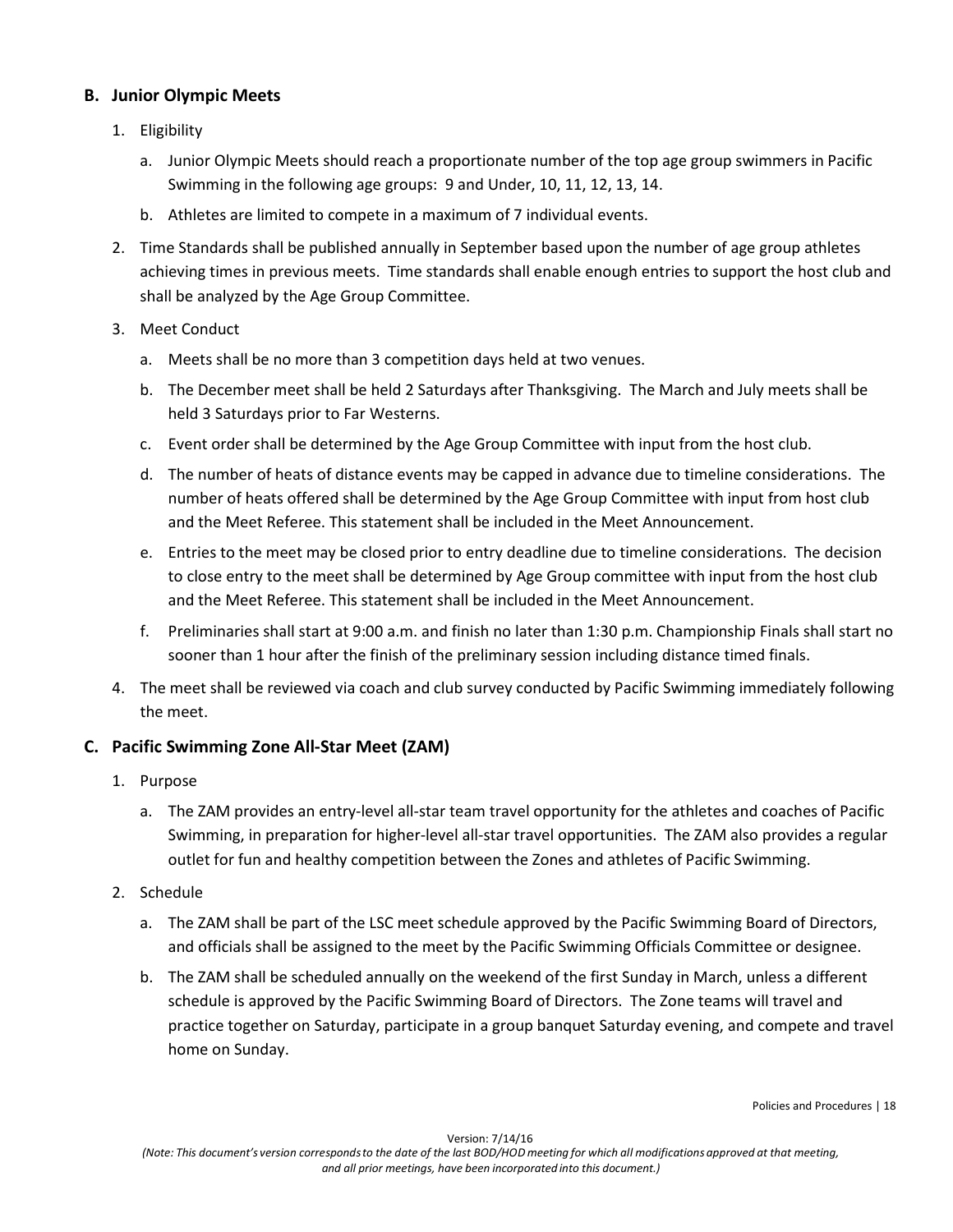- c. If circumstances prevent conduct of Saturday team practices at the competition facility, and an alternate practice facility is not available, zones may organize their own team practice to be held before traveling to the meet.
- 3. Meet Host
	- a. Each Zone of Pacific Swimming shall assume meet hosting responsibilities in different years on a rotating basis through the sequence 1N, 1S, 2, 3, 4.
	- b. The host Zone shall be responsible to obtain a suitable facility for competition and practice, to obtain the necessary equipment and staff to conduct the meet, to coordinate group activities during the Saturday evening banquet, and to provide the team trophy award.
	- c. Pacific Swimming shall reimburse the host Zone up to \$5000 for facility and meet expenses documented by receipts or invoices, unless a different amount is approved by the Pacific Swimming Board of Directors.
	- d. Within 72 hours after the completion of the meet, the host shall submit a backup of the completed meet database to the Pacific Swimming Office for records and archiving.
- 4. Facilities
	- a. When possible, a 10-lane 25-yard competition course shall be used. At minimum, a 7-lane 25-yard competition course shall be used.
	- b. Sufficient warm-up/warm-down lanes shall be available throughout the competition, and on Saturday afternoon for team practices.
	- c. A fully-automatic primary timing system shall be used, except that the primary timing system for 25-yard events may be semi-automatic or manual with three watches. 25-yard events should start from the blocks whenever possible.
	- d. There shall be adequate space at the venue to accommodate the Zone teams and staff, while maintaining separation from spectators and the general public.
- 5. Accommodations
	- a. Pacific Swimming shall arrange and provide each Zone team with group transportation, hotel accommodations, Saturday dinner and Sunday breakfast, team sweatshirts, team caps, and bag tags.
	- b. Each Zone team is responsible to provide food and drink for its athletes, coaches, and staff at the competition, and during travel between the competition and their Zone. At outdoor venues, Zone teams should be prepared to provide their own shelter as needed.
	- c. Optionally the host Zone may operate a snack bar during the competition for the convenience of spectators and other participants. Any profits will remain with the host Zone.
- 6. Participation
	- a. Each prospective ZAM athlete and staff member (coach, manager, or chaperone) must timely complete and submit the appropriate ZAM application prescribed by Pacific Swimming and their Zone. Participants must sign and agree to abide by all forms in the application, including but not limited to the required Code of Conduct and Travel Policy.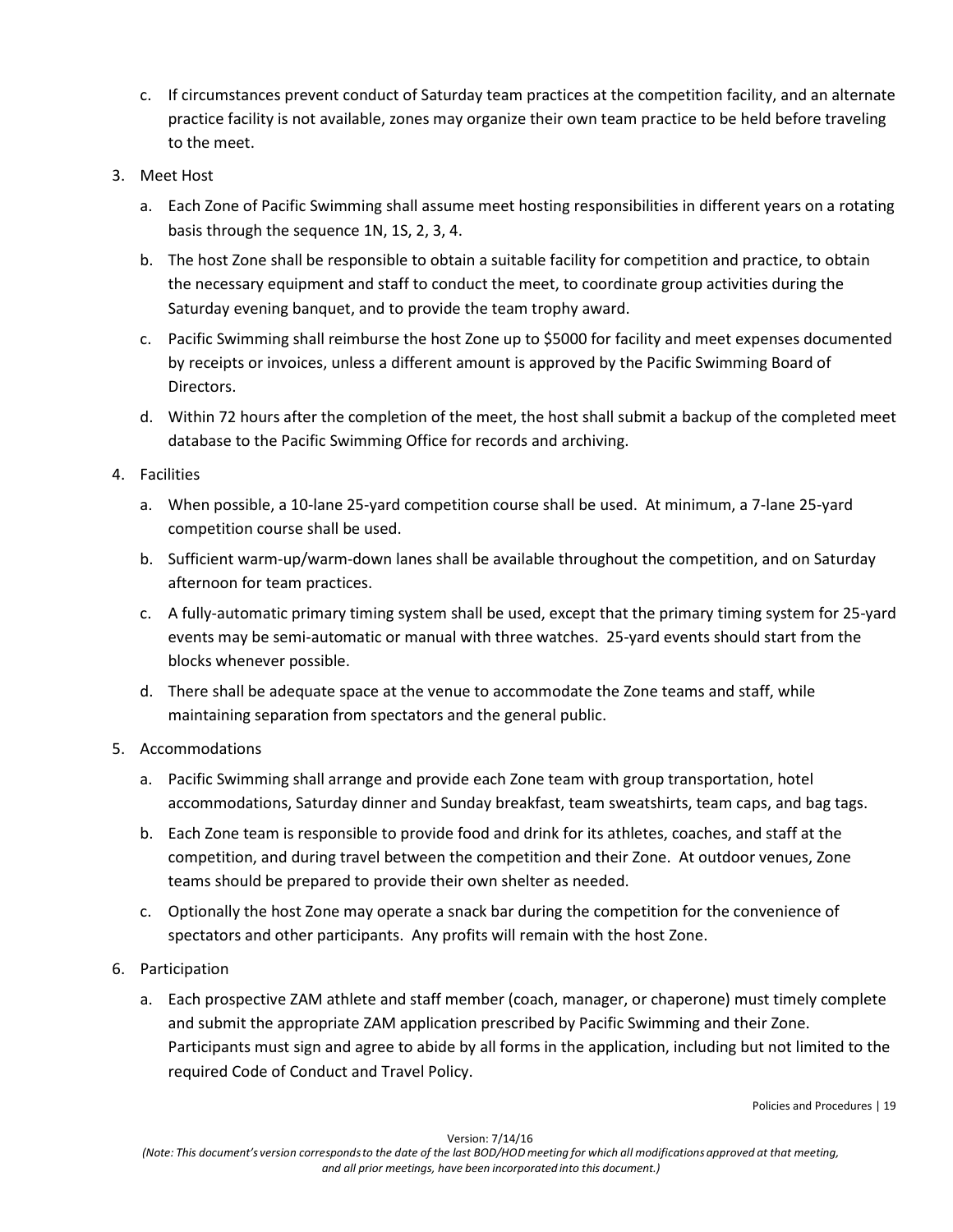b. Family members or others who are not also athlete or staff participants shall not participate in team activities including travel, practices, meals, or competition, except during competition as spectators, timers, or officials. All athletes will be supervised by designated team coaches and staff during team activities. (See exceptions below for travel and lodging of 8-under athlete participants.)

#### 7. Zone Staff

- a. Each Zone shall select team staff not to exceed 14 total. Team staff shall consist of a Head Team Manager, a Head Coach, and additional coaches and chaperones as needed for adequate and safe team management.
- b. A coach or Head Team Manager may simultaneously serve as a chaperone.
- c. A Head Coach shall be designated by the Zone from among the participating coaches.
- d. The Head Team Manager and Head Coach of each Zone shall be at least 21 years of age prior to commencement of team travel.
- e. All Zone staff shall be current members in good standing of USA Swimming and Pacific Swimming prior to commencement of team travel. All coaching staff shall be current coach members of USA Swimming, and have all required credentials up to date.
- f. Any and all Zone staff potentially transporting team participants separately from the group transportation shall submit to the Pacific Swimming Travel Coordinator a satisfactory motor vehicle driver report from their state motor vehicle department by the deadline set by the Pacific Swimming Travel Coordinator, or shall not transport other team participants.
- g. Other than group travel, lodging, and meals, any staff-related expenses shall be the responsibility of the Zone and/or individual staff members.
- 8. Athlete Eligibility
	- a. Participating athletes must be current 14-under athlete members of Pacific Swimming as of the date of competition, must timely complete and submit the ZAM athlete letter of intent, application, and copayment prescribed by Pacific Swimming and their Zone, and must be selected by their Zone to compete.
	- b. To compete for a Zone, an athlete must be attached to a club member of that Zone or, if unattached, must physically reside within the boundaries of that Zone.
	- c. Athletes who have ever competed for any LSC in a higher-level all-star travel meet, including but not limited to Western Zone All-Stars, North American Challenge Cup, or Pacific Coast All-Stars, shall NOT be eligible to compete in the ZAM.
	- d. Additional athlete eligibility criteria may be established by each Zone if not in conflict with Pacific Swimming and USA Swimming rules, regulations, and policies.
- 9. Athlete Selection
	- a. Each Zone may select up to 8 athletes per gender in each of the 13-14, 11-12, 9-10, and 8-under age groups, using criteria of the Zone's choice. (Competitive or standards-based selection criteria are recommended.)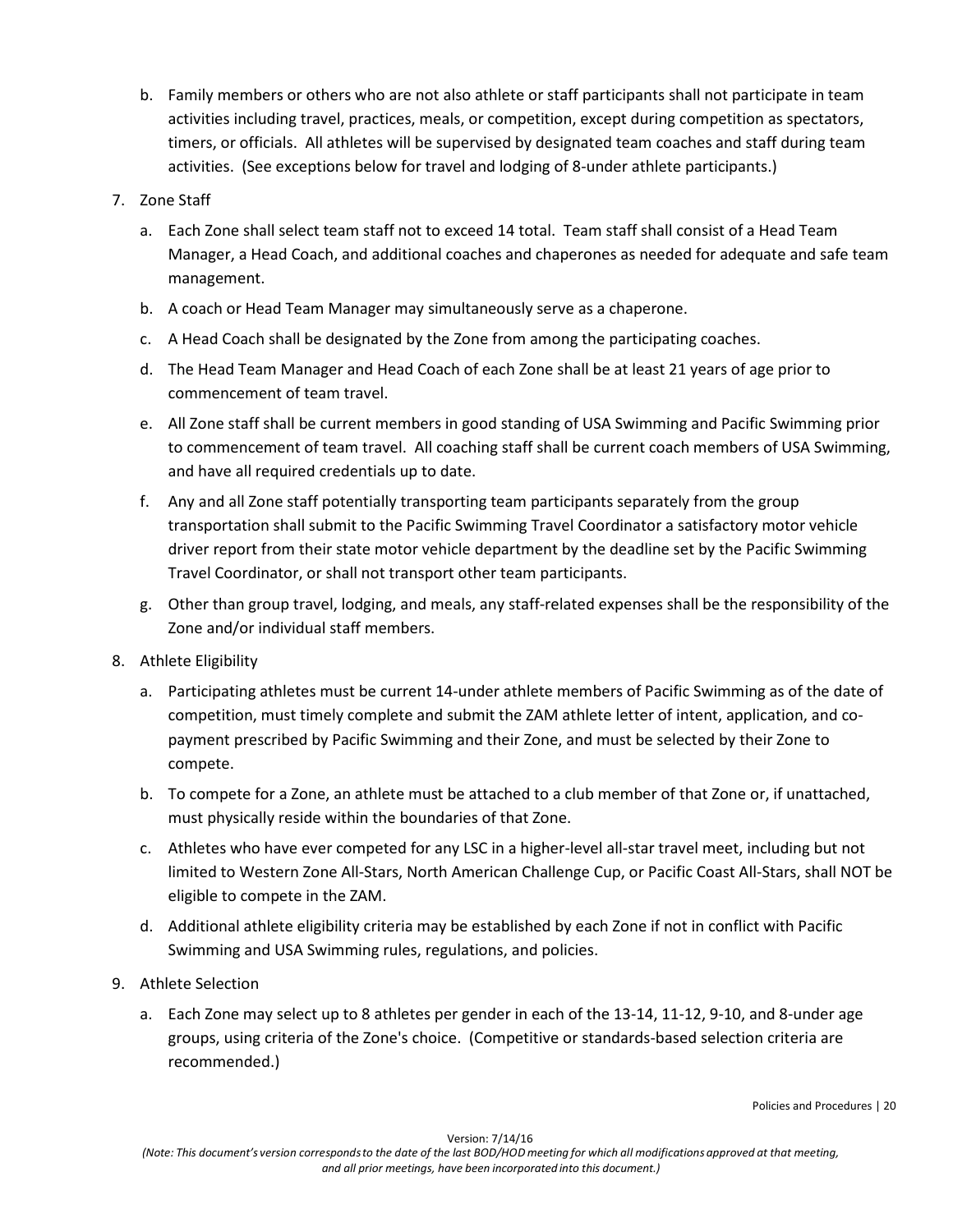- b. Zones may designate one or more alternate athletes in each age group and gender during their selection process. Alternates shall meet all of the same eligibility and selection criteria prescribed above for selected athletes.
- c. An alternate athlete who replaces a selected athlete after the entry deadline for the meet may only compete in the replaced athlete's entered events and assigned lanes.
- d. Alternates who have not been called to replace selected athletes should not travel to the meet. All travel, lodging, and meals for any alternates who do travel to the meet shall be at the sole discretion and expense of their Zone and/or family, and shall not be supervised by team staff. No team apparel will be provided for such alternates.

#### 10. 8-Under Athletes

- a. 8-under athletes may participate under the same conditions as the other age groups, except that they shall not travel on team transportation or lodge in team-supervised hotel rooms.
- b. All transportation and lodging for 8-under participants shall be the sole responsibility of, and shall be arranged and supervised by, the athlete's family, including timely drop-off and pick-up from team practices, meals, and competition.
- c. For each 8-under athlete a release form will be provided and must remain with a designated manager on each Zone team. The release form shall be signed by athlete's parent or guardian each time the athlete is dropped off and picked up for any ZAM activities (Saturday warm-up, Saturday banquet dinner, start of the meet on Sunday, and end of the meet on Sunday).

#### 11. Athlete Co-Pay

- a. Each Zone shall set the co-payment amount for their athlete participants.
- b. Each Zone shall pay to Pacific Swimming \$70 per selected athlete by the deadline established by the Pacific Swimming Travel Coordinator, unless a different amount is approved by the Pacific Swimming Board of Directors.

#### 12. Competitive Events, Entries, and Seeding

- a. The same set and sequence of competitive events shall be conducted each year, as documented in prior meet announcements. All events shall be timed finals.
- b. Each Zone Team may enter up to 4 athletes per individual event and two (2) relay teams per relay event. Each athlete may compete in up to three (3) individual events per day plus relays.
- c. Each event shall be pre-seeded, fastest to slowest within each Zone's entries.
- d. Heats and lanes shall be assigned to each Zone based on the final team ranking from the previous year, in fast to slow order. The previous year's winning Zone shall be assigned the fastest lane in heat 1 of each event, the second-place Zone assigned the next fastest lane in heat 1, and so on, cycling through all of the Zones, lanes, and heats until each Zone has been assigned 4 lanes (2 lanes for relays). Each year's seeding assignments shall be stated clearly in the meet announcement.
- e. When the meet is conducted in fewer than 10 lanes, it is recommended that individual events be seeded in 7 lanes, and relays in 5 lanes, to provide the most uniform conditions of competition without adding heats.

Policies and Procedures | 21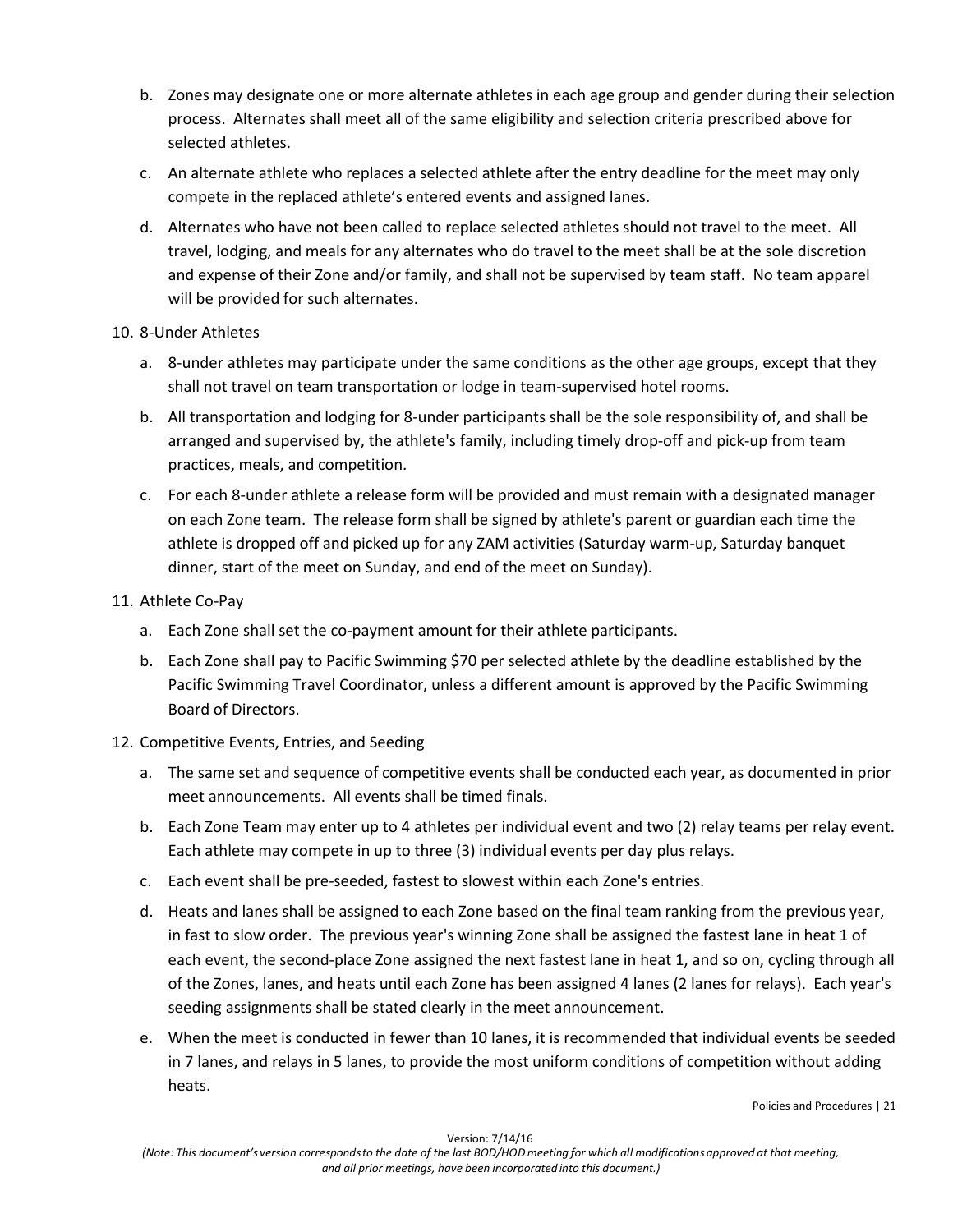- f. Each Zone shall submit a single electronic entry file accompanied by a PDF or hard-copy of their entries, pre-seeded per the seeding information in the meet announcement. Each Zone shall seed their entries fast to slow in each event. Submission shall be to the person and by the deadline specified in the meet announcement. Unseeded entries received may be returned or seeded at the meet host's discretion.
- g. Entries with "no time" (NT) will NOT be accepted. If no previous yards time exists for an entry, a converted or coach-estimated time shall be entered.
- 13. Scoring and Awards
	- a. Individual events shall be scored to 20 places, and relay events shall be scored to 10 places.
	- b. A single team trophy shall be awarded to the highest scoring Zone at the end of the meet.
- 14. Pacific Swimming Travel Coordinator shall:
	- a. Maintain and update the templates for athlete and staff applications, and supply these to each Zone's Head Team Manager or Zone chair by November 15<sup>th</sup> of each year with appropriate instructions.
	- b. Furnish the previous year's meet announcement and team scores, along with appropriate instructions, to the Meet Director or Zone Chair of the next meet no later than November  $15<sup>th</sup>$  of each year.
	- c. Establish and enforce deadlines each year for each Zone to submit their co-payments and all needed team information.
	- d. Complete planning, arrangements, and contracts for group transportation, Saturday practices, lodging, and group meals for each of the Zone teams as appropriate, in coordination with the Pacific Swimming Treasurer and with each Zone's designated Head Team Manager and/or Zone Chair.
	- e. Order and arrange for delivery of team sweatshirts, team caps, and bag tags for each Zone.
- 15. Pacific Swimming Office shall:
	- a. Store and archive a backup of each years final meet database, editable meet announcement, team scores, and other relevant meet information.
	- b. Update the meet records in the final database, and post the new meet records on the Pacific Swimming web site in both text and machine-readable formats for use in future meets.
	- c. Furnish the previous year's meet database, with updated meet records, to the Meet Director or Zone Chair of the next meet no later than November  $15<sup>th</sup>$  of each year.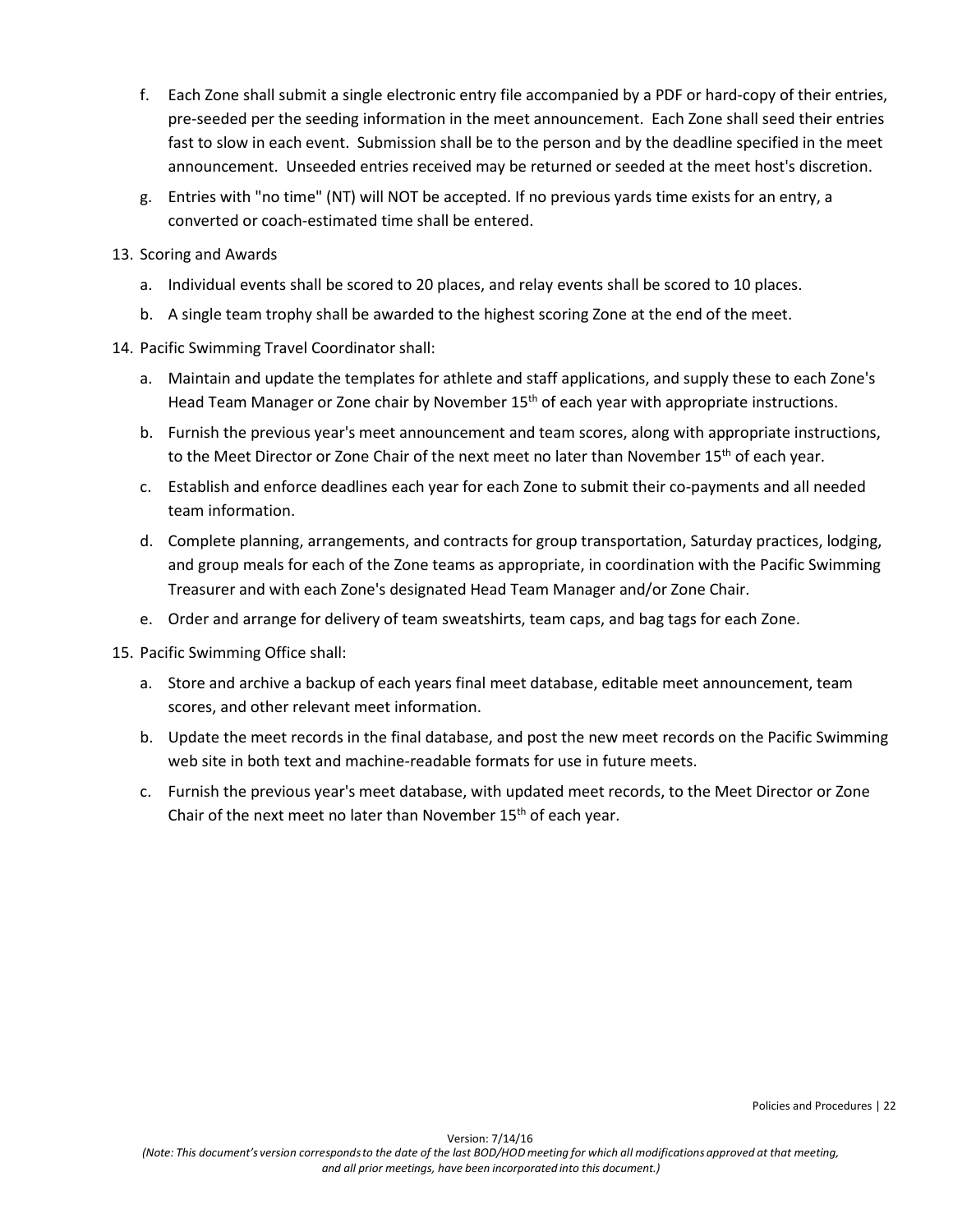# **SECTION VIII SCHEDULING**

#### **A. Scheduling**

1. The Scheduling Committee shall:

Oversee the operation of the present schedule; plan the next year's schedule in accordance with the following:

- a. Foster continuous competition from Age Group through Senior Swimming.
- b. Arranged so that conflicts be minimized.
- c. Establish standards to evaluate the bidding club and venue for awarding of meets.
- d. Provide guidelines for meet formats for Pacific Swimming awarded meets.
- 2. Committee Membership
	- a. Chair appointed by the Pacific Swimming General Chair
	- b. Age Group Chair
	- c. Senior Chair
	- d. Officials Committee Chair
	- e. Zone Chairs (5) May designate an alternate to represent their zone
	- f. Coach Representative
	- g. Athlete Representative
	- h. One or two others as appointed by the General Chair
- 3. The Scheduling Committee shall annually establish a schedule of meets to be awarded by the committee and publicize the schedule.
- 4. Meet Award Procedures
	- a. The Chair shall annually announce the time, place and method for submitting bids for meets to be awarded by the Pacific Swimming Scheduling Committee.
	- b. Clubs shall submit their application for the award of meets in accordance with the above. Applications for meets not received in accordance with 1.0 above shall not be considered until all bids received in compliance have been considered.
	- c. Clubs applying for more than one meet shall designate their  $1<sup>st</sup>$ ,  $2<sup>nd</sup>$ , etc. choice on the application.
	- d. Meets designated to be conducted within the Pacific Swimming territory by USA Swimming or the Western Zone shall be awarded the meet without the necessity for the club to submit an application to the Committee.
	- e. The Committee shall award the two Far Western Championship meets first, then the Junior Olympics Championship meets, followed by all of the remaining meets.

Policies and Procedures | 23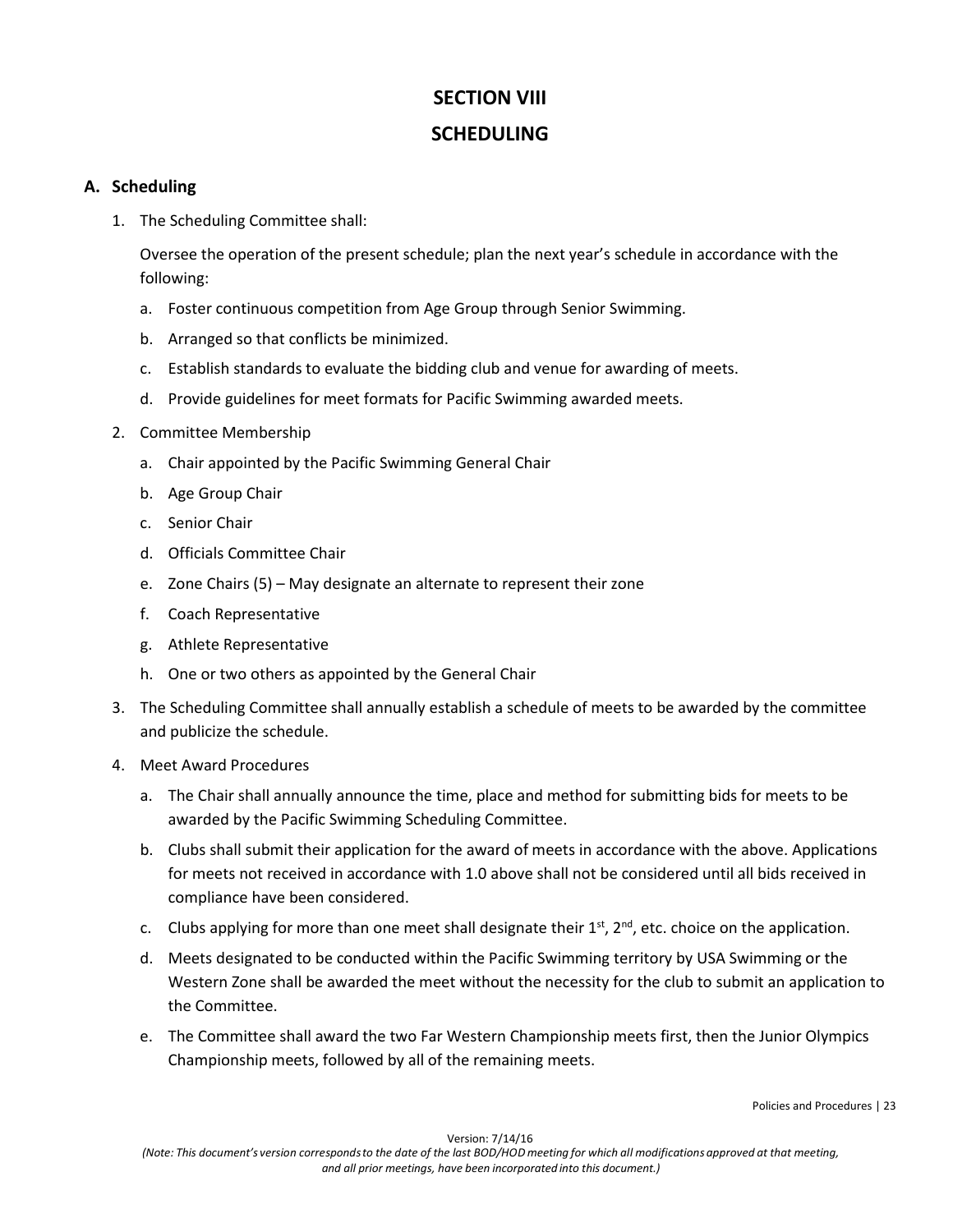- f. Host responsibilities for the Winter Junior Olympics, the Spring Junior Olympics, the July (summer) Adam Szmidt Junior Olympics, the Far Western Short Course, and the Far Western Long Course Championship meets shall not be awarded to the same club for more than two successive years except when there is no qualifying bidder for the succeeding year.
- g. Clubs hosting a High School Section Championship meet (awarded by the High School Section) shall be awarded the Walk-On meet following the Section meet. Should that Club decline to host the Walk-On meet, the Walk-On meet shall be included in the schedule of meets to be bid on that year.
- h. Any meets not bid for and awarded during the initial award period shall be open for bidding by a later date as determined by the Committee, and shall not be subject to the protection from competing meets for those dates.
- i. Meet awards shall be confirmed by action of the Board of Directors or Executive Committee.
- 5. Clubs wanting to bid to host Pacific Swimming awarded Age Group and Senior meets shall agree to comply with the applicable meet requirements for Pacific Swimming awarded Senior or Age Group meets for the upcoming swim meet year that are included in the meet bid package. Also see Section VII.
- 6. On protected dates (Official's Clinic, Fall House of Delegates meeting and Far Westerns), meets held by a USA Swimming member where participants are registered athletes shall not be approved or sanctioned with the following exception: On the weekend of a Far Western Championship Meet, Zone-level, single-venue, non-championship meets, intended for athletes who do not have qualifying times for Far Westerns, may be sanctioned and held.
- 7. Any Zone or club that wishes to schedule a meet opposite a Pacific Swimming awarded meet with time standards which conflict with the Pacific Swimming awarded meet shall obtain approval from Zone Sanction Chair, Pacific Swimming Scheduling Chair and Board of Directors or Executive Committee.
- 8. A change of venue for a Pacific Swimming awarded meet not yet sanctioned shall be resolved by the Scheduling Committee as an administrative matter.
- 9. a. Any request to or by the Pacific Swimming Board of Directors or Executive Committee to change the level of a meet shall be a 30-day motion in order to allow comments from the Zone Scheduling Committees.
	- b. Any request by the meet host or by Pacific Swimming to change any other applicable requirements for a Pacific Swimming-awarded Senior or Age Group Meet, shall be sent in writing to Pacific's Meet Management Coordinator at least 45 days before the first day of the meet. Any such request shall be decided by majority vote of a committee composed of the Scheduling Chair, the Vice-Chair of Operations, the Senior Chair or Age Group chair as appropriate for the type of meet, the Officials Chair, and the Meet Management Coordinator. The Treasurer shall be a non-voting member of the committee.
	- c. If a club which has been awarded a meet by the Scheduling Committee and approved by the Board of Directors or the Executive Committee and announced on the Pacific Swimming website, either cancels or turns back the meet within six months of the start of the meet, or fails in a material way to comply with the requirements in the bid package or any approved changes in those requirements, the club shall be penalized by being ineligible to be awarded any meet during the initial round of bidding for next swim meet year. If a club finds it necessary to cancel a meet because of extraordinary circumstances,

Policies and Procedures | 24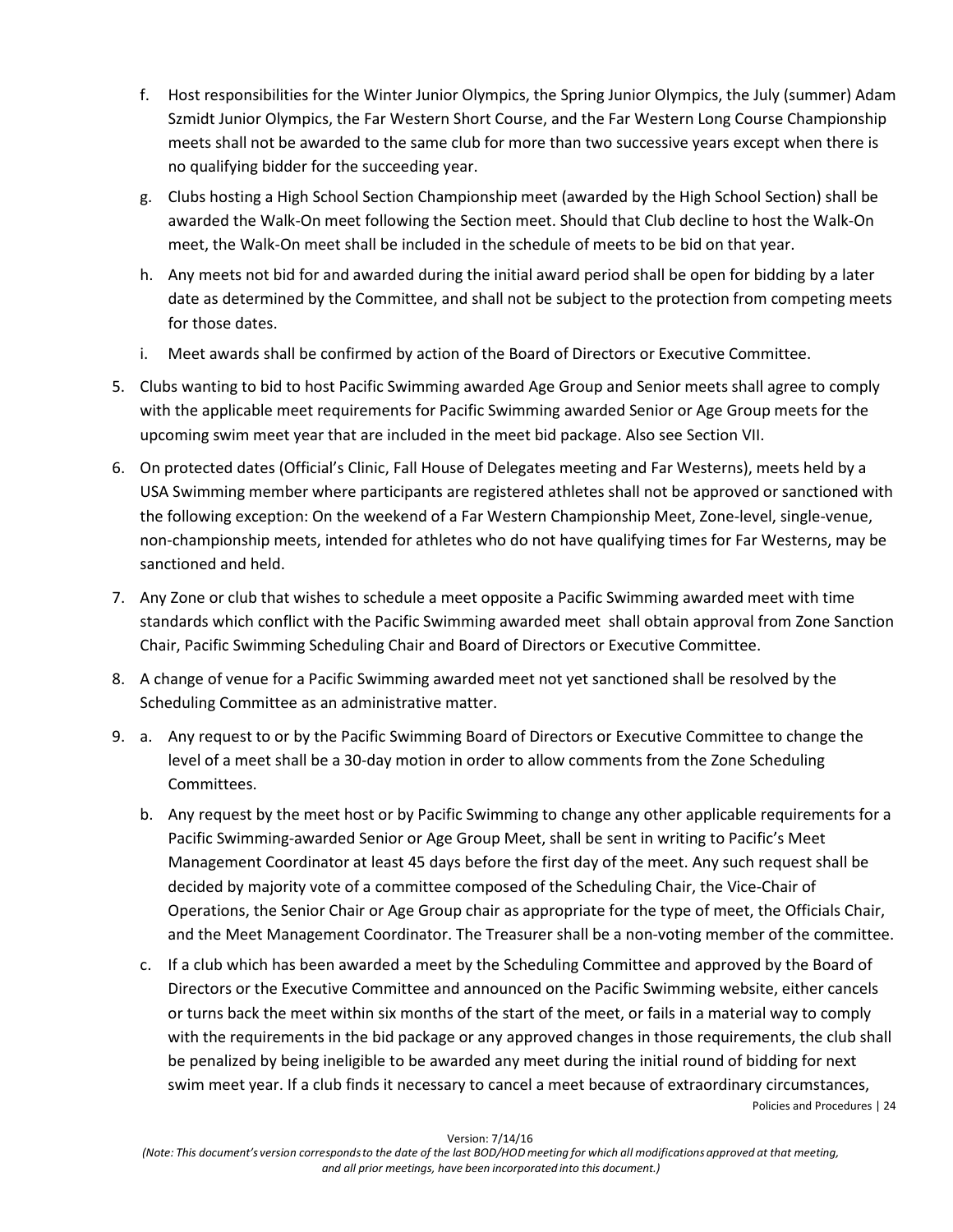such as limited entries or facility closure, the club may appeal the penalty through the Scheduling Committee Chair and the Board of Directors or Executive Committee.

- 10. Clubs in the Eureka/Crescent City area and Zone 4 may schedule meets opposite Pacific Swimming sponsored meets (distance being the determining factor).
- 11. Pacific Swimming may subsidize host clubs for some of the documented direct costs of hosting meets designated by the Board of Directors or Executive Committee.
- 12. The Board of Directors authorizes the Scheduling Committee Chair to accept and award any qualified bids received for any unbid and awarded meet on the current schedule of Pacific Swimming awarded Senior and Age Group meet without action by the Scheduling Committee, Board of Directors or Executive Committee.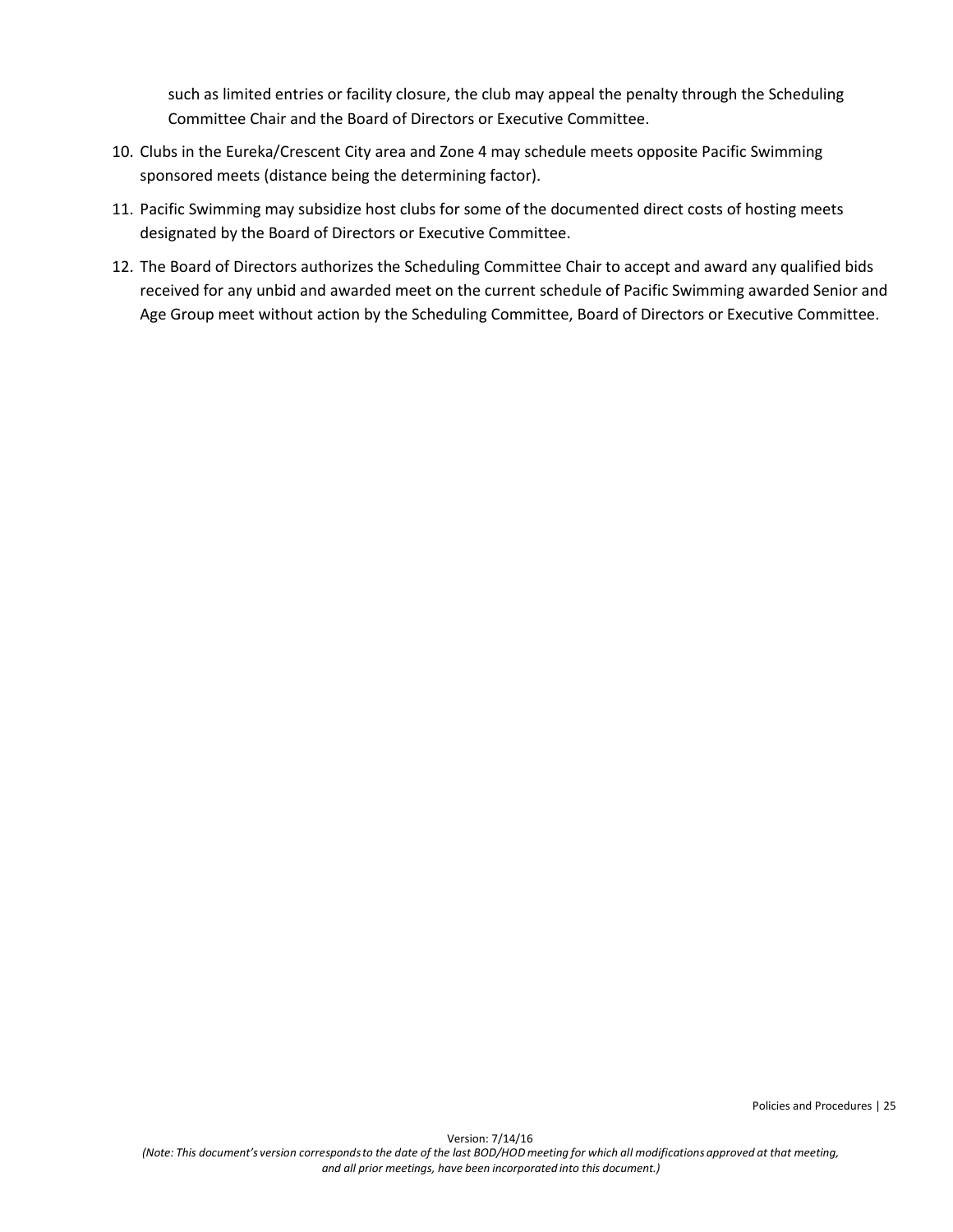# **SECTION IX TIME STANDARDS**

#### **A. Time Standards**

- 1. Duties and Responsibilities
	- a. Age Group and Senior Committees: The Age Group and Senior Committees shall each year provide any proposed changes to the time standards criteria, including information about the effects of the changes, to the Board of Directors at or before the September meeting prior to the next meet bid season
	- b. Designated staff shall each year present to the Board of Directors by the October meeting for adoption at the November meeting the Age Group and Senior time standards calculated using the approved criteria.
	- c. Any committee or individual who wishes to recommend changes to the criteria or time standards shall present their recommendations on a timely basis to permit compliance with the above dates to the Age Group or Senior Committee which, upon acceptance or modification, shall provide their recommendation to the Board of Directors.
	- d. Should the Age Group or Senior Committee not present a recommendation on the criteria to the Board of Directors by the September meeting, the designated staff shall prepare the time standards based upon the currently approved criteria. The designated staff may, in addition, present recommended changes at the October Board of Directors meeting if it appears the existing guidelines do not meet the stated purposes.
- 2. The Far Western time standards shall be established as follows:
	- a. Athletes' qualifying times shall be considered valid for 18 months.
	- b. Time standards shall be set to control each meet size based on the daily time line and accommodate a proportional number of athletes in each age group based on a five year rolling average of year round athletes registered in Pacific Swimming.
- 3. The Junior Olympic time standards shall be established as follows:
	- a. Athletes' qualifying times shall be considered valid for 18 months.
	- b. Time standards shall be set to control each meet size based on the daily time line and accommodate a proportional number of athletes in each age group based on a five year rolling average of year round athletes registered in Pacific Swimming.
- 4. Other Pacific Swimming Age Group time standards shall be established as follows:
	- a. The USA Swimming Motivational time standards shall be used.
	- b. 8 and under time standards shall be established by the Age Group Committee
- 5. Pacific Swimming Senior time standards shall be as follows:
	- a. Senior Circuit

Policies and Procedures | 26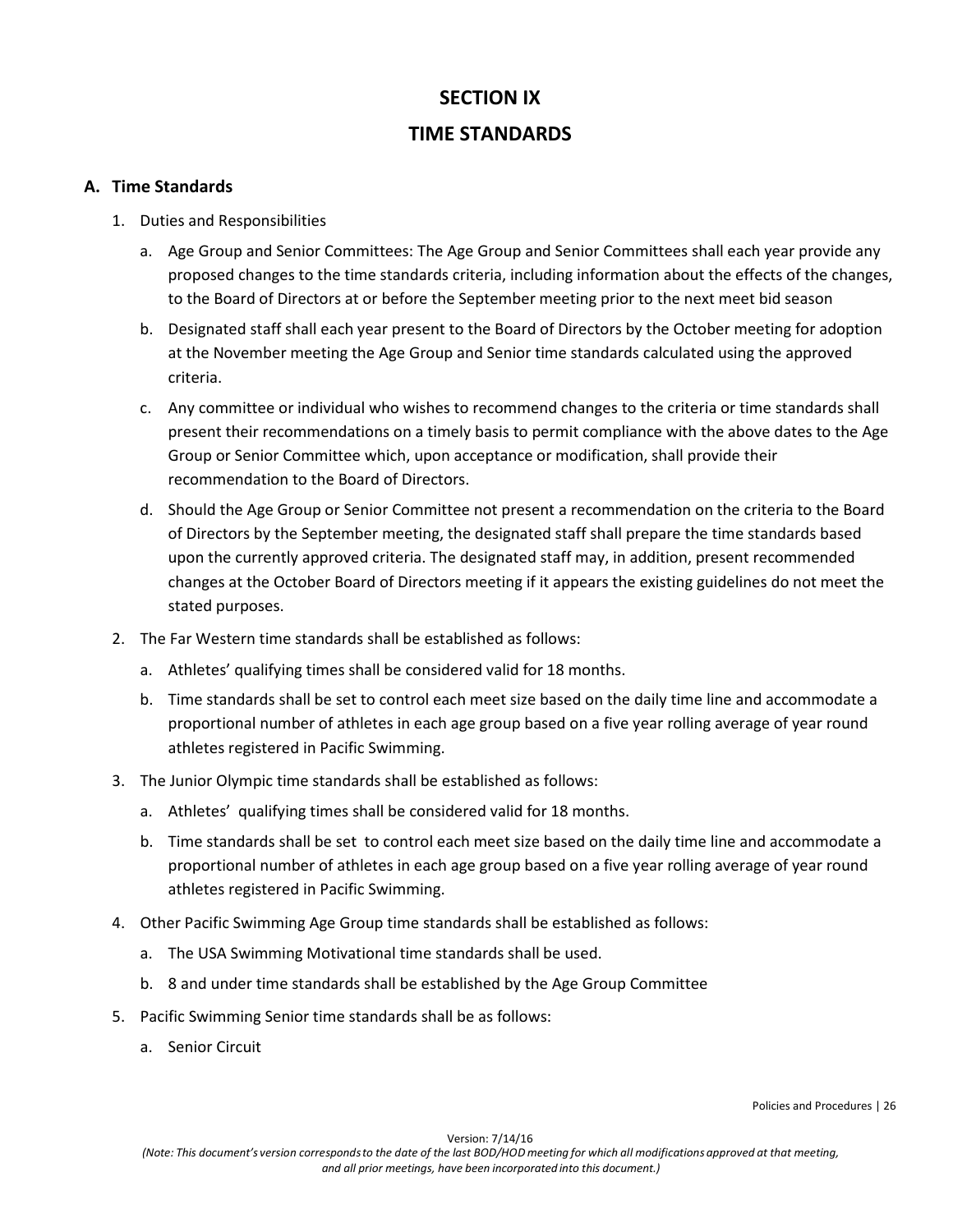- (1) Senior Circuit qualifying shall be set in accordance with the needs of the Pacific Swimming Athletes by the Senior Committee. Qualifying time standards shall be specified in hundredths of a second, with nine one-hundredths being the constant.
- (2) Minimum time standards for bonus events shall be the current, USA Swimming National Age- Group Motivational Time Standard Level A Minimum for 15-16. Bonus events per meet shall be as follows: one qualified event allows three bonus events, two qualified events allows two bonus events, and three or more qualified events allows one bonus event.
- b. Senior 2
	- (1) Senior 2 qualifying shall be the applicable year's USA Swimming National-Age Group Time Motivational Time Standard Level A for 15-16. For bonus events, USA Swimming National Age-Group Motivational Time Standard Level BB Minimum for 15-16 shall apply.
	- (2) Bonus events per meet shall be as follows: qualified thirteen year-old and and older athletes are allowed two bonus events. Twelve year-old athletes are not eligible for bonus events.
- 3. Senior Open
	- (1) For Senior Open meets, thirteen year-old and older athletes shall be automatically qualified. Eleven and twelve year-old athletes shall meet the applicable year's USA Swimming National Age-Group Motivational Time Standard Level BB Minimum for 15-16.
	- (2) No bonus events at this meet .
- 6. Any meet having qualifying time standards not in accordance with those published by Pacific Swimming shall be approved by the Board of Directors prior to being sanctioned*.*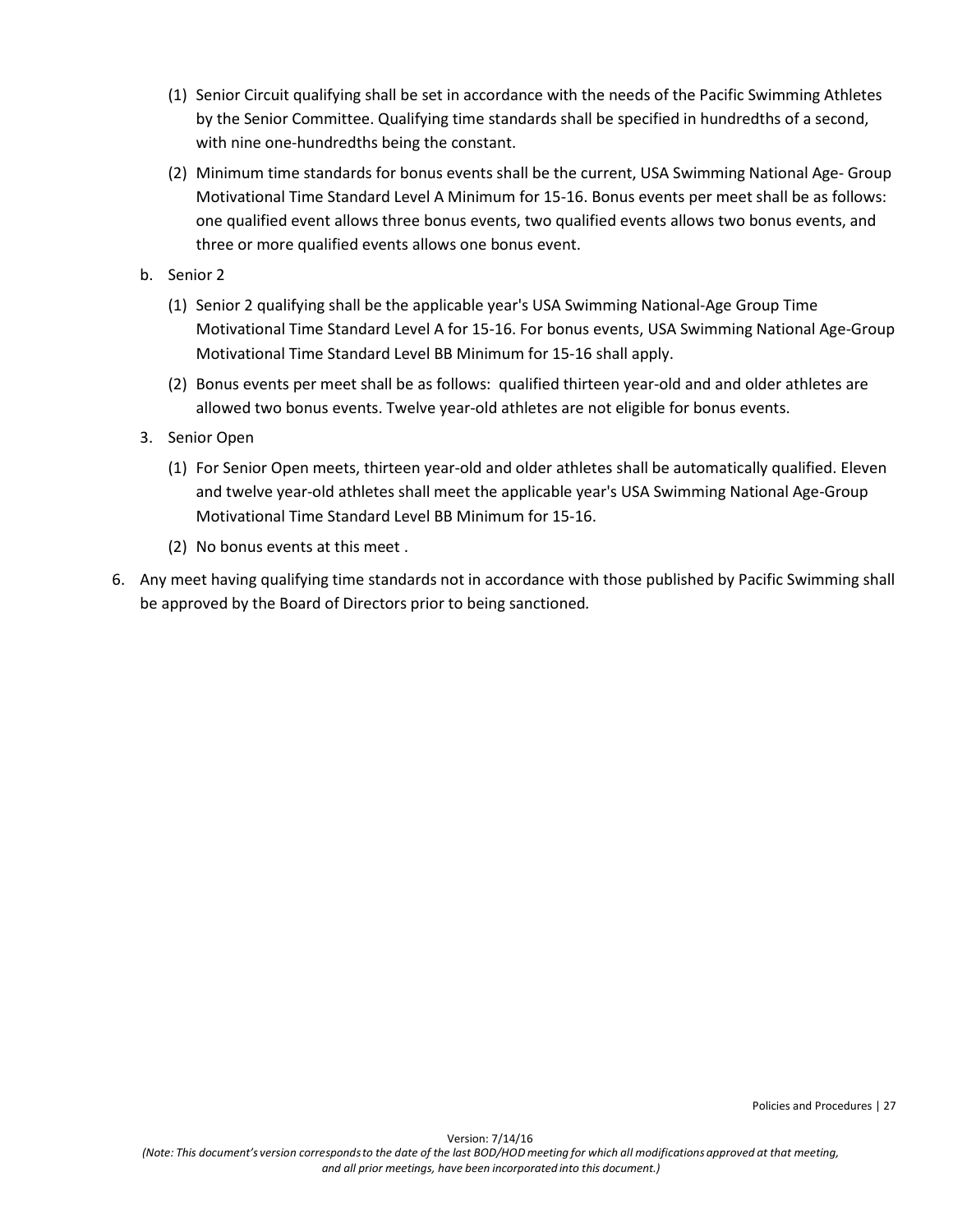# **SECTION X**

# **MEET CONDUCT**

#### **A. Meet Conduct**

- 1. There shall be no limit on the number of events offered at a meet.
- 2. In Pacific Swimming Zone awarded meets, 15 and over events are allowed. The Zones shall determine applicable time standards and awards for 19 and over athletes.
- 3. Open events (events not limited to specific ages) beginning or concluding a session, or scheduled in a separate session, within an age group meet shall not be considered age group competition, and shall not be subject to the 4-hour session planning limit for 12 and under competitors.

#### **B. Order of Heats**

1. In all preliminaries and finals meets where more than one heats of finals is scheduled, the order of the finals heats shall be as stated in the meet announcement or, if not stated there, shall follow USA Swimming Rules and Regulations.

#### **C. Senior Competition**

- 1. Entries to Senior meets may be closed prior to posted entry deadline due to timeline considerations. The decision to close entires should be determined by Senior Committee with input from the meet host and the Meet Referee. This statement shall be included in the Meet Announcement.
- 2. The number of heats of distance events may be capped in advance by agreement of the meet host and the Meet Referee. This statement shall be included in the Meet Announcement.
- 3. In Senior Time Trials meets authorized by Pacific Swimming Rules and Regulations, the schedule of events shall include the entire schedule of events offered in the accompanying Senior meet. The time at which the Time Trial meet will be swum shall be jointly agreed upon by the Meet Director and Meet Referee each day.

#### **D. Far Western Championship Meets**

- 1. All-Star teams are not eligible for Team high point awards at Far Western Championship meets.
- 2. At a Far Western Championship Meet, whenever a single age group has more than one relay event scheduled in finals on the same day, the shorter distance relay for that age group shall be scheduled at the beginning of finals.

#### **E. Invitational Meets**

- 1. Invitational meets shall be closed and shall be limited to two teams per competitive lane, the clubs to be named in the meet announcement.
- 2. Invitational meets in Zone 4 and the North Coast area of Zone 3 shall not be subject to limits on the number of invited teams. [NOTE: THEY ARE STILL LIMITED BY THE 4-HOUR RULE.]

Policies and Procedures | 28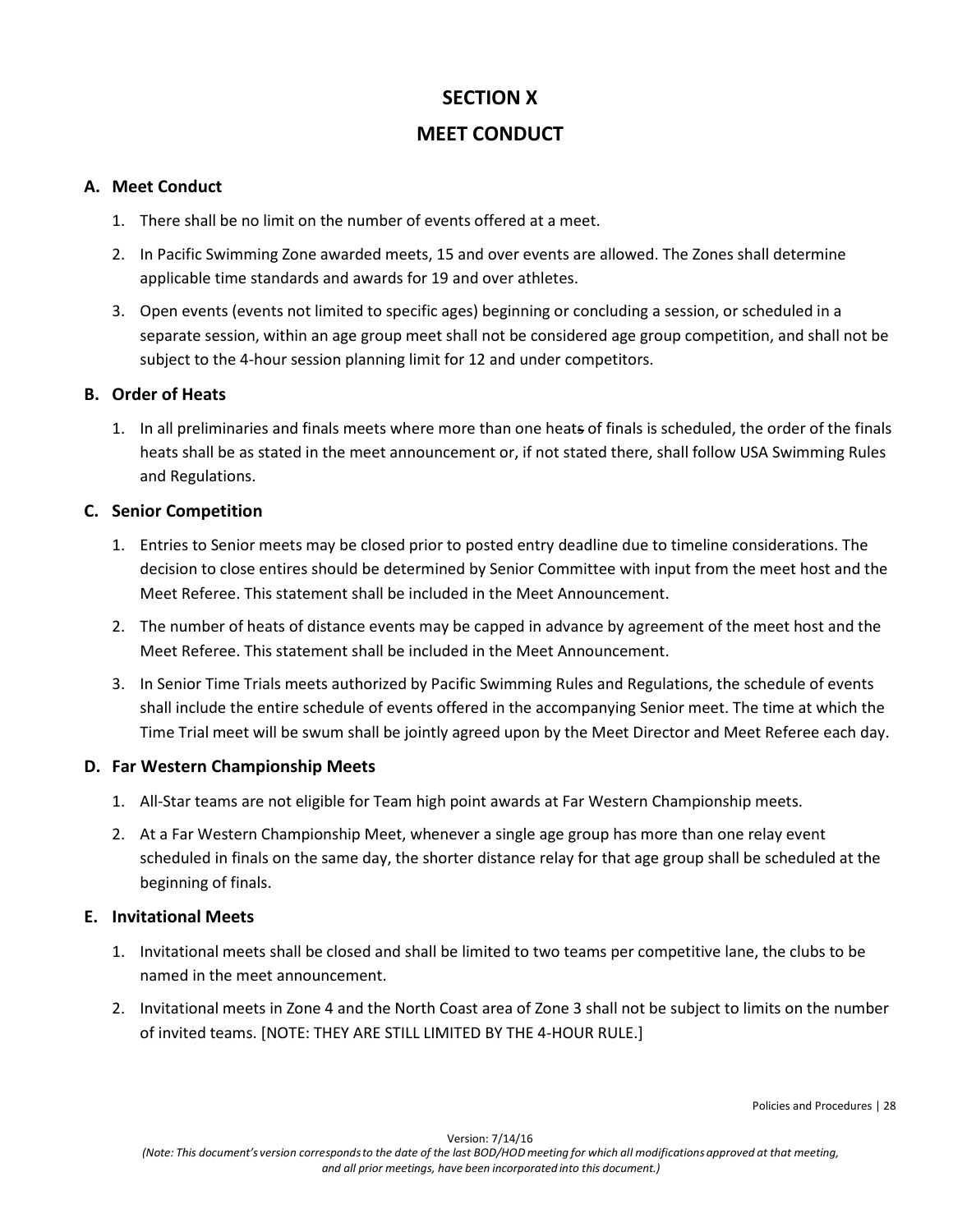#### **F. Meet Entries**

- 1. Competitors shall enter their name and registration number on their entries exactly as they are shown in their USA Swimming Registration. If this is not done, it may be difficult to match the athlete with the registration and times database. The meet host shall check all athlete registrations against the USA Swimming SWIMS database and if not found to be registered, the Meet Director shall accept the registration at the meet (a \$10 surcharge shall be added to the regular registration fee). Duplicate registrations shall be refunded by mail. The registration forms, fees and surcharge shall be sent by the host club to the Registration Chair. The surcharge shall be rebated to the host club if the registration forms and fees are received by the Registration Chair within three days of the last day of the meet. Athletes who register at a meet who assert that they are already registered may mark the application form by writing "Possible Duplicate" in the upper right corner of the form. When received, the Registration Chair shall review the records, and if an application is a duplicate, any fee paid shall be refunded by mail.
- 2. The postmark deadline for mailed entries shall be no later than two Mondays prior to the meet.
- 3. Unless otherwise stated in the meet announcement, online entries shall be due two Wednesdays prior to the meet.
- 4. Any hand delivered entries shall be submitted in accordance with the meet announcement but in any case no later than the deadline for online entries.
- 5. All paper entries received shall be given to the Administrative Official as a ready reference in case of dispute over an entry.
- 6. Any Zone scheduled meets may accept only Zone entries up until three Mondays prior to the meet, after which time the meet shall begin accepting all other entries in the order received. One team outside of the Zone or LSC, up to 30 total athletes, may be invited by the host team to be part of the Zone priority entry period.
- 7. Relay team entries shall be submitted by the deadline stated in the meet announcement. If no deadline is stated, it shall be at the discretion of the Meet Referee and Meet Director for each session, but in any case not less than one hour before the estimated start time of the first heat of the relay event being entered.
- 8. Relay only meet entries shall be submitted by the closing date listed on the meet announcement.
- 9. Meet entries shall not be limited based solely on the number of athletes entered in the meet, except when required due to limitations of the host facility.
- 10. When one or more sessions of a meet close prior to the deadline, all unaccepted entrants not already notified automatically via online entries shall be notified in the following manner:
	- a. No later than the first Monday before the meet, the Meet Director shall make provisions to contact (via electronic communication) a coach or Board Member from each club that has entries rejected. A list of rejected entries may also be posted on the Pacific Swimming website and shall be limited to athlete name and club.
		- (1) A log with the date, time and name of each person contacted shall be maintained as well as the name of each rejected athlete from that club with his/her total entries.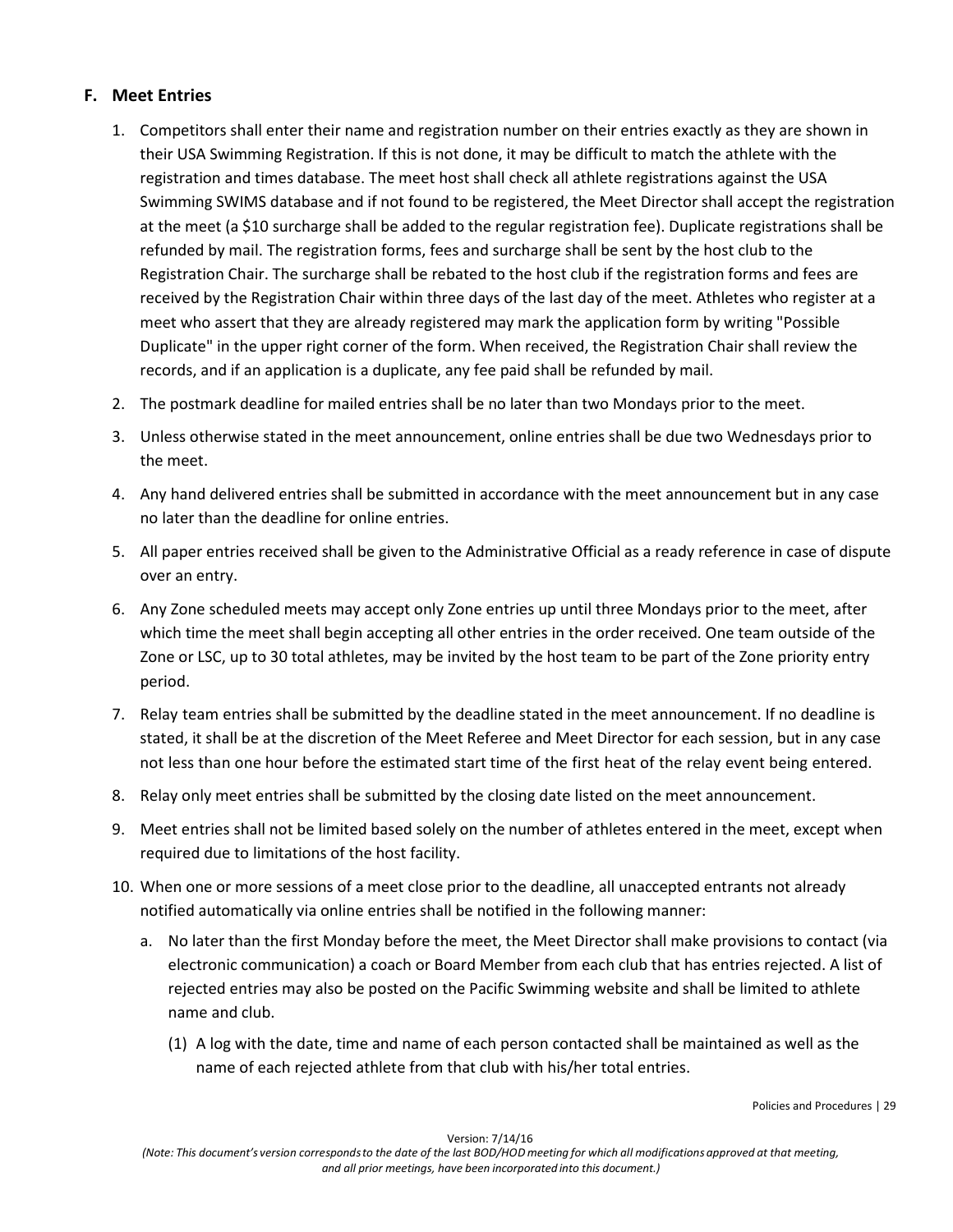- (2) All envelopes received shall be opened so as to determine if there are more than one athlete's entries being rejected.
- (3) With the permission of the contact person, those entries then can be grouped together and mailed with the individual checks to the Club's address. If the number of rejected entrants from a particular club is less than 5, the entries may be mailed directly back to each individual's address.

#### **G. Entry Time Verification**

- 1. For meets with qualifying times or when awards are based on entry flights, all entry times shall be submitted for verification to timeverification@pacswim.org. Change of entry times shall remain the discretion of the meet referee.
- 2. Verified entry times shall have been achieved prior to the closing date for entries to the meet. If the time cannot be proven verified prior to the meet, the athlete shall not be allowed to check-in for the event until the entry time has been verified. When possible the coachesshall be notified of their athletes who have not verified their entry time.
- 3. In a meet with multiple time standard levels per event, an athlete with an unproven time shall be moved to the proper time standard level rather than being scratched, unless the time is faster than the time standard (if any) for that meet.
- 4. An athlete who qualifies for a certain time standard level in a specific stroke and distance in any course shall be considered qualified at that level in the same stroke and distance in all courses. Unless No Time (NT) entries are allowed, the entry time shall be submitted in the course in which the qualifying time was achieved (followed by Y for Short Course Yards (SCY), S for Short Course Meters (SCM), or L for Long Course Meters (LCM), regardless of the course of the meet being entered.
- 5. Converted times shall not be used for meet entries unless permitted in the meet announcement. Altitude adjusted times from SWIMS may be used for meet entries.
- 6. Unless otherwise specified in Pacific Swimming Rules and Regulations, in meets where entry time verification is required, an official time may be verified through USA Swimming SWIMS database or National Times Verification Officers.

#### **H. Timing**

- 1. Where any provision of this section conflicts with the LSC meet bid requirements published by the Scheduling Committee, the provision in the LSC meet bid requirements shall govern.
- 2. Level 1 Primary system: Fully Automatic

Level 1 timing may be used at any meet, and is required for all Preliminaries and Finals meets in the Senior Program, and in the Age Group Program with Junior Olympic qualifying time standards or higher. A backup system with at least two buttons and a tertiary system of at least one manual watch shall also be provided.

3. Level 2 – Primary system: Semi-automatic with 3 buttons

Other Senior meets and Age Group meets with qualifying times of A or higher shall have at least a Level 2 primary timing system with a backup system of at least one watch.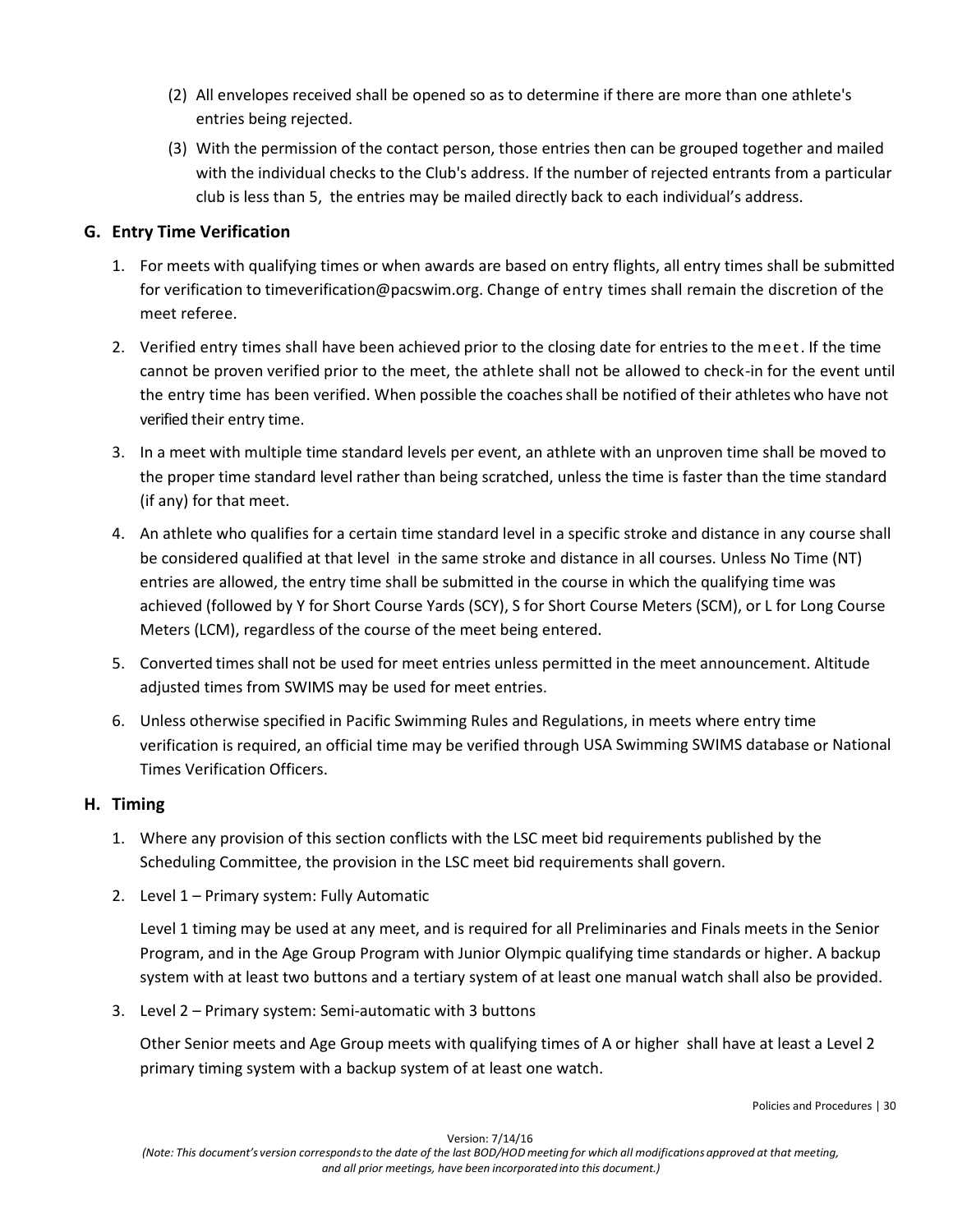4. Level 3 –Primary system: Semi-automatic with 2 buttons or manual with 3 watches

All other meets sanctioned by Pacific Swimming shall have at least a Level 3 primary timing system. If such system consists of semi-automatic timing with two buttons, a backup system of at least one watch shall be provided.

5. Level 4 - Primary system: Manual with 2 watches

Level 4 timing may be used only to achieve Pacific Swimming age group time standards below A.

#### **I. Awards**

- 1. Minimum awards requirements for LSC scheduled meets shall be determined by the Scheduling Committee in consultation with the appropriate Age Group or Senior Committee, and shall be published by the Scheduling Committee in the LSC meet bid requirements.
- 2. Awards for Zone scheduled meets shall be determined by the Zone or the meet host, provided that in a multi- time standard level meets the same number of places in each category shall be awarded.

#### **J. Meet Results**

1. Meet results shall be submitted to Pacific Swimming by email a[t results@pacswim.org,](mailto:results@pacswim.org) by the deadlines established in Pacific Swimming Rules and Regulations. Results shall include the complete meet results in a SDIF, SD3, or CL2 electronic file, PLUS the complete meet results in a HTML or PDF file.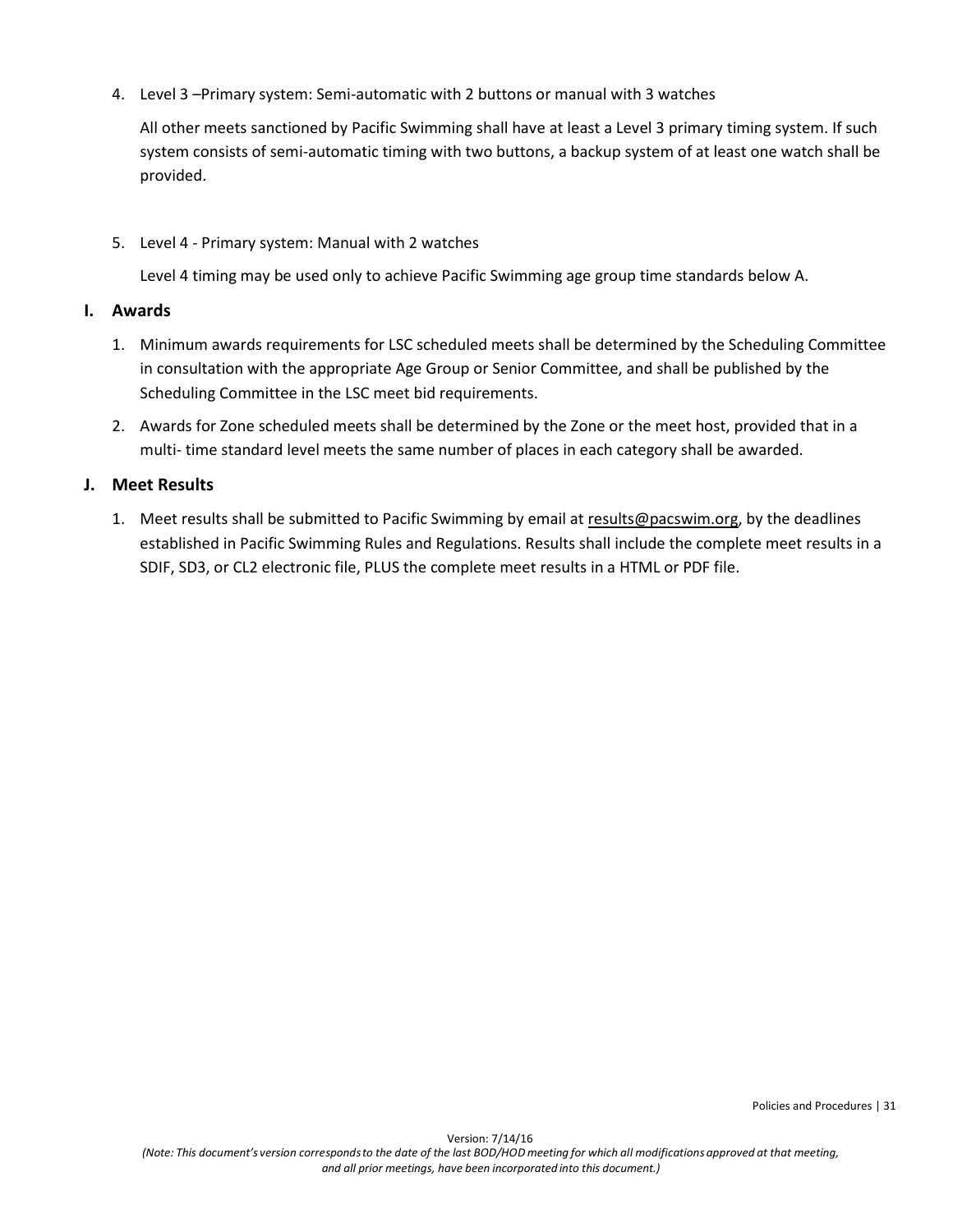# **SECTION XI**

### **SWIM RECORDS**

#### **A. Swim Records**

- 1. Pacific Swimming shall offer and maintain records in the following classes:
	- a. Senior records shall be offered in the events listed in USA Swimming Rules and Regulations Article 102.1.1.
	- b. Age group records shall be offered in the events listed in USA Swimming Rules and Regulations Article 102.1.2.
		- (1) Age group relay events listed in USA Swimming Rules and Regulations Article 102.1.2 shall also be offered as Pacific Swimming All-Star relay records. These records shall be achieved by a team representing Pacific Swimming in All-Star competition with other LSCs or with teams from outside the United States.
		- (2) Records set in inter-zone competition among teams representing Pacific Swimming's zones do not qualify as Pacific Swimming All-Star records.
	- c. Records for 8 and under athletes shall be offered in the following events:
		- (1) Short course yards: 25, 50, and 100 freestyle; 25 and 50 backstroke; 25 and 50 breaststroke; 25 and 50 butterfly; 100 Individual Medley
		- (2) Long course meters: 50 and 100 freestyle, 50 backstroke, 50 breaststroke, 50 butterfly
- 2. Any requirement for certification of pool length for Pacific Swimming records shall be consistent with any such requirement for National Age Group records.
- 3. In 50 meter pools, all record times for 50 meter distances shall be achieved with fully automatic or semiautoma tic timing systems.
- 4. There shall be no application requirement for recording a new Pacific Swimming record. It shall be the responsibility of the Pacific Swimming Times Recognition Coordinator to see that new Pacific Swimming records are identified, verified, and recorded, and that the athlete (s) receive appropriate recognition.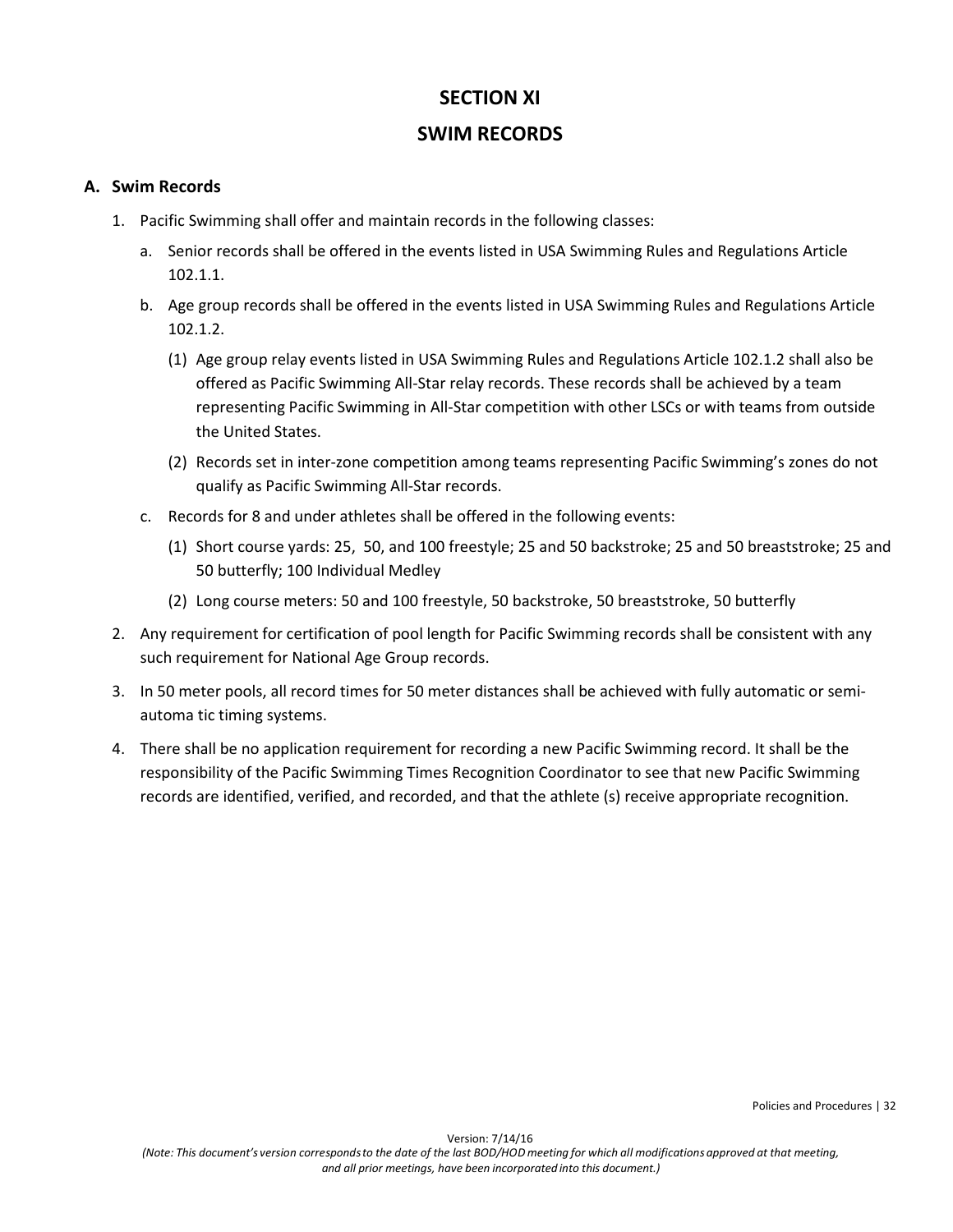# **SECTION XII**

### **AWARDS AND BANQUET**

#### **A. Awards and Banquet**

- 1. There shall be an annual dinner at which the following awards shall be presented:
	- a. The Outstanding Male and Female athlete in each age-group (10 and Under, 11, 12, 13, 14, 15, 16, 17) from the selection criteria provided in Section XII 3 separately for short and long course achievements.
	- b. The Outstanding Senior Male and Female Athletes as determined in accordance with the provisions of Section XII 4.
	- c. The Male and Female Race of the Year (Age-Group and Senior)
	- d. The Male and Female Relay of the Year (10&Under, 11-12, 13-14, 15-18)
	- e. Coach of the Year (Age-Group and Senior)
	- f. Impact Award
- 2. The Outstanding age-group and senior athletes shall be selected based on their swims completed between September 1 of the previous year and August 31 of the year in which the banquet is being held.
- 3. The selection criteria for the single age awards (with the exception of 10 & Under athletes evaluated as one age group) are:
	- a. National Single Age Record 100 points
	- b. Pacific Swimming Single Age Record 50 points
	- c. National Single Age Top 10 Rankings each placing
		- $1<sup>st</sup> 10$  points
		- $2<sup>nd</sup> 9$  points
		- $3<sup>rd</sup> 8$  points
		- $4<sup>th</sup> 7$  points
		- $5<sup>th</sup> 6$  points
		- $6<sup>th</sup> 5$  points
		- $7<sup>th</sup> 4$  points
		- $8<sup>th</sup> 3$  points
		- $9<sup>th</sup> 2$  points
		- $10^{th} 1$  point
	- d. If, after determining the point total from a-c, above, it is not possible to make a final selection, each placing in the Pacific Swimming Single Age Top 10 Rankings (in each event) shall be used to assist in the selection, 10 points for  $1^{st}$  through 1 point for  $10^{th}$ .

Policies and Procedures | 33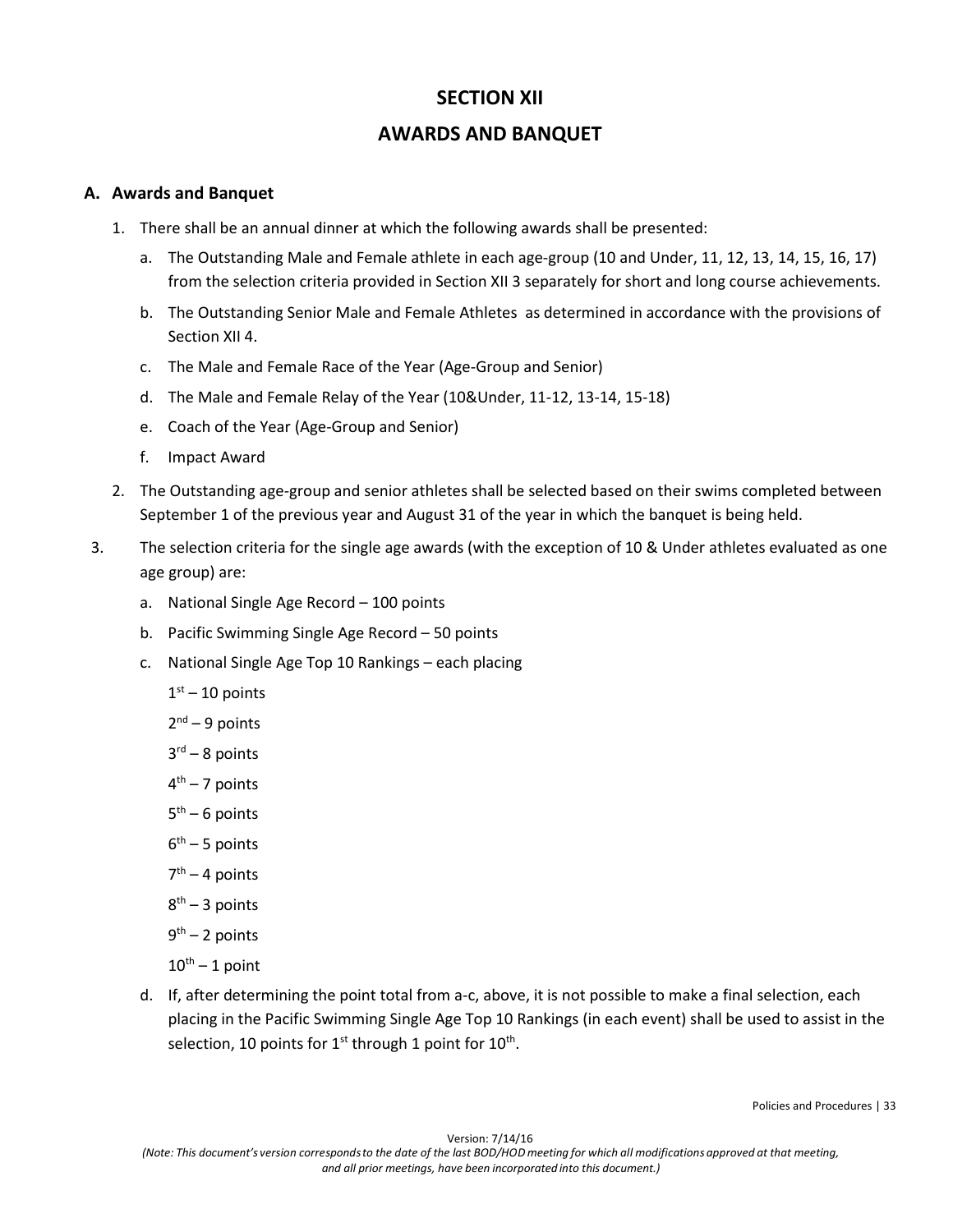4. Pacific Swimming shall award "Outstanding Senior Male and Female" awards each year — one award to a pre-college male and female. Each award shall be based on total points scored at the National-level Championship Meets as approved by the Board of Directors. Total points scored at Junior Nationals shall be multiplied by 0.5 in order to weigh points scored at the highest level National Championship meet higher. The tie breaker shall go to the athlete with the highest World Ranking in any event, or the highest combination of World Rankings, if necessary. If there are no scores kept (i.e. Olympic Trials or Top 24 placing) then the highest combined finishes shall be used with the lowest total winning. Note: this formula shall weigh the swimmer with two Top 8 and one Top 16 placing higher than a swimmer who wins one event, but fails to swim other events.

The intent is to award athletes who have spent all or much of their career with Pacific Swimming. Collegiate and/or Post-Collegiate Athletes are not eligible for these awards.

- 5. The Male and Female Race of the Year for both Age-Group and Senior athletes shall be selected based on the following criteria:
	- a. The Awards Banquet Committee, comprised of a Pacific Swimming Staff member, the Age-Group Chair, Senior Chair, Age-Group and Senior Coach Representatives, the Program Development Vice Chair, and one (1) Athlete Representative, shall select 5 finalists for the Male and Female Age-Group, Male and Female Senior Race of the Year based on highest nationally-ranked swims beginning September 1 and ending August 31 of the current season.
		- (1) Approximately 45 days before banquet, the finalists for each Race of the Year category shall be announced on the Pacific Swimming website.
		- (2) The general public shall have approximately 20 days to vote.
		- (3) Based on the results of the vote, the finalists shall receive the following points:
			- $1<sup>st</sup> 5$  points
			- $2<sup>nd</sup> 4$  points
			- $3<sup>rd</sup> 3$  points
			- $4<sup>th</sup> 2$  points
			- $5<sup>th</sup> 1$  point
		- (4) All individual members of the Awards Banquet Committee shall also rank all 5 finalists  $1^{st}$  through  $5<sup>th</sup>$ . 1<sup>st</sup> being their top vote, 2<sup>nd</sup> being what they perceive as the second best race and so forth. Based on their ranking, a finalist shall receive the following points:
			- $1<sup>st</sup> 5$  points
			- $2<sup>nd</sup> 4$  points
			- $3<sup>rd</sup> 3$  points
			- $4<sup>th</sup> 2$  points
			- $5<sup>th</sup> 1$  point
		- (5) All points for each finalist shall be added together, the finalist with the most points winning the award.

Policies and Procedures | 34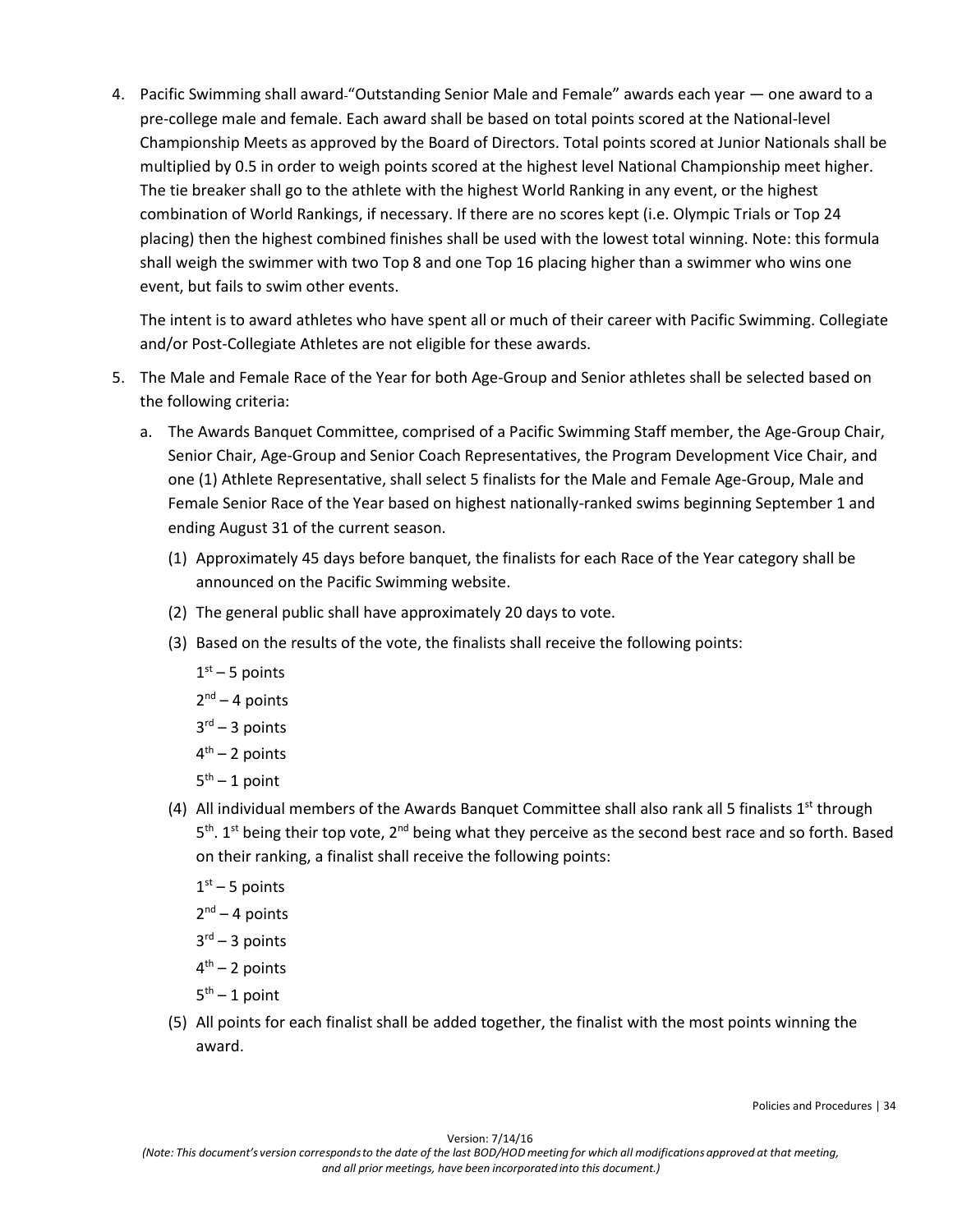b. For a Senior athlete to be eligible for the Senior Race of the Year award, the nominee has to have spent all or much of their career with Pacific Swimming. Collegiate and/or Post-Collegiate Athletes are not eligible for these awards

| 10 & Under (4 Nominees)  | 11-12 (8 Nominees)       | 13-14 (10 Nominees) | 15-18 (10 Nominees) |
|--------------------------|--------------------------|---------------------|---------------------|
| 200 SCY Free             | 200 SCY Free             | 200 SCY Free        | 200 SCY Free        |
| 200 SCY Medley           | 200 SCY Medley           | 200 SCY Medley      | 200 SCY Medley      |
| 200 LCM Free             | 400 SCY Free             | 400 SCY Free        | 400 SCY Free        |
| 200 LCM Medley           | 400 SCY Medley           | 400 SCY Medley      | 400 SCY Medley      |
| (could possibly consider | 200 LCM Free             | 800 SCY Free        | 800 SCY Free        |
| All-Star Relay)          | 200 LCM Medley           | 200 LCM Free        | 200 LCM Free        |
|                          | 400 LCM Free             | 200 LCM Medley      | 200 LCM Medley      |
|                          | 400 LCM Medley           | 400 LCM Free        | 400 LCM Free        |
|                          | (could possibly consider | 400 LCM Medley      | 400 LCM Medley      |
|                          | All-Star Relay)          | 800 LCM Free        | 800 LCM Free        |

6. The Male and Female Relay of the Year nominees will be selected based on the top relays beginning September 1 and ending August 31 of the current season in the following categories:

- 7. The Age-Group AND Senior Coach of the Year shall be selected based on the following criteria:
	- a. A nominating committee, headed by the Age-Group and Senior Coaches Representatives, shall select nominees for both the Age-Group and Senior awards.
	- b. Nominees shall be sent out to all Pacific Swimming coaches to vote on.
	- c. Nominee in each coaching category with the most votes wins the Coach of the Year award.
- 8. The IMPACT Award shall be given to the athlete that has made an impact not only in the sport of swimming (whether through achievement or inspiration), but also made an impact on their school and community as a whole.
	- a. Selection shall be made by using the same criteria mapped out in Section XII 5.
- 9. The cost of a meal at the Pacific Swimming Awards banquet shall be paid as follows:
	- a. Pacific Swimming shall pay 100% of the meal for honored members of Pacific Swimming:
		- (1) All award recipients for Outstanding Age-Group athletes.
		- (2) All finalists for Outstanding Senior athlete
		- (3) All finalists for the Age-Group and Senior Race of the Year awards
		- (4) All finalists for the Age-Group and Senior Relay of the Year awards
		- (5) All finalists for the IMPACT award
		- (6) All finalists for the Age-Group and Senior Coach of Year award
		- (7) Invited speakers or guests of Pacific Swimming approved by the General Chair and Treasurer
		- (8) Members of Pacific Swimming's Board of Directors and Pacific Swimming's staff working before or during the event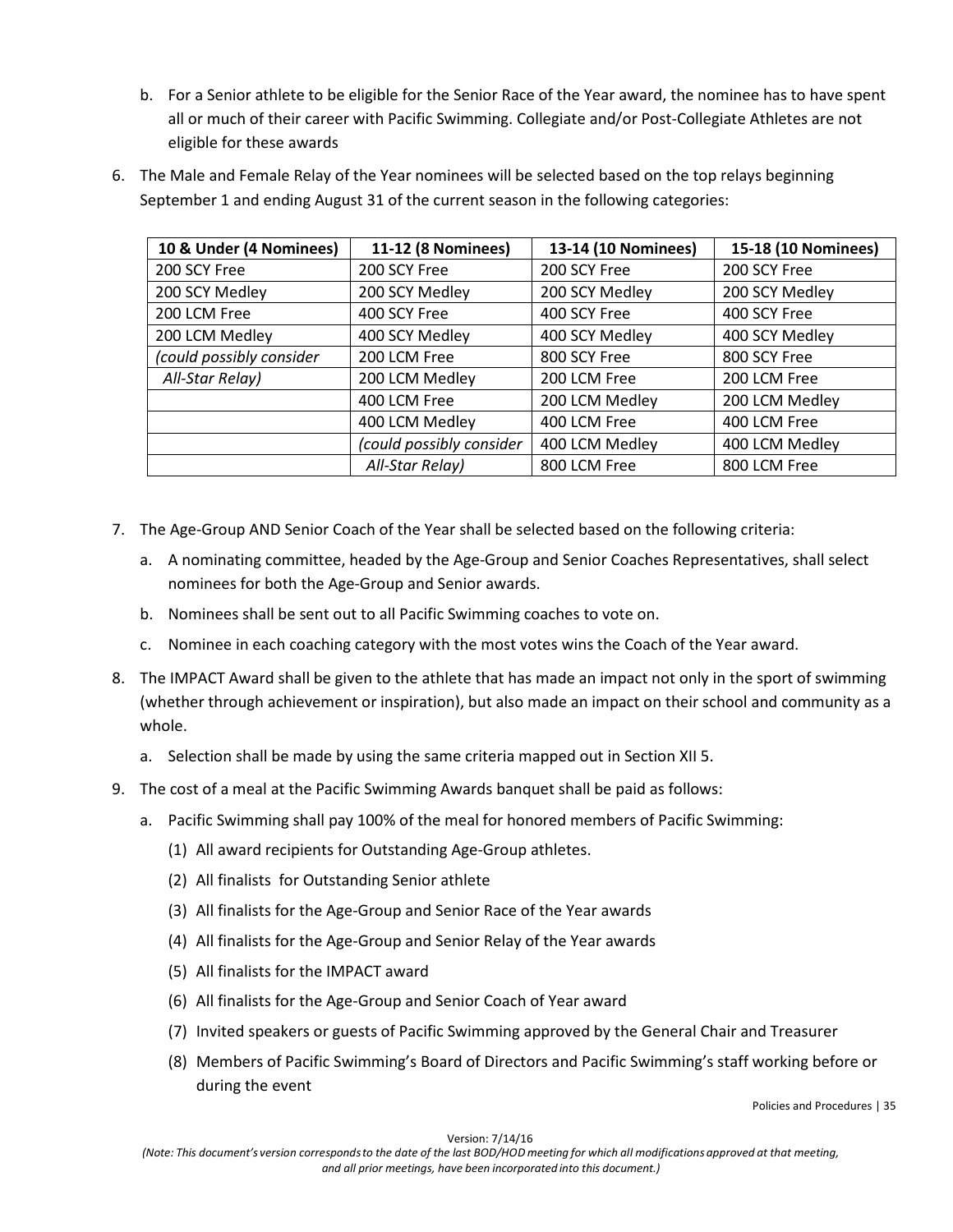- b. All other banquet attendees shall be charged as follows:
	- (1) Adults (19 and Over): \$32.00
	- (2) Children (7-18 years): \$22.00
- 10. Pacific Swimming shall award an Outstanding Disability Athlete Award to one disabled athlete when elite achievements are attained. Nominations submitted by a coach or club board president will be considered by the Awards Committee and the committee will determine if an athlete is eligible for an award.
	- a. Athletes with Physical Disabilities or Vision Loss
		- (1) Elite Achievements:
			- i. Paralympic Games, 100 points, podium, 50 points
			- ii. International Paralympic Committee (IPC) World Championships, 50 points, podium, 30 points
			- iii. Parapan American Games, 30 points, podium, 10 points
			- iv. U.S. Paralympics CanAm meets or U.S. Paralympic Team Trials, 10 points
	- b. Athletes Who are Deaf
		- (1) Elite Achievements:
			- i. Deaflympics, 100 points, Podium, 50 points
			- ii. World Games for the Deaf, 50 points, podium, 30 points
	- c. Athletes with an Intellectual Disability
		- (1) Elite Achievements:
			- i. Paralympic Games, 100 points, podium, 50 points
			- ii. International Paralympic Committee (IPC) World Championships, 50 points, podium, 30 points
			- iii. INAS Global Games World Championships, 50 points, Podium, 30 points
			- iv. Parapan American Games, 30 points, podium, 10 points
			- v. U.S. Paralympics CanAm meets / Paralympic Team Trials, 10 points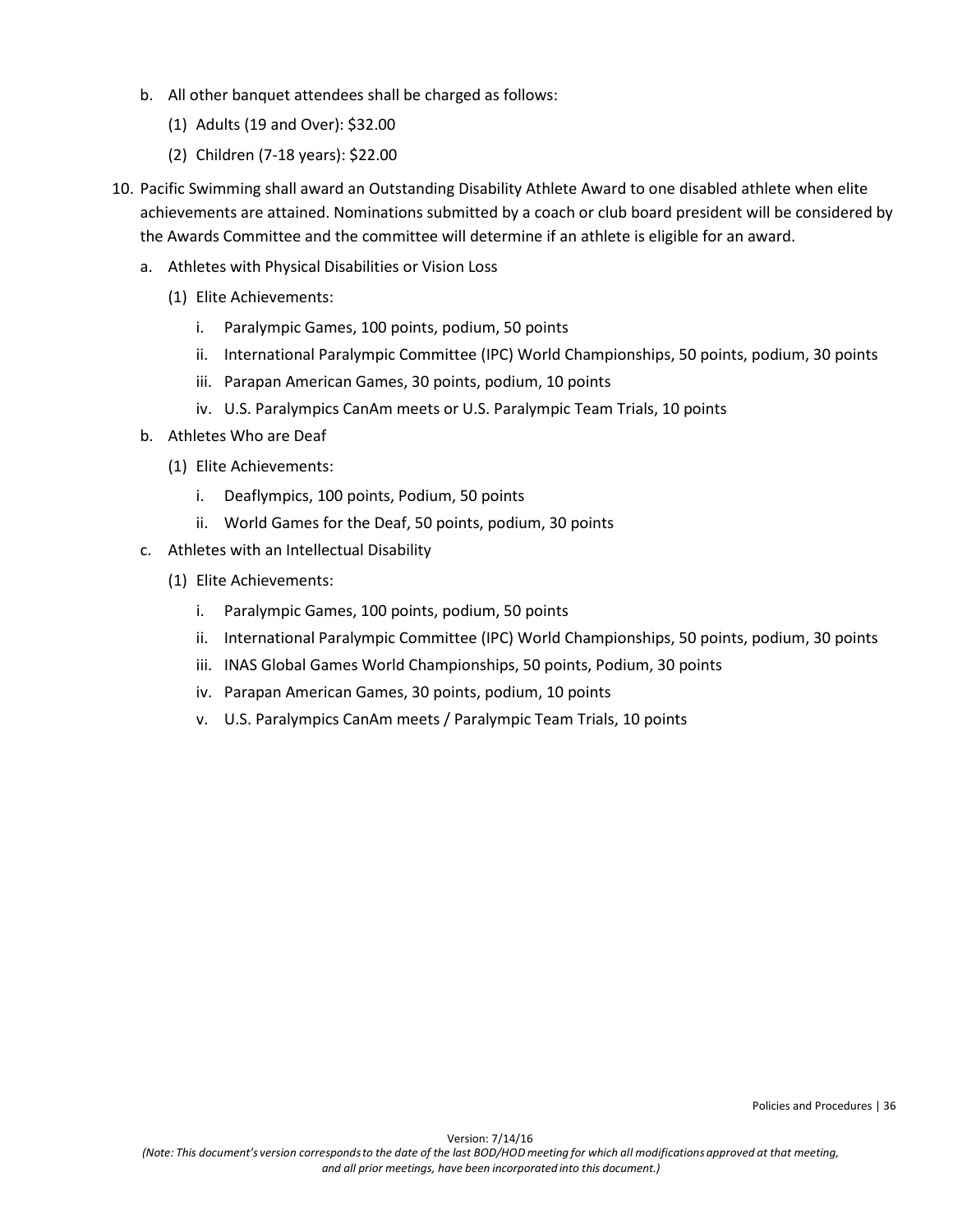# **SECTION XIII CAMPS**

#### **A. Camps**

- 1. The per athlete co-pay for one day camps held within Pacific Swimming shall be \$40.00. The per athlete copay for multiple day camps shall be 30% of the total budgeted cost of the camp divided by the maximum number of athlete participants.
- 2. The per athlete co-pay for camps held outside Pacific Swimming shall be 35% of the total budgeted cost of the camp divided by the maximum number of athlete participants.
- 3. Based on changes to the costs of a camps listed above, a change in the co-pay may be requested by the Camps Chair to the Board of Directors for their approval.
- 4. Athletes from Pacific Swimming attending camps sponsored by USA Swimming shall be eligible for travel assistance. The amount of the assistance shall be the determined air fare less any travel assistance received from USA Swimming.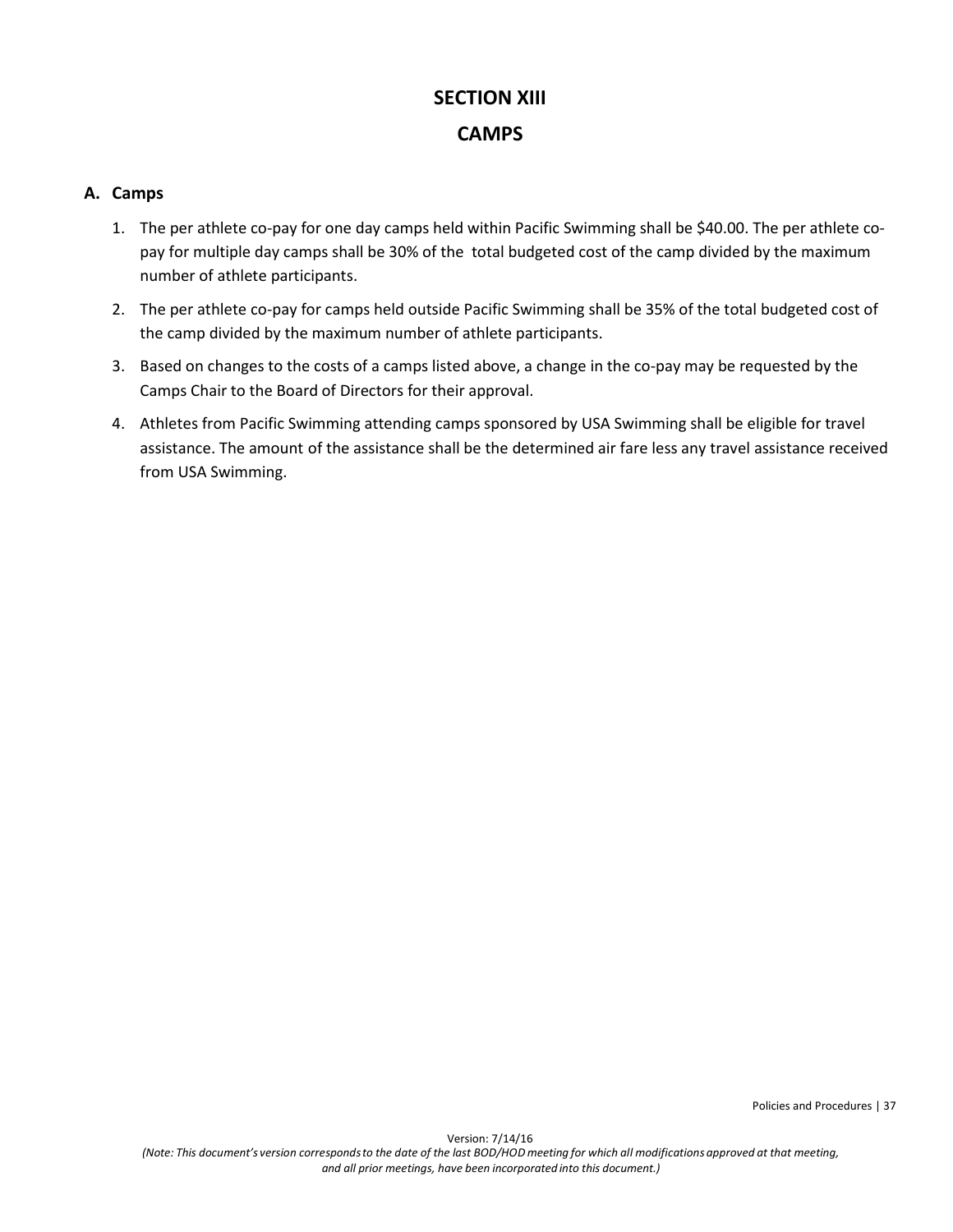# **SECTION XIV DIVERSITY AND OUTREACH**

#### **A. Diversity and Outreach**

The primary purpose of the Diversity and Outreach Program shall be to increase multicultural, ethnic, and socioeconomic diversity and to foster an inclusive environment at all levels of the sport of competitive swimming. It is intended that this program will reach out to underrepresented groups in the overall community.

- 1. The Diversity and Outreach Committee shall develop and administer programs which are aimed at encouraging existing clubs and related organizations to expand opportunities to provide a competitive swimming experience to those athletes currently lacking such opportunities.
- 2. Committee membership shall include representatives from the Age Group, Senior, and Coaches Committees, each Zone, and at least one athlete.
- 3. The committee shall evaluate proposals and make recommendations to the Board of Directors for the allocation of funds to those programs which show promise of achieving their objectives.
- 4. Clubs and organizations requesting support from Pacific Swimming shall submit a written Program Plan which includes the purpose, plan description, test metrics, schedule, budget, funding requested from Pacific Swimming, and manpower expectations. The Committee shall evaluate the requests based on the following criteria:
	- a. Fulfillment of the USA Swimming Outreach Program Mission, (i.e. Provide opportunities in swimming to the underrepresented and economically disadvantaged youth in the United States)
	- b. Fulfillment of the Pacific Swimming Mission (i.e. Encourage participation and the pursuit of excellence in swimming)
	- c. Benefit to the athletes
	- d. Innovation
	- e. Likelihood of success
	- f. Other sources of funding
	- g. Available funding from Pacific Swimming

Upon approval by the committee and the Board of Directors, the requesting organization shall be advised to enact the Program Plan and upon completion or reaching appropriate milestones, provide a written report to the committee outlining the results. Documented expenses up to the amount allocated for the program shall be reimbursed; however, an advance may be considered prior to submittal of final reports. The committee in its report to the Board of Directors may recommend discontinuance, further evaluation, or approval for continuation and/or expansion of the program.

5. To be eligible to receive funding, the organization and athletes shall be registered members of USA Swimming and Pacific Swimming. Organizations shall provide a copy of IRS documentation of their eligibility for tax deductible donations.

Policies and Procedures | 38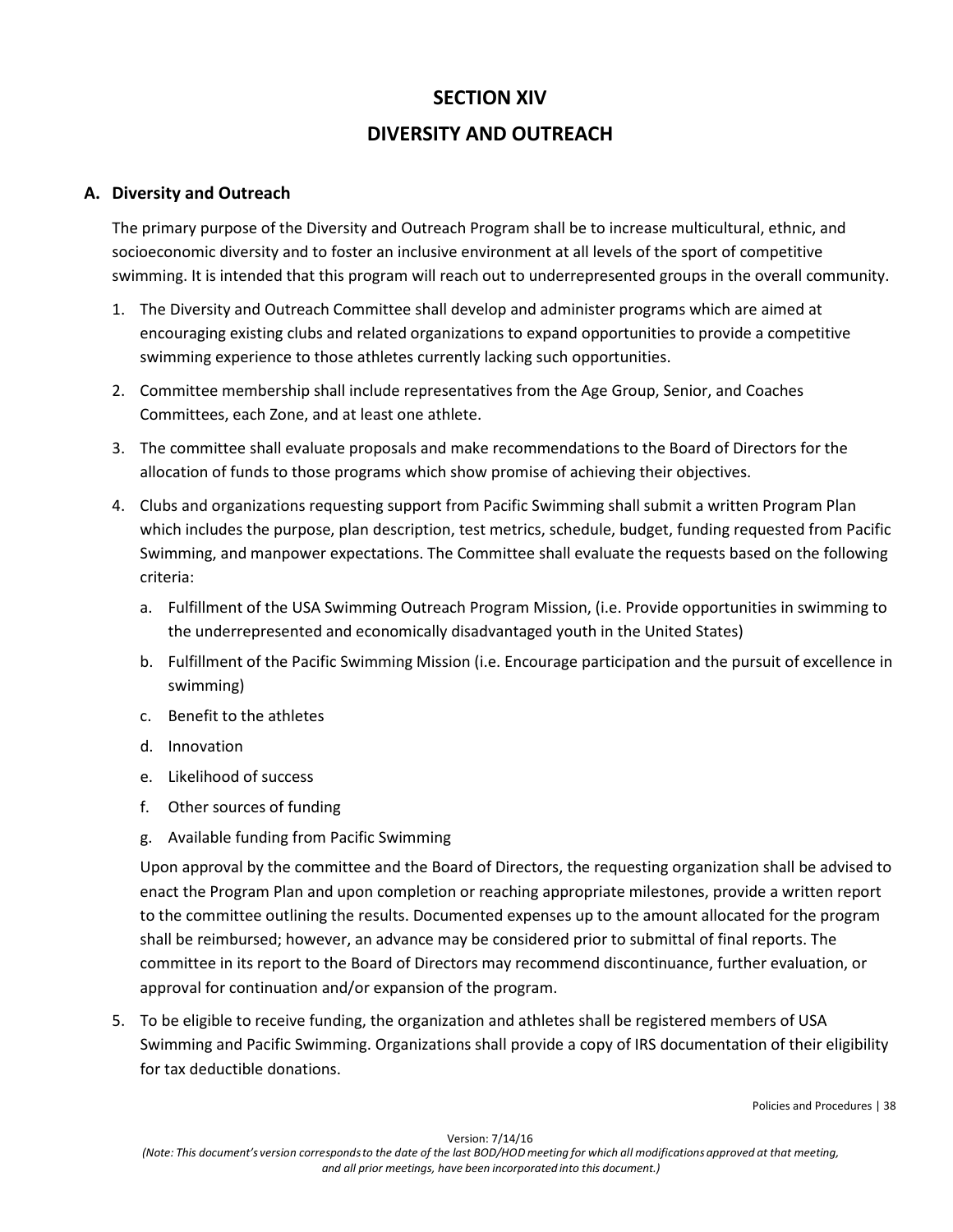- 6. The committee may recommend limits to funding or time periods for fund availability for any organization requesting funds.
- 7. This program is intended to address innovative new opportunities and is not expected to continue ongoing programs after they have been initially been developed.
- 8. The Pacific Swimming Board of Directors shall appoint a committee of three (3) of its members to consider requests for need based (true hardship) financial assistance for athletes selected to participate on any Pacific Swimming All-Star Team. The members of this committee shall not be members of the All-Star Selection Committee. Application shall be submitted to the committee by the athlete's club coach**.** 
	- a. The co-pay for one-day camps shall not be reduced.
	- b. Outreach athletes shall be charged 25% of the set co-pay to participate on All-Star teams and at multiday camps.
- 9. The Committee shall prepare a draft of the annual Diversity and Outreach budget for submittal to the Treasurer, Board of Directors, and House of Delegates. Funding shall be based upon need and funding amounts shall be determined by the Board of Directors.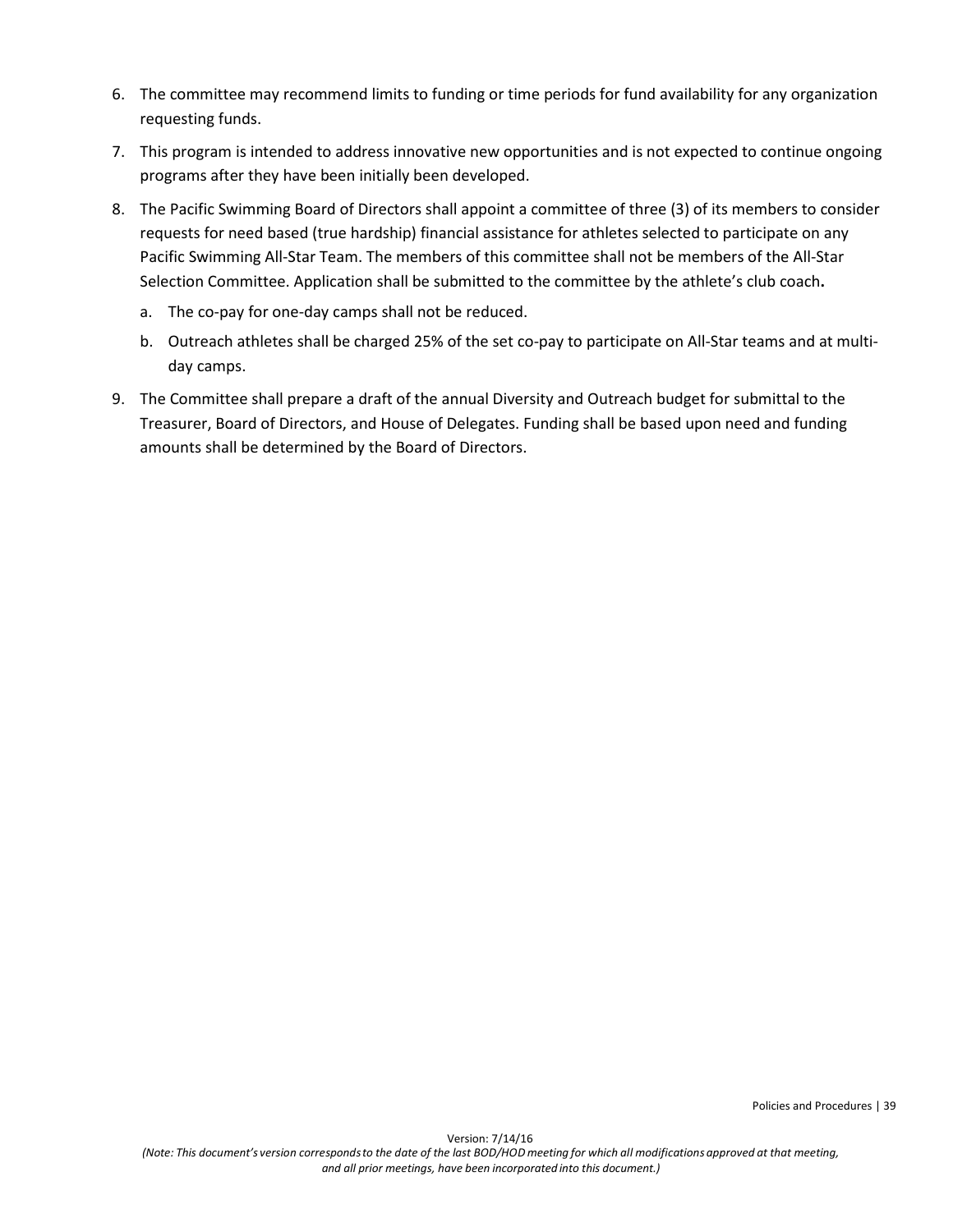# **SECTION XV**

# **RECORDS MANAGEMENT POLICY**

#### **A. General Guidelines**

1. Pacific Swimming shall retain records to comply with legal and governmental requirements and to meet the organization's operational needs. Only records required by law or needed for the operation of the business shall be retained.

#### **B. Policy Compliance**

1. It is the responsibility of elected officers, Committee Chairs of Pacific Swimming and its Zones, and Pacific Swimming's staff to comply with this policy.

#### **C. Retention, Destruction and Turn Over**

- 1. The specific responsibilities of the elected officers and Committee Chairs are as follows:
	- a. Ensure that documents created or accumulated, either individually (in the case of an elected officer) or by a committee (in the case of a Committee Chair), are retained for the minimum retention period as defined within this policy.
	- b. Provide access to retained documents in a reasonable and timely manner.
	- c. Turn over all retained documents to Pacific Swimming staff within 90 days of vacating a position.
	- d. Ensure documents retained beyond the minimum retention period are purged in a timely fashion unless those documents are deemed relevant to litigation. All purged documents containing sensitive personal information shall be destroyed by shredding to protect against potential identity theft.
	- e. Implement policy changes as needed to insure the interests of Pacific Swimming, meet the document retention requirements of USA Swimming, or legal and regulatory agencies.

#### **D. Exception for Litigation Relebant Documents**

1. Records believed to be relevant to litigation or potential litigation (i.e. a dispute that could result in litigation) shall be preserved until it is determined those records are no longer needed. Litigation relevant documents are an exception to any published document destruction schedule.

#### **E. Minimum Retention Periods and Turn Over Requirements for Specific Categories**

- 1. Pacific Swimming has established retention and destruction policies and schedules, in order to ensure legal compliance and/or other objectives. Several categories of documents that warrant special consideration are identified below.
	- a. **Organizational Documents** shall be retained permanently. Organizational records include Pacific Swimming's articles of incorporation, bylaws and IRS Form 1023 Application for Exemption. IRS regulations require Form 1023 shall be available for public inspection upon request.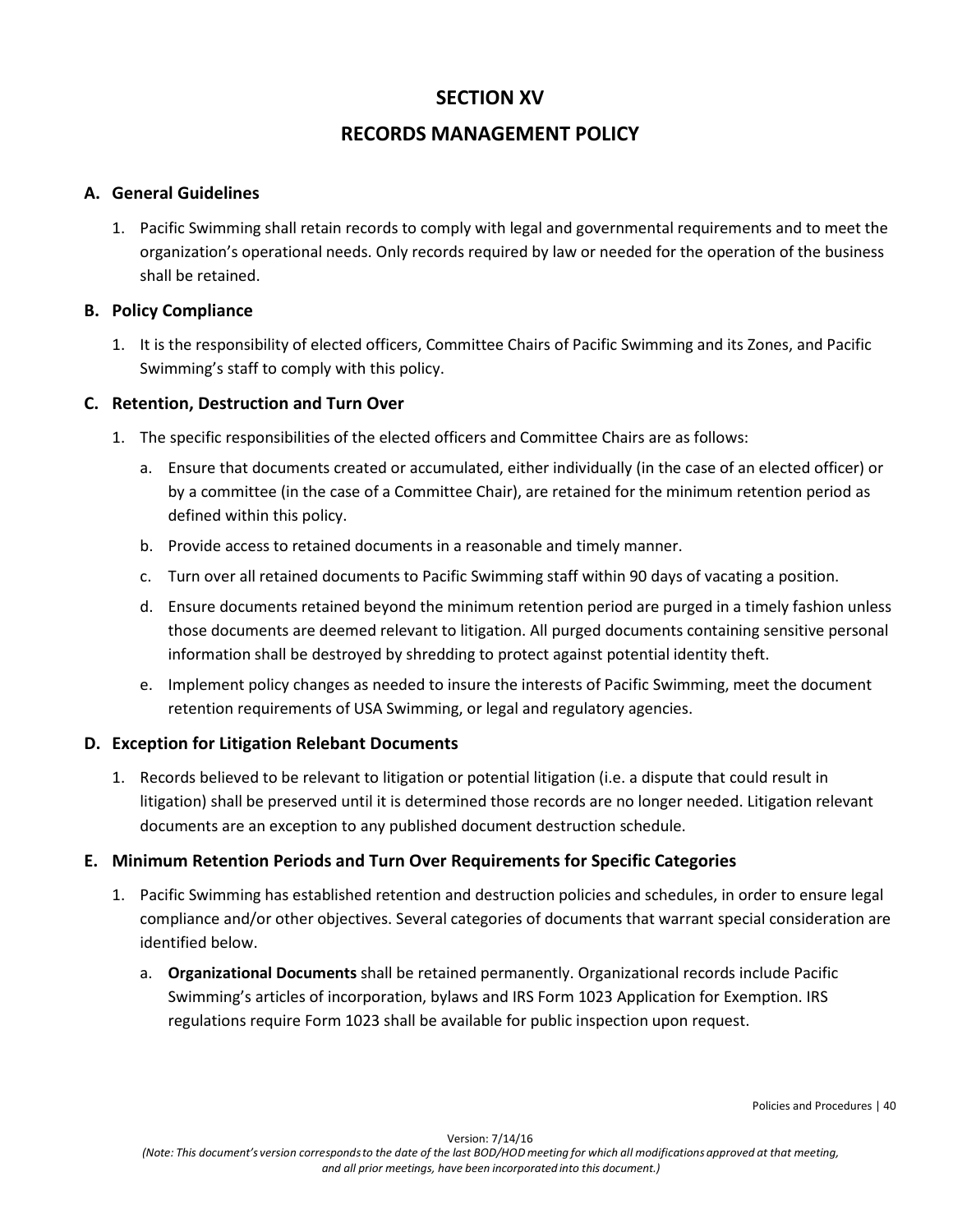- b. **Tax records** shall be retained for at least seven years from the date of filing the applicable return. Tax records include, but are not limited to, documents concerning payroll, expenses, proof of donor contributions, accounting procedures, and other documents concerning Pacific Swimming's revenues.
- c. **Board and Board Committee Materials** (except Board of Review and Administrative Review Board), Procedure manuals and meeting minutes shall be retained permanently. A clean copy of all other Board and Board Committee materials shall be kept for no less than three years.
	- (1) Committees Chairs shall turn over minutes and materials to the Pacific Swimming staff upon the conclusion of any non-standing Committee.
	- (2) Outgoing committee chairs shall turn over minutes and materials no more than 90 days after term expiration to the Pacific Swimming staff.

#### d. **Board of Review and Administrative Review Board.**

- (1) A clean copy of all Board of Review and Administrative Review Board documents and materials shall be kept permanently.
- (2) Outgoing Administrative Review Board chairs shall transfer all retained documents and materials to their successor in a reasonable and timely manner. A copy of all retained Board of Review and Administrative Review Board documents and materials shall be provided to the General Chair.
- (3) Outgoing General Chairs shall return all copies of Board of Review and Administrative Review Board documents to the Chair of the Administrative Review Board. The Chair of Administrative Review Board shall verify the completeness of the returned documents and turn them over to the incoming General Chair within 90 days after term expiration.
- e. **Employment Records/Personnel Records.** State and federal statutes require Pacific Swimming to keep certain recruitment, employment and personnel information. Pacific Swimming shall keep personnel files that reflect performance reviews and any complaints brought against Pacific Swimming or individual employees under applicable state and federal statutes. Pacific Swimming shall keep in the employee's personnel file all final memoranda and correspondence reflecting performance reviews and actions taken by or against personnel. Employment applications shall be retained for three years. Retirement and pension records shall be kept permanently. Other employment and personnel records shall be retained for no less than seven years.
- f. **Banking and Accounting**. Accounts payable ledgers and schedules shall be kept for not less than seven years. Bank reconciliations, bank statements, deposit slips and checks (unless for major payments and purchases, over \$5,000) shall be kept for not less than three years. Any inventories of products, materials, and supplies and any invoices shall be kept for not less than seven years.
- g. **Insurance Documents**. Expired insurance policies, insurance records, accident reports, claims, etc. shall be kept permanently.
- h. **Contracts**. Final execution copies of all contracts entered into by Pacific Swimming shall be retained. Pacific Swimming shall retain copies of the final contracts for at least three years beyond the life of the agreement, and longer in the case of publicly filed contracts.
- i. **Audit Records.** External audit reports shall be kept permanently. Internal audit reports shall be kept for not less than three years.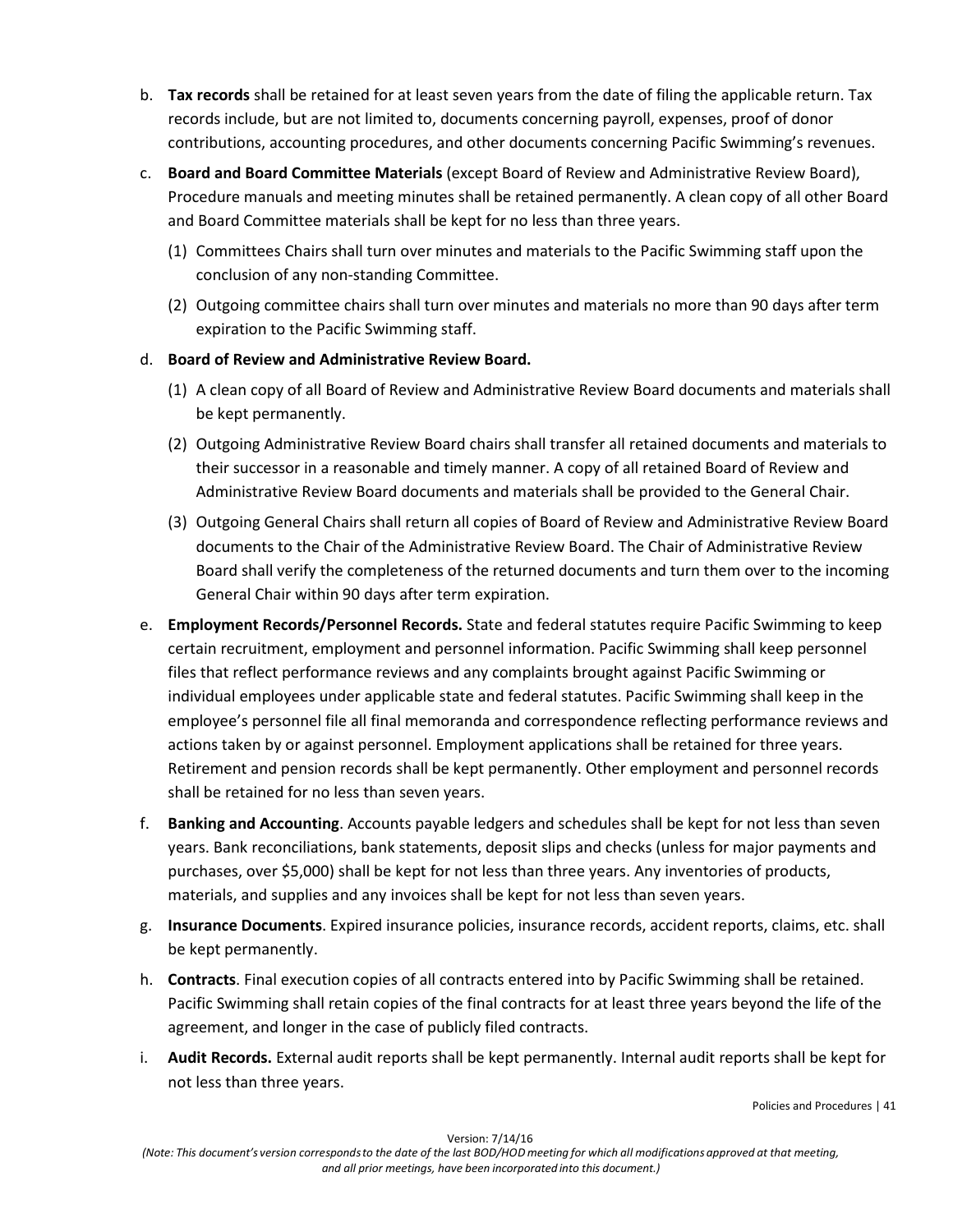- j. **Legal Files**. Legal documents shall be retained for a period of not less than ten years. Legal counsel shall be consulted to determine the retention period of specific documents.
- k. **Marketing and Sales Documents**. Pacific Swimming shall keep final copies of marketing and sales documents for three years. Exceptions to the three-year policy may be sales invoices, contracts, leases, licenses, and other legal documents. These documents shall be kept for at least three years beyond the life of the agreement.
- l. **Press Releases/Public Filings**. Pacific Swimming shall retain permanent copies of all press releases and publicly filed documents.
- m. **Correspondence**. Unless correspondence falls under another category listed elsewhere in this policy, correspondence shall be retained for two years.

#### **F. Electronic Documents and Mail**

- 1. E-mail and electronic documents shall be retained as if they were paper documents. Retention periods depend upon the document category described elsewhere in this policy and shall be:
	- a. Printed in hard copy and kept in the appropriate file; or
	- b. Downloaded to a computer file and kept electronically or on disk as a separate file.
- 2. Pacific Swimming shall maintain a document retention and destruction schedule (see Appendix).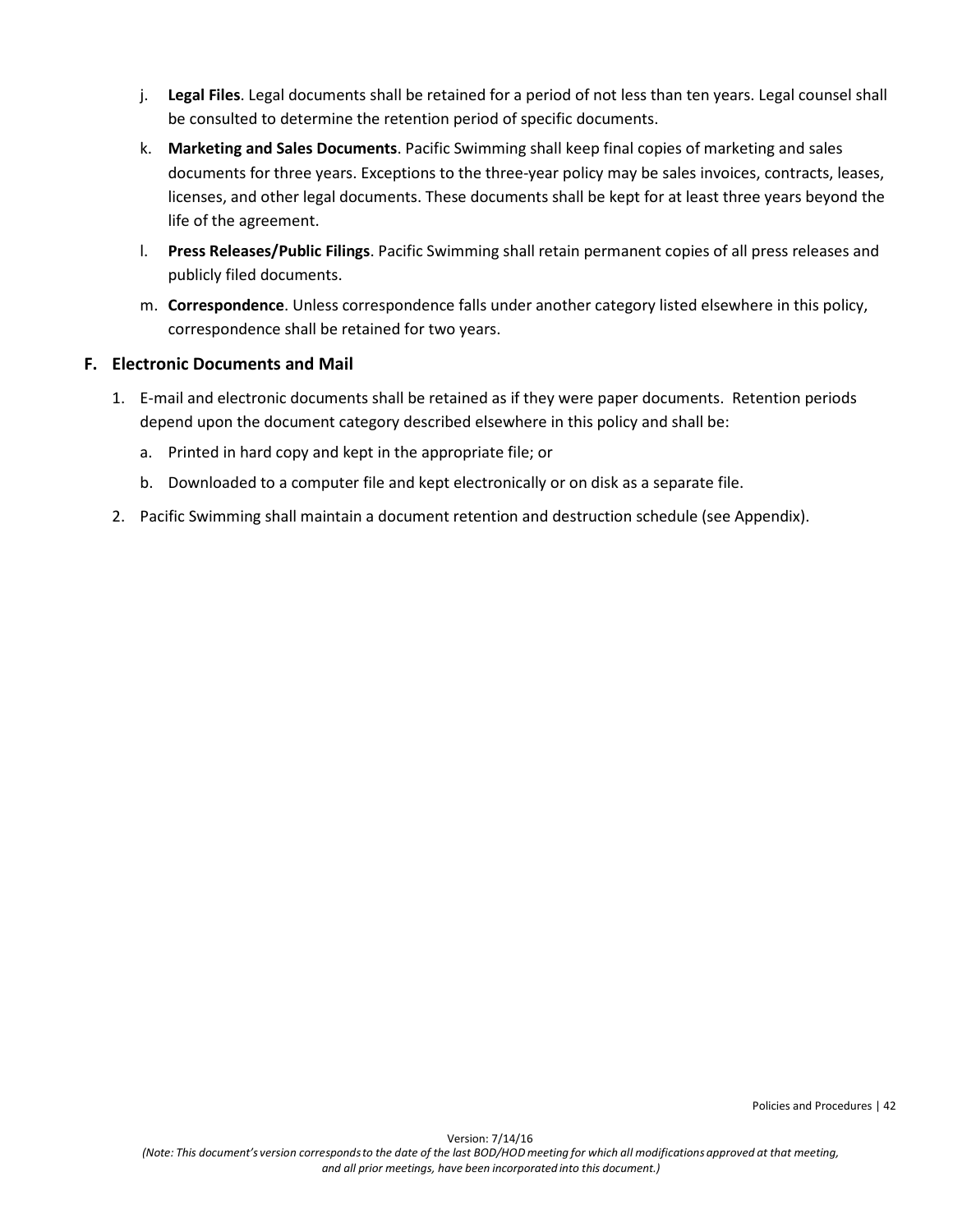# **SECTION XVI**

# **ELECTRONIC COMMUNICATION POLICY**

#### **A. Electronic Commmunication Policy**

- 1. Pacific Swimming recognizes the prevalence of electronic communication and social media in today's world. Many of our athletes use these means as their primary method of communication. While Pacific Swimming acknowledges the value of these methods of communication, Pacific Swimming also realizes that there are associated risks that shall be considered when adults use these methods to communicate with minors.
- 2. All communications between a coach or other adult including but not limited to official, chaperone, manager and athlete shall be professional in nature and for the purpose of communicating information about team activities. The content and intent of all electronic communications shall adhere to the USA Swimming code of conduct regarding Athlete Protection.

For example, as with any communication with an athlete, electronic communication shall not contain or relate to any of the following:

- a. drug or alcohol use
- b. sexually oriented conversation; sexually explicit language; sexual activity
- c. the adult's personal life, social activities, relationship or family issues, or personal problems; and
- d. inappropriate or sexually explicit pictures
- e. Note: Any communication concerning an athlete's personal life, social activities, relationship or family issues shall be transparent, accessible and professional
- 3. Whether one is an athlete, coach, board member or parent, the guiding principal to always use in communication is to ask: "Is this communication something that someone else would find appropriate or acceptable in a face-to-face meeting?" or "Is this something you would be comfortable saying out loud to the intended recipient of your communication in front of the intended recipient's parents, the coaching staff, the board, or other athletes?"
- 4. With respect to electronic communications, a simple test that can be used in most cases is whether the electronic communication with athletes is Transparent, Accessible and Professional (T.A.P.).
	- a. TRANSPARENT: All electronic communication between coaches and athletes shall be transparent. Your communication shall not only be clear and direct, but also free of hidden meanings, innuendo and expectations.
	- b. ACCESSIBLE: All electronic communication between coaches and athletes shall be considered a matter of record and part of Pacific Swimming's records. Whenever possible, include another coach or parent in the communication so that there is no question regarding accessibility.
	- c. PROFESSIONAL: All electronic communication between a coach and an athlete shall be conducted professionally as a representative of Pacific Swimming. This includes word choices, tone, grammar, and subject matter that model the standards and integrity of a staff member

Policies and Procedures | 43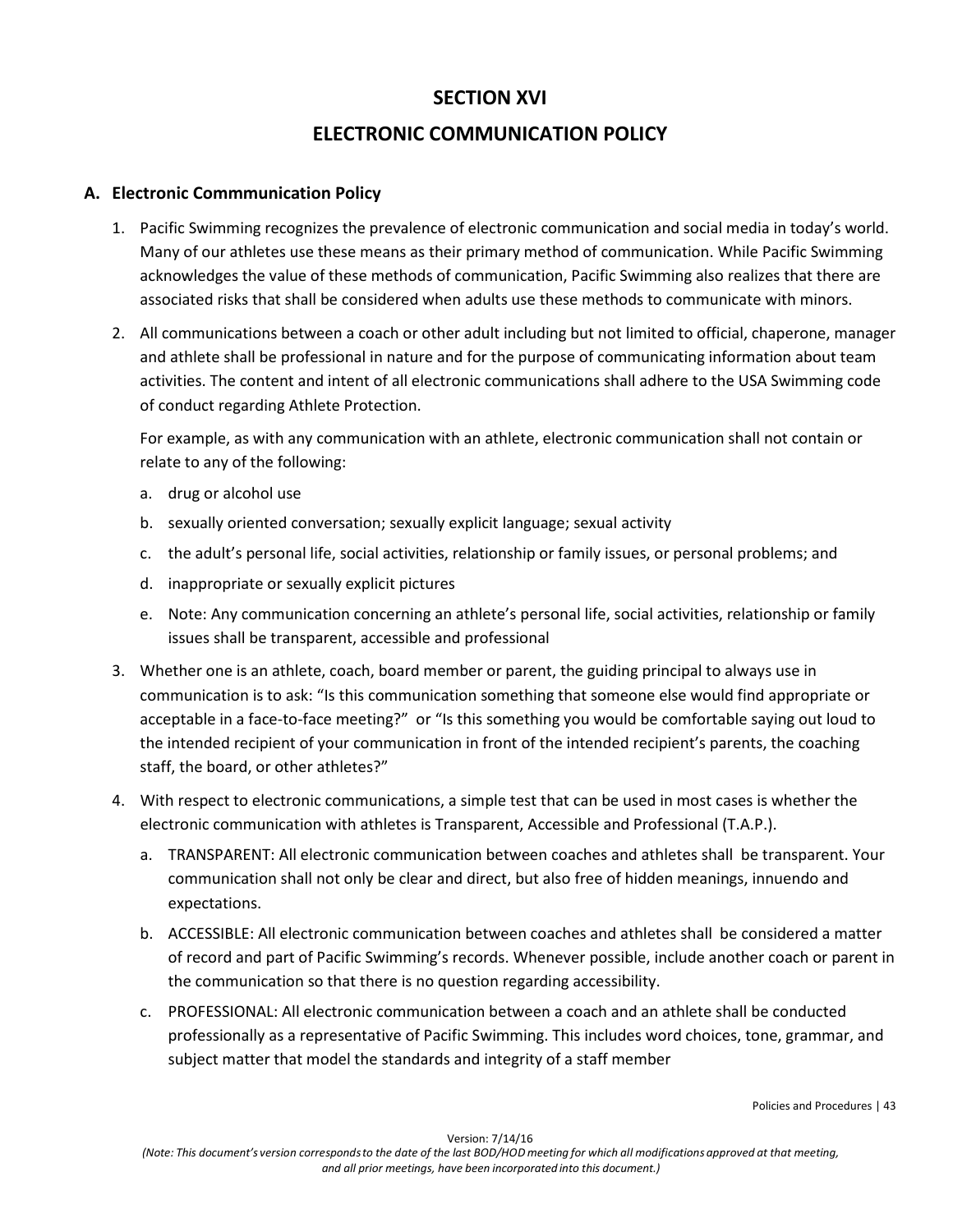If your communication meets all three of the T.A.P. criteria, then it is likely your method of communication with athletes shall be appropriate.

- 5. Facebook, Snapchat, Twitter, Blogs, and Similar Sites
	- a. Coaches may have personal Facebook (or other social media site) pages and shall not have any athlete member join their personal page as a "friend." A coach shall not accept any "friend" requests from an athlete. In addition, the coach shall remind the athlete that this is not permitted. Coaches and athletes are not permitted to "private message" each other through Facebook. Coaches and athletes are not permitted to "instant message" each other through Facebook chat or other instant messaging methods.
	- b. Coaches are encouraged to set their pages to "private" to prevent athletes from accessing the coach's personal information.
- 6. Twitter
	- a. Coaches and athletes may follow each other on Twitter. Coaches cannot retweet an athlete message post. Coaches and athletes are not permitted to "direct message" each other through Twitter.
- 7. Texting
	- a. Subject to the general guidelines mentioned above, texting is allowed between coaches and athletes during the hours of 7 AM until 9 PM. Texting only shall be used for the purpose of communicating information directly related to team activities.
- 8. Email
	- a. Athletes and coaches may use email to communicate between the hours of 7 AM and 9 PM. When communicating with an athlete through email, a parent, or another coach of the same team shall also be copied.
- 9. Request to Discontinue All Electronic Communications
	- a. The parents or guardians of an athlete may request in writing that their child not be contacted by coaches through any form of electronic communication.
- 10. Pacific Swimming shall adhere to the current USA Swimming Electronic Communication Policy.
- 11. It shall be the policy of Pacific Swimming that the following information, and only the following information, shall be acceptable for publication in any form, including but not limited to the world wide web, regarding any Pacific Swimming member without express written authorization from the athlete, if of majority; the athlete's parent/guardian, if a minor; or the non -athlete member: name, age in years, club affiliation, entered time, time and place achieved in an event, and any awards or honors received by the athlete.
- 12. It shall be the policy of Pacific Swimming that USA Swimming membership numbers and "trouble lists" (either registration or monetary) shall not be published on the web.
- 13. Charitable solicitations shall not be posted on the Pacific Swimming website unless it directly benefits or is endorsed by Pacific Swimming or USA Swimming. Such solicitations may be considered for posting on Pacific Swimming social media by the Executive Committee or Board of Directors.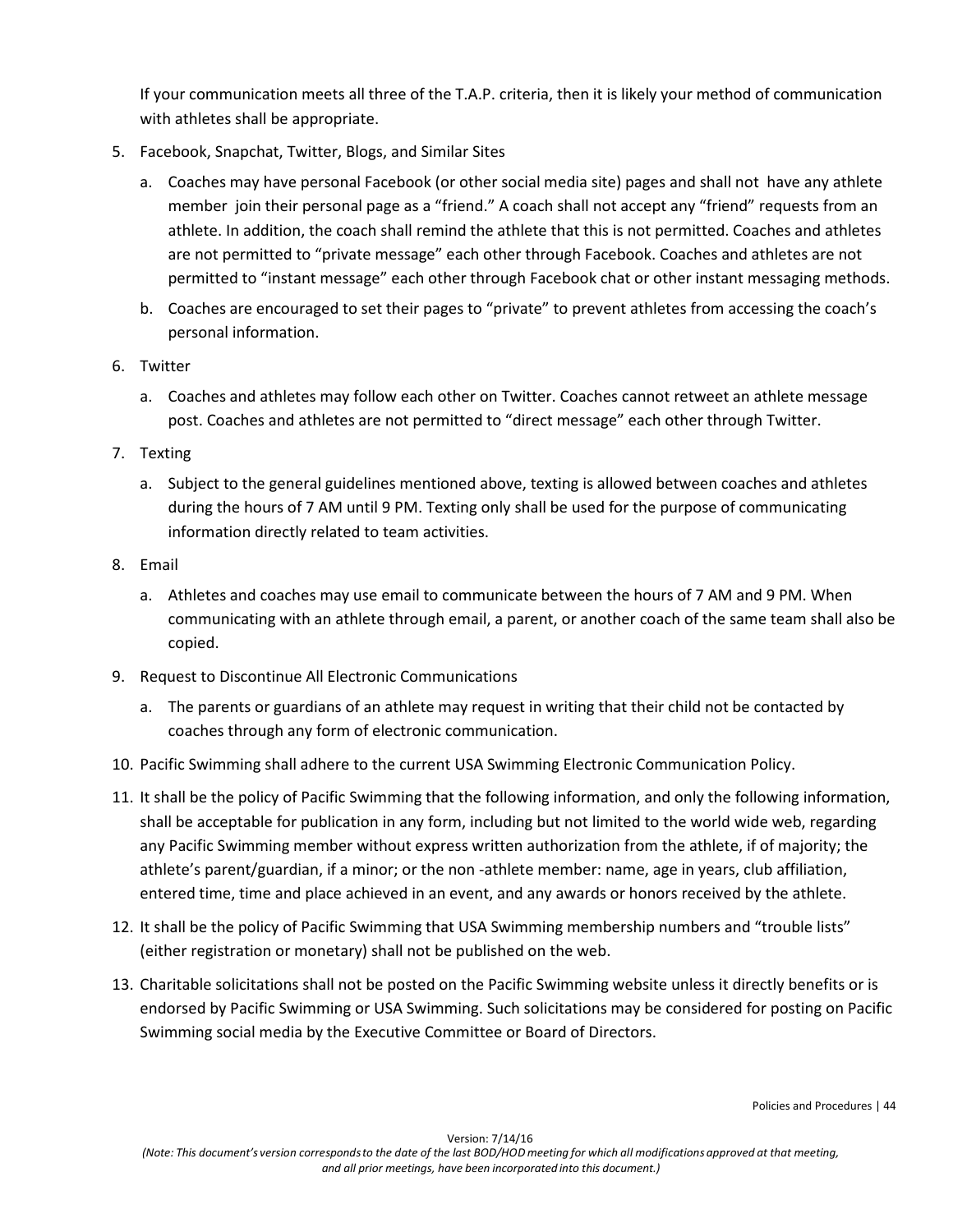- 14. Email communications from the LSC directly to the membership is recommended to be done once a month, and will compile all updates that are posted on the LSC website. Additional single item emails may be sent if there is emergency information, or if there is time sensitive information that affects the membership.
	- a. LSC emails to membership should not include information only pertaining to one particular group within PC, information about Zone level meets, nor for advertising goods and services.
	- b. The ability to opt-out/unsubscribe from future email communication should be included in all emails and be prominent and easy to use.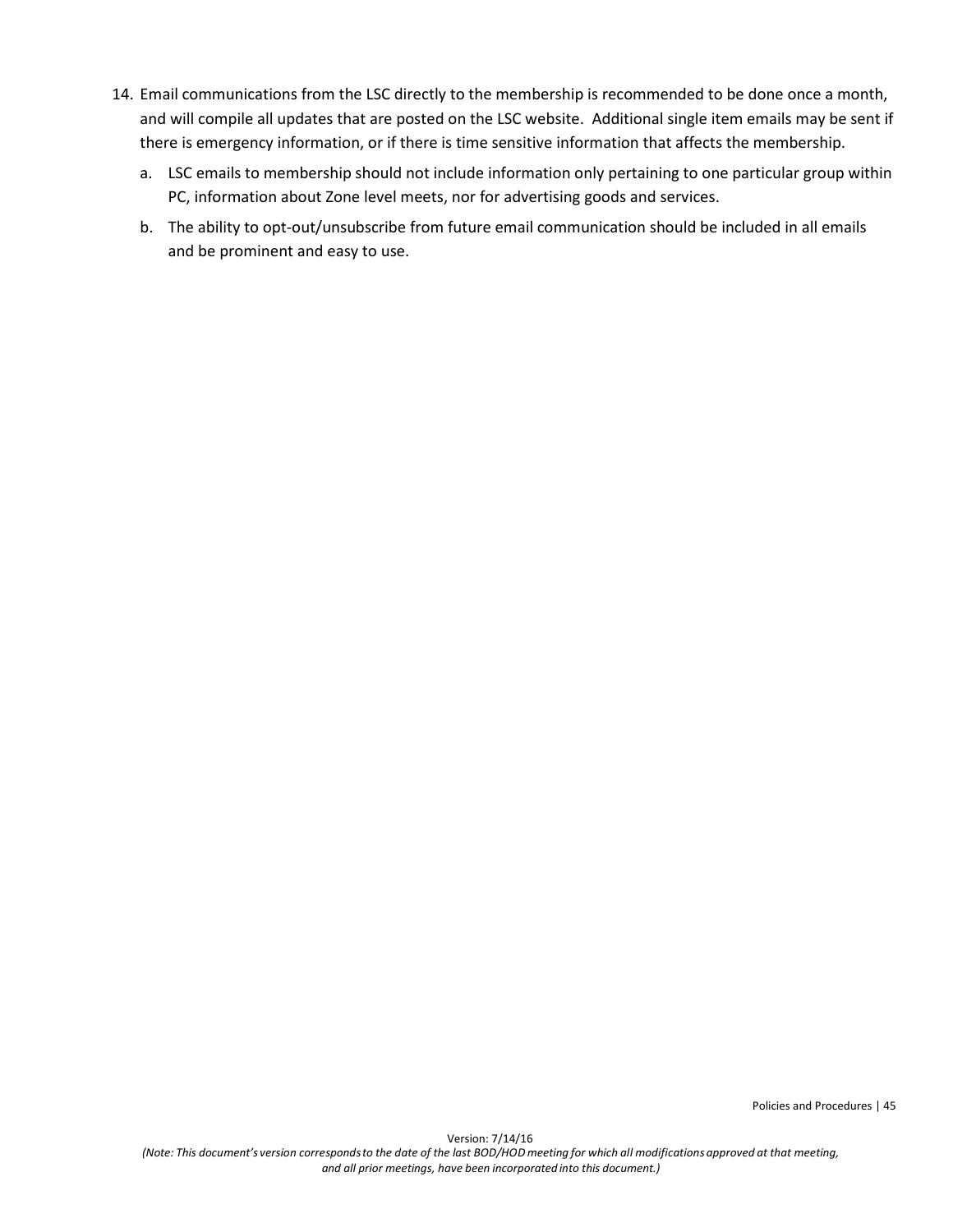# **SECTION XVII**

# **SAFETY AND RISK**

### **A. Air Quality Issues Affecting Meet Operation**

The EPA document (EPA-456/f-11-005) "Air Quality and Outdoor Activities: Recommendation for Schools" should be used as a guide that Pacific Swimming can refer to in the decision process for conducting meets.

#### 1. Recommendation

| AQI of 0-50    | No impact on meet conduct                                                   |
|----------------|-----------------------------------------------------------------------------|
| AQI of 51-100  | Meet held or continued. Decision to swim or not resides with                |
|                | swimmers/coaches/parents. No show penalty, if applicable, suspended at meet |
| AQI of 101-150 | Meet may be held or continued, Decision to swim or not resides with         |
|                | swimmers/coaches/parents. No show penalty, if applicable, suspended at meet |
| AQI of 150+    | Meet should be cancelled or stopped (if ongoing)                            |

- 2. Source of AQI
	- a. Reliable website(s) should be used for AQI information. A primary site and a secondary (backup) site that provides AQI information on or near (5-15miles) to the swim venue should be used. AQI indices of any location is quite dynamic and can vary greatly depending on weather patterns. Specific location data should be used as the geographic peculiarities of the Bay Area can greatly affect neighboring locals with vast differences in microclimate.
	- b. The preferred primary site is AirNow.gov (an EPA site). A secondary site (purpleair.com) should also be established as the EPA site could be slowed or completely down due to traffic volume especially before and/or during swim meets. A single point of contact should be established and made responsible for providing the AQI data. Continued (hourly) monitoring should be done if the AQI of the venue is between 101-150.
- 3. Decision Process
	- a. Meet host should check with meet venue facility manager to verify that the venue will be open and the criteria the facility manager will follow for closing the venue.
	- b. Prior to the meet, responsibility to host the meet or not should be a joint decision between the Meet Referee and the Meet Host after resolving issues regarding closing of the swim venue.
	- c. During the meet, a Meet committee consisting of Meet Referee, Meet host, coach(s) and athlete should be established to review AQI monitoring data and to recommend the course of action. The AQI data and common sense should be used in the decision process. Always refer to AQI Index using the EPA recommendation as a guideline.
- 4. Timing and Communication of Decision
	- a. Deadline for decision to hold a meet or not should be made as early as possible giving affected parties such as swimmers, parents, coaches, officials ample time to plan. If the decision is to be made the day of the meet, decision and announcement should be made no later than 6:00 AM the day of the meet.

Policies and Procedures | 46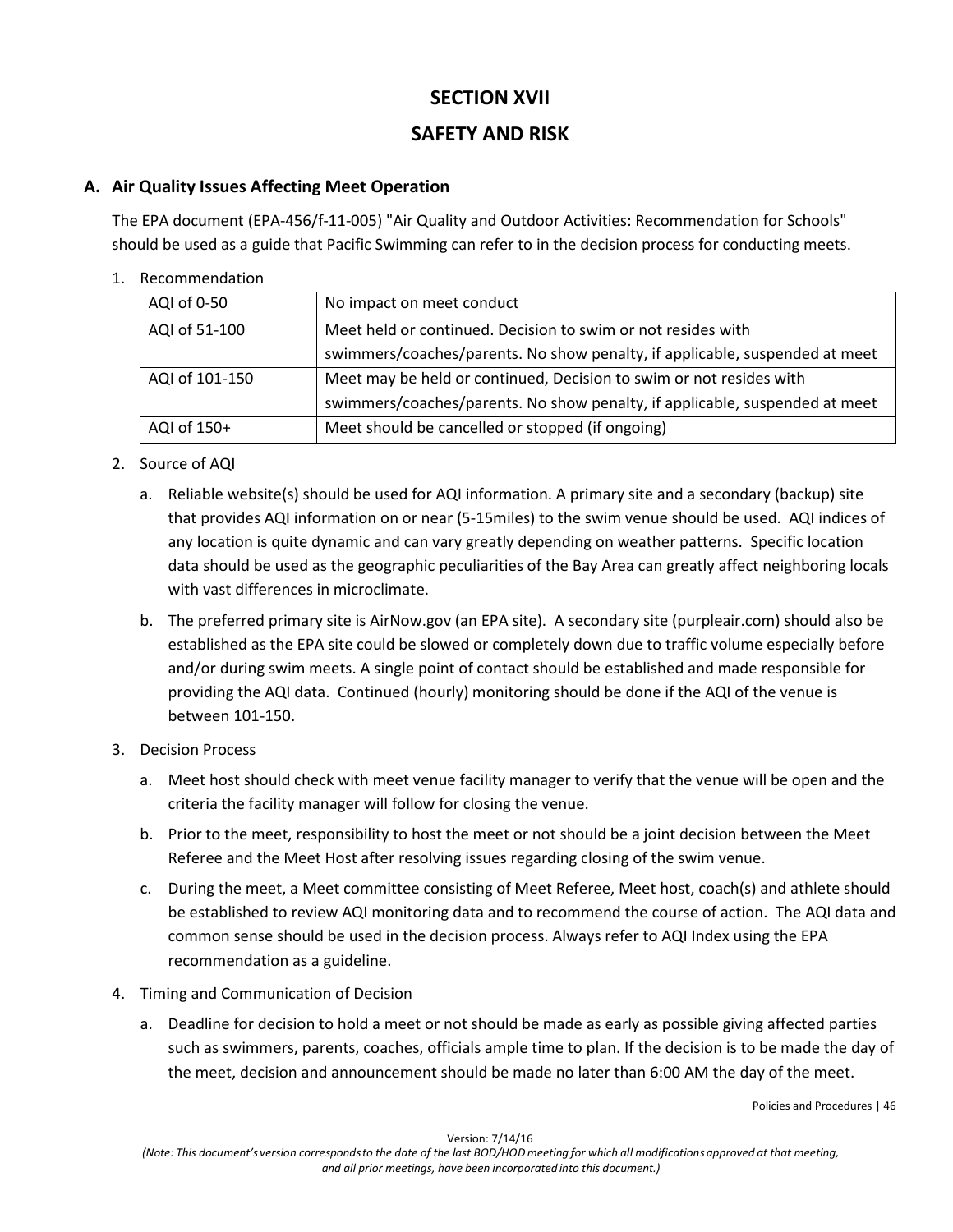- b. A single website should be the single information source. Secondary websites should only provide links to the primary website rather than duplicating the information, as the situation may change and using different websites will only contribute to the confusion.
- 5. Recommendation for PacSwim for Mass Communication
	- a. Develop the ability to send mass e-mail to the list of swimmers entered in any particular meet. An electronic list of e-mails of swimmers can be obtained from the online entry system such as Swim Connection. The ability to send e-mails using this list of e-mail addresses to notify swimmers of meet cancellation to augment the host club website is desirable.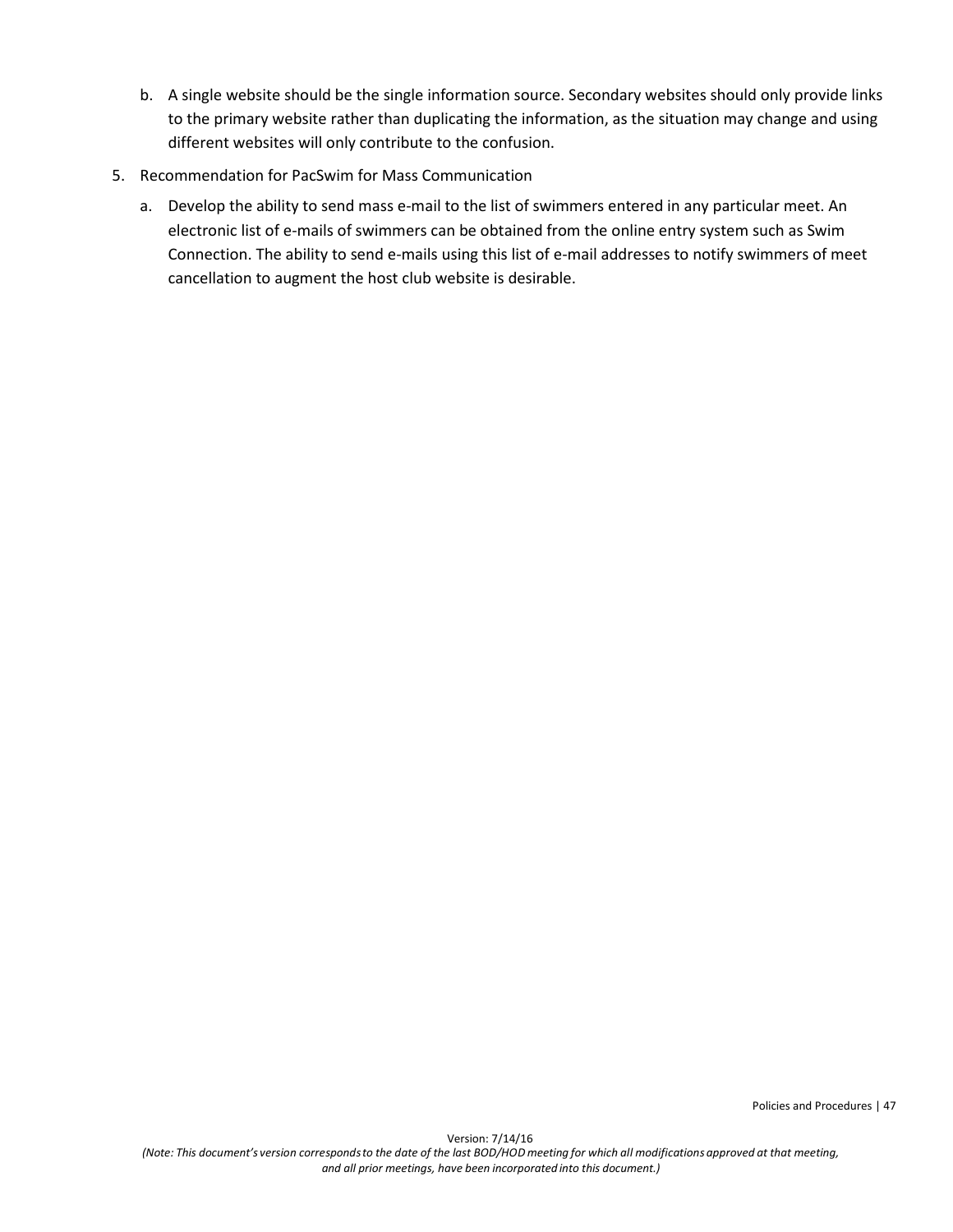# **SECTION XVIII COMMITTEES**

#### **A. Athlete Committee**

- 1. Definitions
	- a. An athlete is any swimmer registered as an athlete member of USA Swimming. Athlete members shall be eligible pursuant to USA Swimming and LSC Rules and Regulations.
	- b. An Athlete Representative is any athlete elected or appointed to serve as a representative to the LSC. An Athlete Representative shall be a registered athlete at the time of election or appointment.
	- c. The Athlete Committee is made up of the athlete representatives elected or appointed to serve as representatives for all athletes competing within the LSC.
	- d. Officers of the Athlete Committee include the Senior Athlete Representative, Junior Athlete Representative, and the five (5) Zone Representatives (also defined as the LSC Athletes' Executive Committee).
- 2. Athlete Committee Composition
	- a. The Athlete Committee will consist of the Senior Athlete Representative, the Junior Athlete Representative, Zone Athlete Representatives, and Club Athlete Representatives.
	- b. If a member of the Athlete Committee cannot fulfill the requirements of their position, an alternate shall fill the vacancy for the remainder of their term, pursuant to procedures established by the Athlete Committee.
	- c. The Athlete Committee may establish written criteria for the internal governance of the Committee.
- 3. Appointments
	- a. The Athlete Committee's Senior Athlete Representative and Junior Athlete Representative may, with the consent of the LSC General Chair, appoint at least three (3) at-large members to the Athlete Committee.
	- b. Five (5) Zone Representatives, one for each Zone of Pacific Swimming, shall be appointed by their respective Zone Chair or Zone Board of Directors.
- 4. LSC Committees
	- a. Athlete Representatives will be selected to each LSC working committee by application to the Athletes' Executive Committee, such that twenty percent (20%) of each working committee consists of Athlete Representatives.
		- (1) A sign-up form will be open in August and committee assignments will be finalized in September.
	- b. Athlete Representatives will serve on a committee for one year, and committee assignments will be reevaluated annually.
	- c. An Athlete Representative may serve on one (1) committee unless otherwise approved by the Program Development Vice Chair. This does not include Athlete Subcommittees.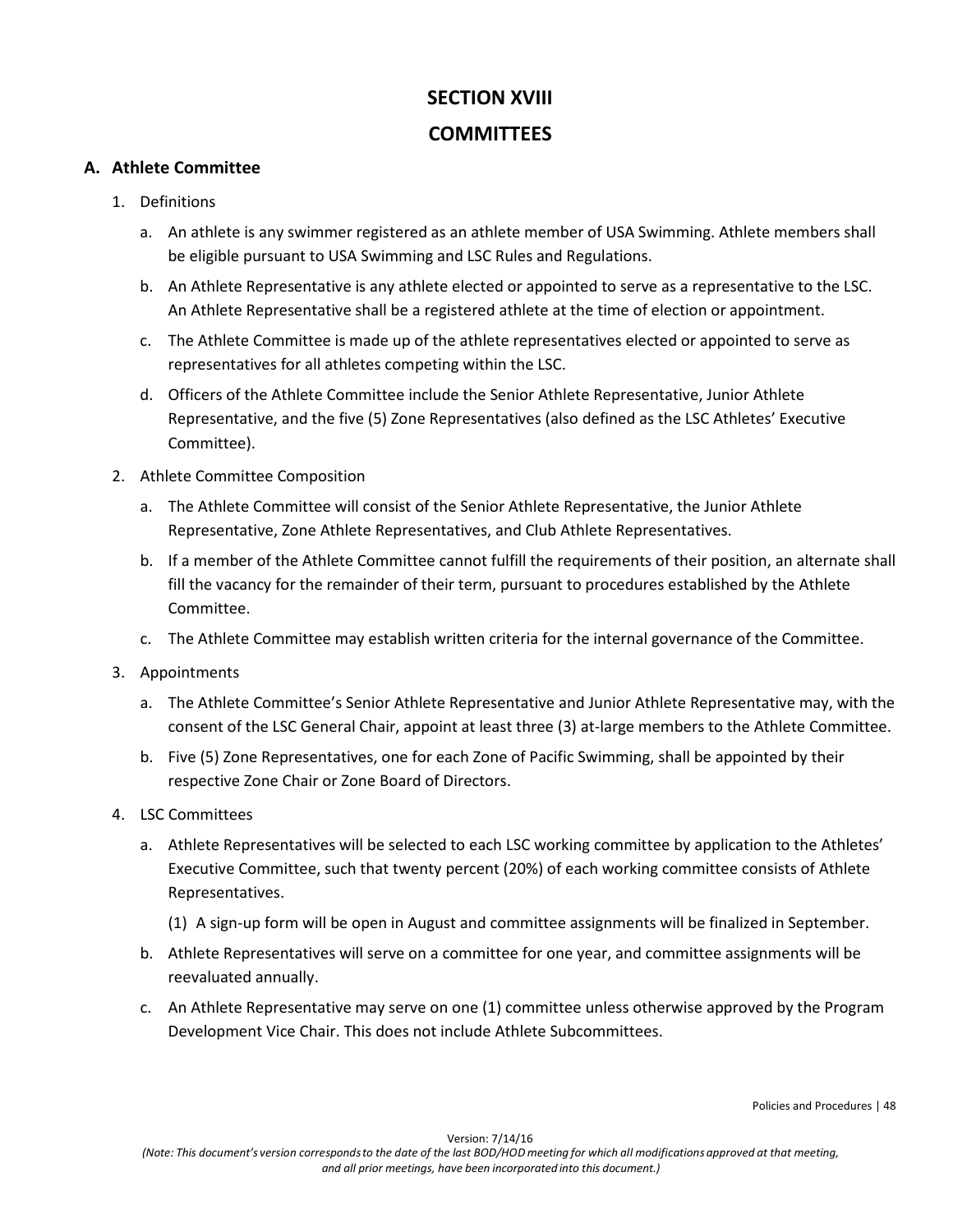- 5. Athlete Subcommittees
	- a. Athlete Subcommittees may be formed when the need arises as approved by the Senior Athlete Representative and Program Development Vice Chair.
	- b. Subcommittees shall be chaired by the project presenter(s) or their nominee(s) with consent of the Athlete Committee.
		- (1) New subcommittee chairs shall be voted on by subcommittee members and organized by the current subcommittee chair.
	- c. Subcommittees shall be filled by active members of the Athlete Committee.
		- (1) Should the subcommittee be in operation for over a year, that committee's membership will be assessed in August and committee assignments will be confirmed in September.
	- d. Subcommittees can conclude business at the end of a project or if their need has been met with consensus of the subcommittee members and Senior Athlete Rerpresentative.
		- (1) A subcommittee may reconvene as needed with the consensus of the Senior Athlete Representative and Program Development Vice Chair.
- 6. House of Delegates
	- a. Athlete Representatives will constitute a minimum of twenty percent (20%) and maximum of thirtythree percent (33%) of the voting delegates.
	- b. The Senior Athlete Representative, the Junior Athlete Representative, and the five (5) Zone Athlete Representatives will serve as voting members of the LSC House of Delegates.
	- c. Additional voting Athlete Representatives will be nominated by the Zone Athlete Representatives and approved by the Athletes' Executive Committee.
	- d. The number of nominees per Zone shall be based on the percentage of registered clubs in the LSC:
		- (1) Zone 1 North =  $5$
		- (2) Zone  $1$  South =  $5$
		- (3) Zone  $2 = 6$
		- (4) Zone  $3 = 6$
		- $(5)$  Zone 4 = 1
	- e. Zone Athlete Representative shall provide a list of their voting delegates one (1) month prior to the House of Delegates meeting.
- 7. Officers
	- a. The Junior Athlete Representative will be elected by the designated voting Athletes Represetatives and the results will be announced at the Spring House of Delegated meeting.
	- b. Term of Office of the Junior and Senior Athlete Representative
		- (1) Two Athlete Representatives shall be elected, one each year for a two-year term, or until their respective successors are elected. They shall be referred to as Junior Athlete Representative during the first year of their term and as Senior Athlete Representative during the second year.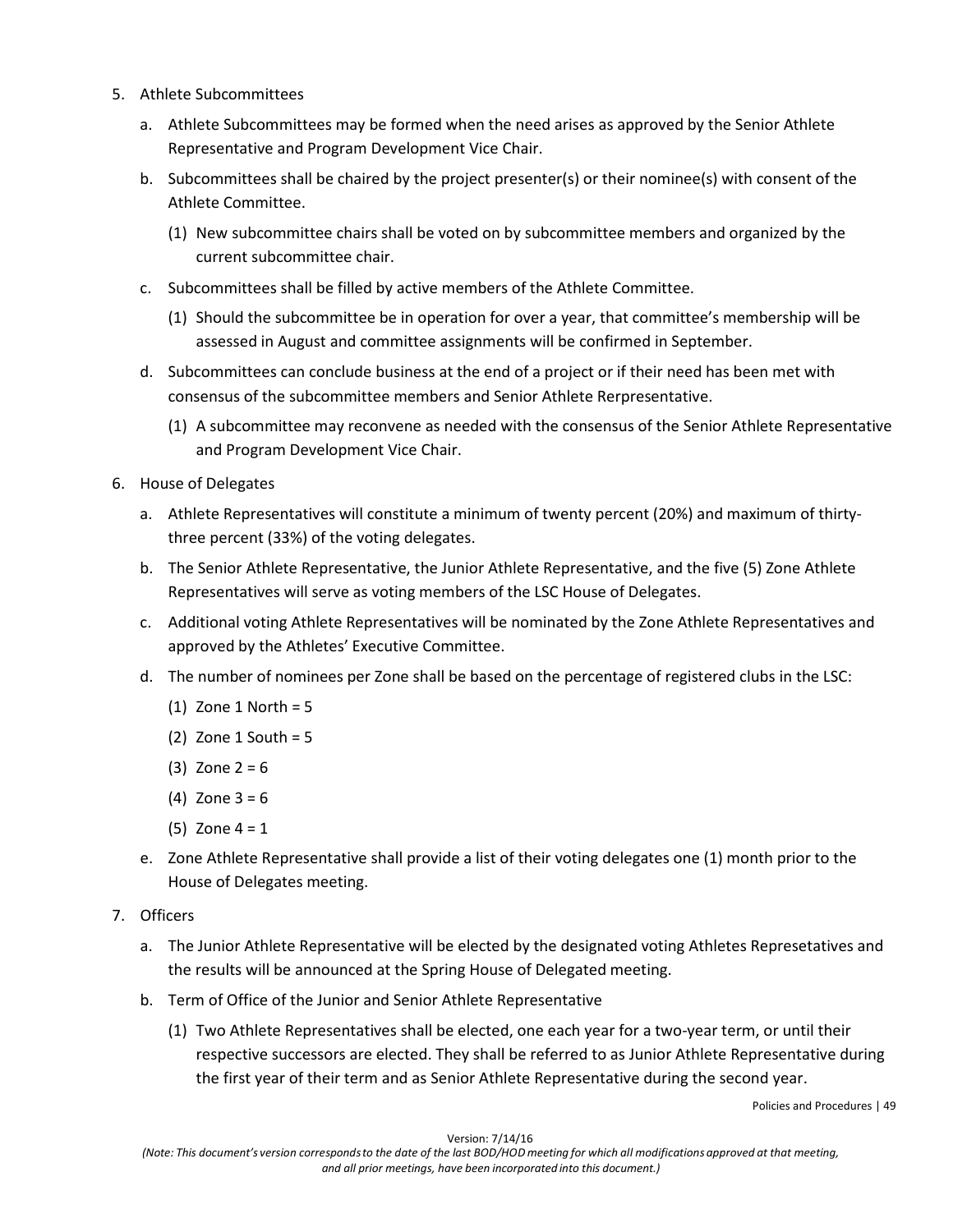- (2) At the time of election, the Athlete Representative must
	- i. be an athlete member in good standing
	- ii. be at least a sophomore in high school or at least 16 years of age
	- iii. be currently competing, or have competed within the three (3) immediately preceding years, in the program of swimming conducted by USA Swimming
	- iv. have their place of permanent residence in Pacific Swimming and expect to reside therein throughout at least the first half of the term (other than periods of enrollment in an institution of higher education).
- (3) The balloting shall take place via electronic vote and/or at a meeting called for that purpose by the Athletes Committee, or failing that, at a time and in a manner designated by the Pacific Swimming Board of Directors.
- (4) At least twenty (20) days written notice of the election shall be given to all clubs. The election shall be conducted in accordance with Pacific Swimming Policy and Procedures.
- c. Senior Athlete Representative responsibilities include:
	- (1) Creation and sharing of the agenda prior to each meeting
	- (2) Attendance of Board of Directors, House of Delegates and Executive Committee Meetings and any other Board Chairman appointed committees
	- (3) Submission of committee minutes to the Board Secretary
	- (4) Giving reports from the Board and other committees to the Athlete Committee
- d. Junior Athlete Representative responsibilities include:
	- (1) Attendance of Board of Directors, House of Delegates and Executive Committee Meetings and any other Board Chairman appointed committees
	- (2) Performing the duties of the Senior Athlete Representative when the latter is not able to be present at a Board or Committee meeting.
	- (3) Other duties as assigned by the Senior Athlete Representative.
- 6. Appointed Members
	- a. Term of Office of the Zone Representatives
	- b. The five (5) Zone Representatives are appointed by their respective Zone Chair or Zone Board with no term limit.
		- (1) Responsibilities of the Zone Athlete Representative include, but are not limited to:
		- (2) Attending Zone meetings
		- (3) Providing a Zone report at Athlete Committee meetings
		- (4) Performing other duties as requested by the Zone Board
		- (5) Coordinating communications with Club Athlete Representative in their Zone
		- (6) Submitting a list of nominees to being voting members of the House of Delegates to the Athletes' Executive Committee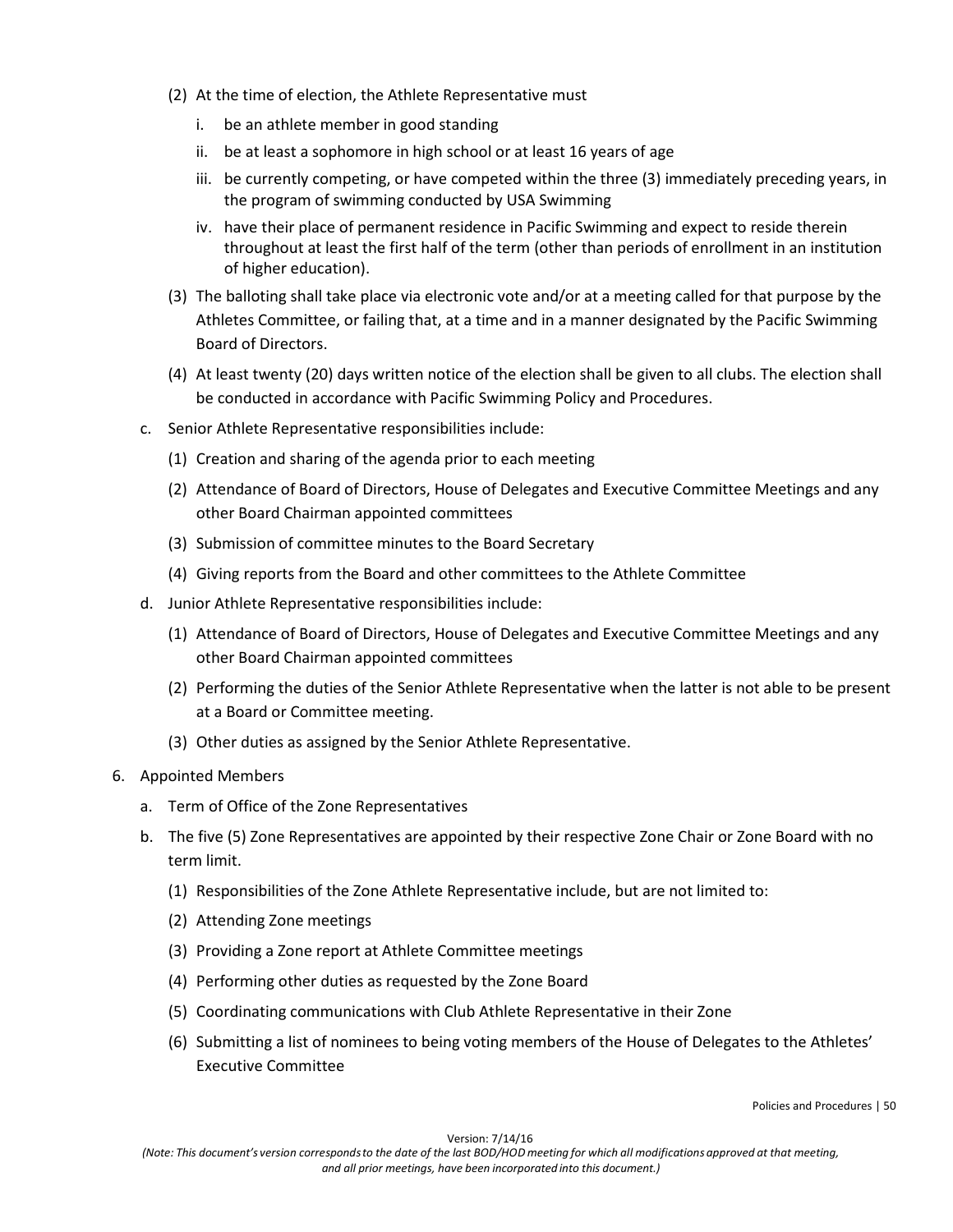- c. A Club Representative is appointed by the club's Head Coach. Each club may have a minimum of one representative per practice site. Refer to the Athlete Representative Handbook at pacswim.org for duties and responsibilities.
- 7. Ex-Officio Member
	- a. Ex-officio members must be in compliance with LSC eligibility
	- b. Eligibility
		- (1) Ex-officio Athlete Committee members shall have been elected or appointed to the LSC Board of Directors as an Athlete Representative, and shall not be currently a serving Board member.
		- (2) Members of USA Swimming National Committees who represent or represented a LSC club team shall serve as ex-officio Athlete Committee members.
	- c. Appointment
		- (1) The immediate past Senior Athlete Representative shall be appointed to the Athlete Committee.
		- (2) The Senior Representative may appoint additional past Senior Athlete Representatives to serve on the Athlete Committee at their discretion.
	- d. Term of Office
		- (1) The immediate past Senior Athlete Representative may serve a year long term as ex-officio Athlete Committee members or as long as they serve as an Athlete Representative on a National Committee.
		- (2) The Senior Athlete Representative may appoint additional ex-officio members at their discretion.
	- e. Ex-officio members shall have voice but no vote on the Athlete Committee.
- 8. Frequency of Meetings
	- a. The Athlete Committee will meet monthly unless the committee agrees otherwise.
	- b. Any officer may call a special meeting of the Athletes' Executive Committee at any time.
- 9. Notice of Meetings
	- a. Seven (7) days notice is required for any meeting and must include the agenda. An email sent to all committee members constitutes notice.
	- b. Committee members are responsible for keeping their current email address on record.
- 10. Cancellation of Meetings
	- a. At the discretion of the Senior Athlete Representative, meetings may be cancelled due to lack of agenda or lack of committee availability.
- 11. Quorum of AEC
	- a. Five (5) of the seven (7) voting members constitute a quorum for the AEC.
- 12. Voting
	- a. In all matters that require the action of the committee a simple majority of those voting members present shall determine the committee's course of action.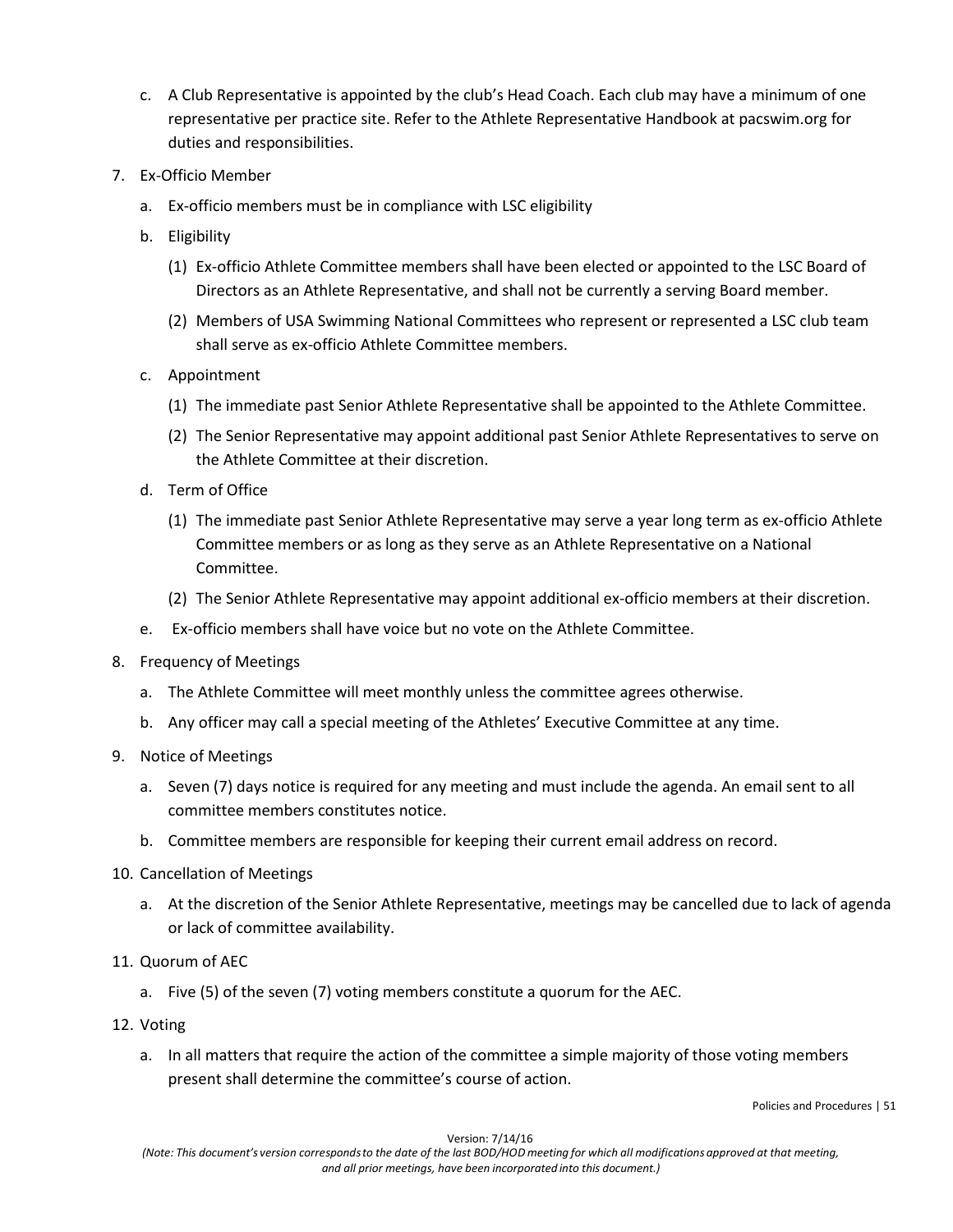- b. All registered clubs of Pacific Swimming may have one (1) designated Athlete Representative participate in any vote, regardless of the club's number of sites or representatives.
	- (1) Members of the Athletes' Executive Committee and Board appointed At-Large Athlete Representatives carry a vote independent of the club they are registered with.

#### 13. Attendance of Athlete Representatives

- a. Athlete Executive Committee members shall be present at all scheduled Athlete Committee meetings to maintain eligibility to serve.
- b. An absence shall be considered unexcused if an appointed member or elected member fails to notify the Senior or Junior Athlete Representative or Program Development Vice Chair of their absence prior to the time of meeting. An email sent to the Senior or Junior Athlete Representative or Vice Chair of Program Development constitutes notice.
- c. Barring uncontrollable and unforeseen circumstances, two (2) unexcused absences over the course of a term shall result in removal from the Athlete Executive Committee and other LSC committees.
- d. Barring uncontrollable and unforeseen circumstances, three (3) unexcused absences over the course of a term shall result in removal from the Athlete Committee, LSC committees, and Athlete Subcommittees.

#### 14. Removal from Committees

a. The Senior and Junior Athlete Representative may, with the advice and consent of the LSC General Chair, remove any member from the Athlete Committee who fails to meet the expectations outlined in the USA Swimming Code of Conduct, LSC Bylaws, Policies & Procdures, or the Athlete Committee Guidelines.

#### **B. Personnel Committee**

- 1. In compliance with the Pacific Swimming Bylaws passed at the October 2020 House of Delegates the Governance Committee has been working to identify the purpose and identity of the Personnel Committee. After significant deliberation the Governance Committee is recommending the following for the make up of the Personnel Committee.
- 2. The Personnel Committee should strive to include members with the following backgrounds and/or abilities:
	- a. Members ideally will have managerial experience.
	- b. Members ideally will have participated with Pacific Swimming on a regular basis for at least three (3) years
	- c. Experience in facilitating goal setting and performance assessments.
	- d. Members responsibilities will include the following:
		- (1) Yearly evaluations of staff.
		- (2) Resolution of staff issues to include potential issues of misconduct or other concerns that may reflect negatively on Pacific Swimming.
		- (3) When appropriate and fiscally responsible evaluate potential staff bonus opportunities.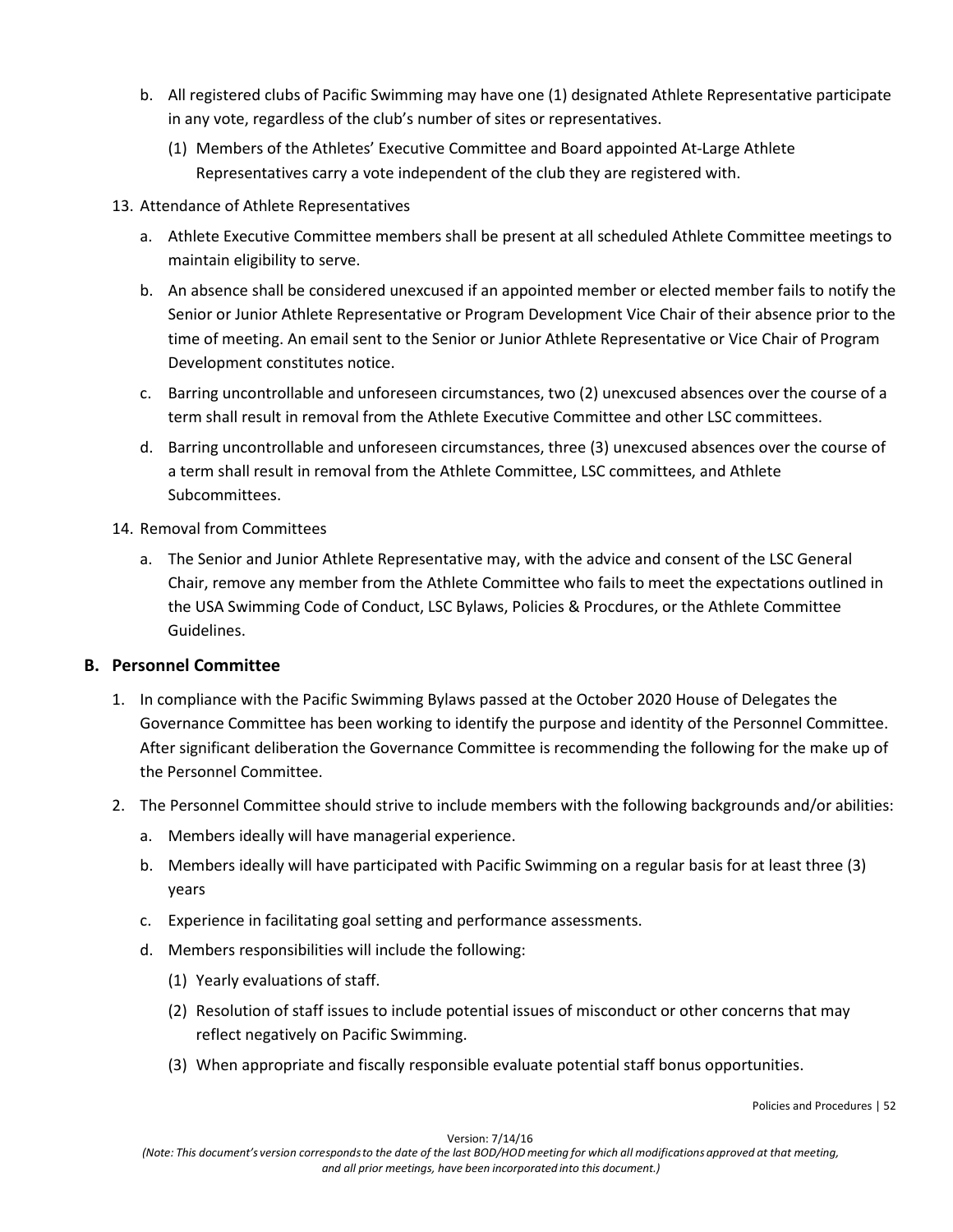- (4) Members will serve two (2) year terms with no term limits.
- e. The makeup of the committee will be as follows:
	- (1) One member from the coaching community.
	- (2) One member will be the Program Operations Vice Chair.
	- (3) One member should be one of the Zone chairs.
	- (4) Athlete member of the Committee shall be the immediate past Pacific Swimming Senior Athlete Representative (Ex-Officio), if this individual continues to be a member in good standing with United States Swimming and Pacific Swimming as the individual's home LSC. The individual may represent a secondary school, college or university, wherever located, during the school season, and return to Pacific Swimming at the termination of the swimming season.
	- (5) Should the designated Athlete Representative be unable or unwilling to participate, a replacement will be named by the General Chair with the advice and consent of, Administrative Vice Chair, Senior Athlete Representative and Junior Athlete Representative. Consent is the approval of two of the three named.
- f. In the event the Personnel committee has a tie on any vote the General Chair of Pacific Swimming (or designee) will break the tie.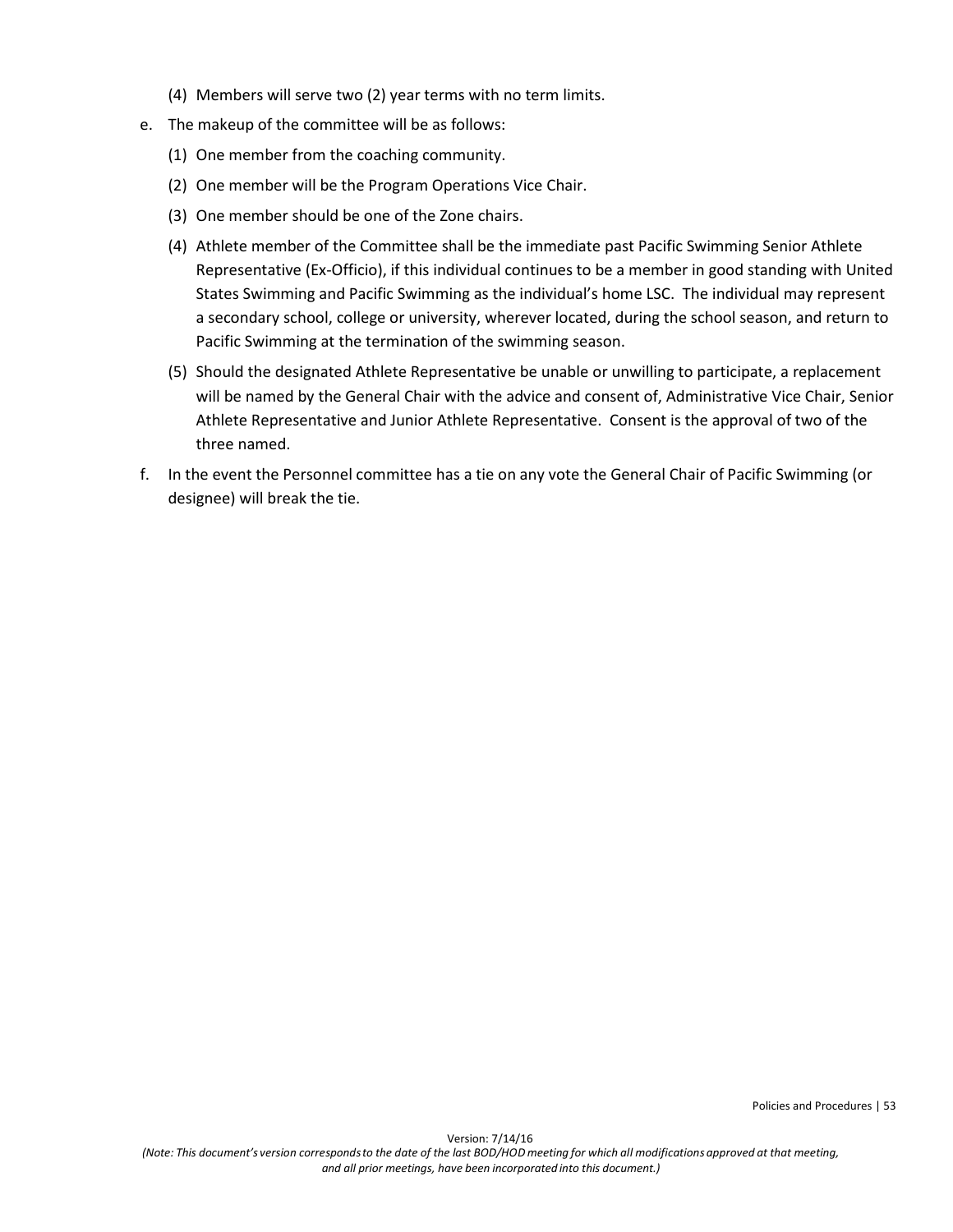# **A.1 PROCEDURES FOR TRACKING CHANGES IN GOVERNING DOCUMENTS**

- 1. A motion to support a change in the Governing Documents is presented to Pacific Swimming Board of **Directors**
- 2. The motion shall be passed by Board of Directors and House of Delegates (if required)
- 3. Wording Changes:
	- a. If wording in Motion can be incorporated verbatim into Governing Documents, no further editing is needed
	- b. If language in Motion needs to be reworded (for clarity, grammar or other non-substantive changes), rewording will be performed by Pacific Swimming Office Staff.
		- (1) A Reworded statement shall be approved by Governance Committee.
- 4. Document Change shall be tracked using the Track Document Changes Procedure and the Document Change Form.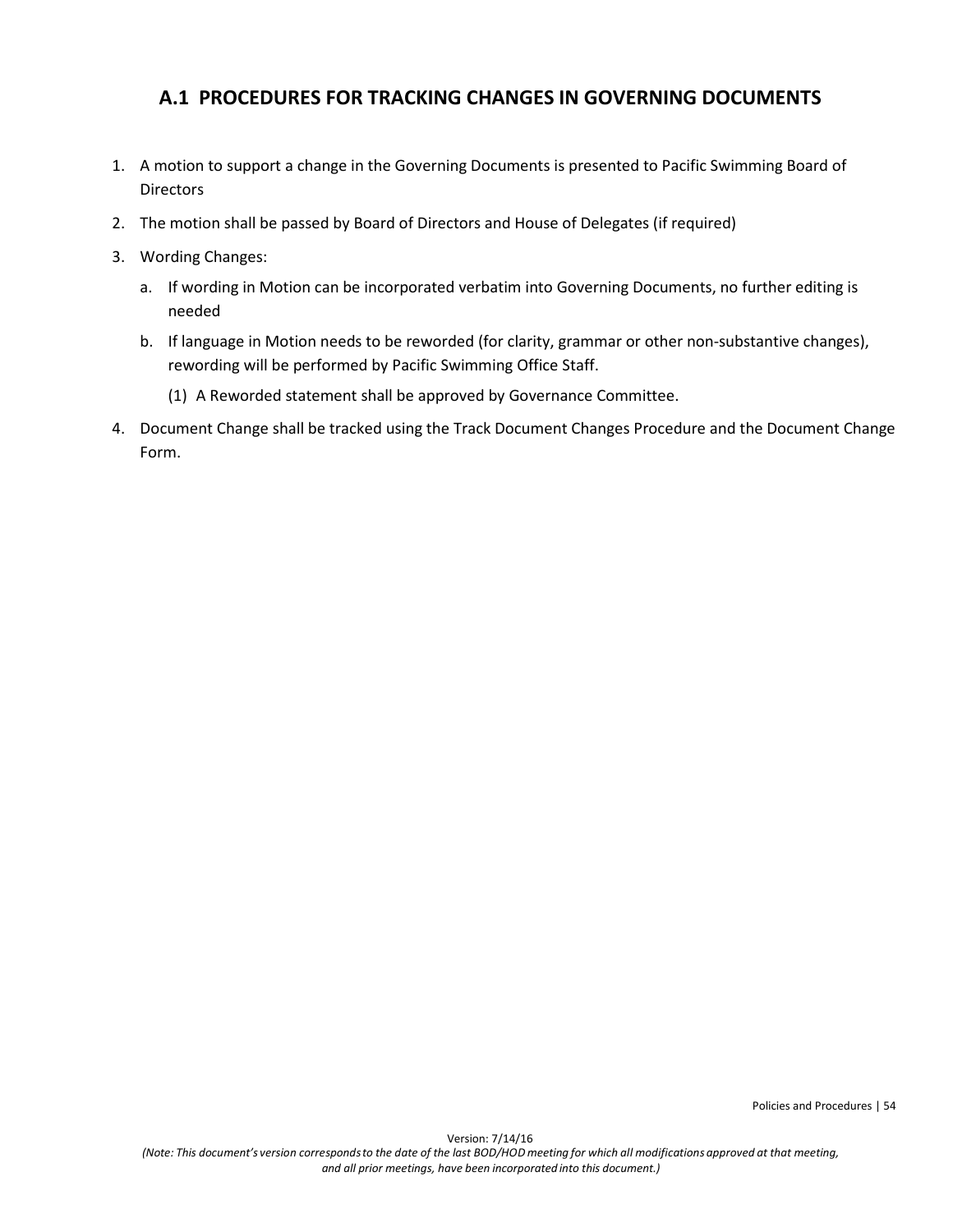# **A.2 DOCUMENT CHANGE CONTROL FORM**

| <b>Title of Change:</b>                                                                            |      |         |                              | Doc. Change No.    |              |
|----------------------------------------------------------------------------------------------------|------|---------|------------------------------|--------------------|--------------|
| Type of Change                                                                                     |      |         | New                          | Revised            | Archive      |
| (check applicable)<br>Does Change affect other Documents:                                          |      |         | No                           | Yes                |              |
| If Yes: List other Document                                                                        |      |         |                              |                    |              |
|                                                                                                    |      |         |                              |                    |              |
| Are changes to other Document to be made:                                                          |      |         |                              | Concurrent         | Consecutive  |
| Doc Change No. of affected document                                                                |      |         |                              |                    |              |
|                                                                                                    |      |         | <b>Information of Change</b> |                    |              |
| <b>Motion Proposing Change:</b><br>Title:                                                          |      |         |                              |                    |              |
| <u> 1989 - Johann Stoff, Amerikaansk politiker (</u><br>Motion No.                                 |      |         |                              | Motion Date        |              |
| Rationale for Change                                                                               |      |         |                              |                    |              |
| Date Motion Passed                                                                                 |      |         | BOD                          |                    |              |
| (Attach meeting minutes)                                                                           |      |         |                              |                    |              |
| Effective Date of Implementation                                                                   |      |         |                              |                    |              |
| Governance Document Changed<br>(check aplicable Document)                                          |      | By-Law  |                              | Policy & Procedure | Rules & Reg. |
| Location of Change                                                                                 |      |         |                              |                    |              |
| Wording Change                                                                                     |      |         |                              |                    |              |
| Governance Committee Approval:<br>(attach copy of Gov. Comm. Minutes)                              |      |         |                              | Date:              |              |
| Motion Originator Approval:                                                                        |      |         |                              | Date:              |              |
|                                                                                                    |      |         | For By-Law Change:           |                    |              |
| Request of Change sent to USA-S, Chair of Rules & Reg Committee<br>(attach copy of Request letter) |      |         |                              | Date:              |              |
| Response from USA-S Rules & Reg. Chair<br>(attach copy of Request letter)                          |      | Outcome |                              | Date               |              |
| Document Change Made:                                                                              | Date |         |                              | Resp. Person       |              |
| Removal of old version:                                                                            | Date |         |                              | Resp. Person       |              |
| Notification of Change<br>posted on website                                                        | Date |         |                              | Resp. Person       |              |

7/13/2016

A.2 Document Change Form Policies and Procedures | 55

Version: 7/14/16

 $\cal I$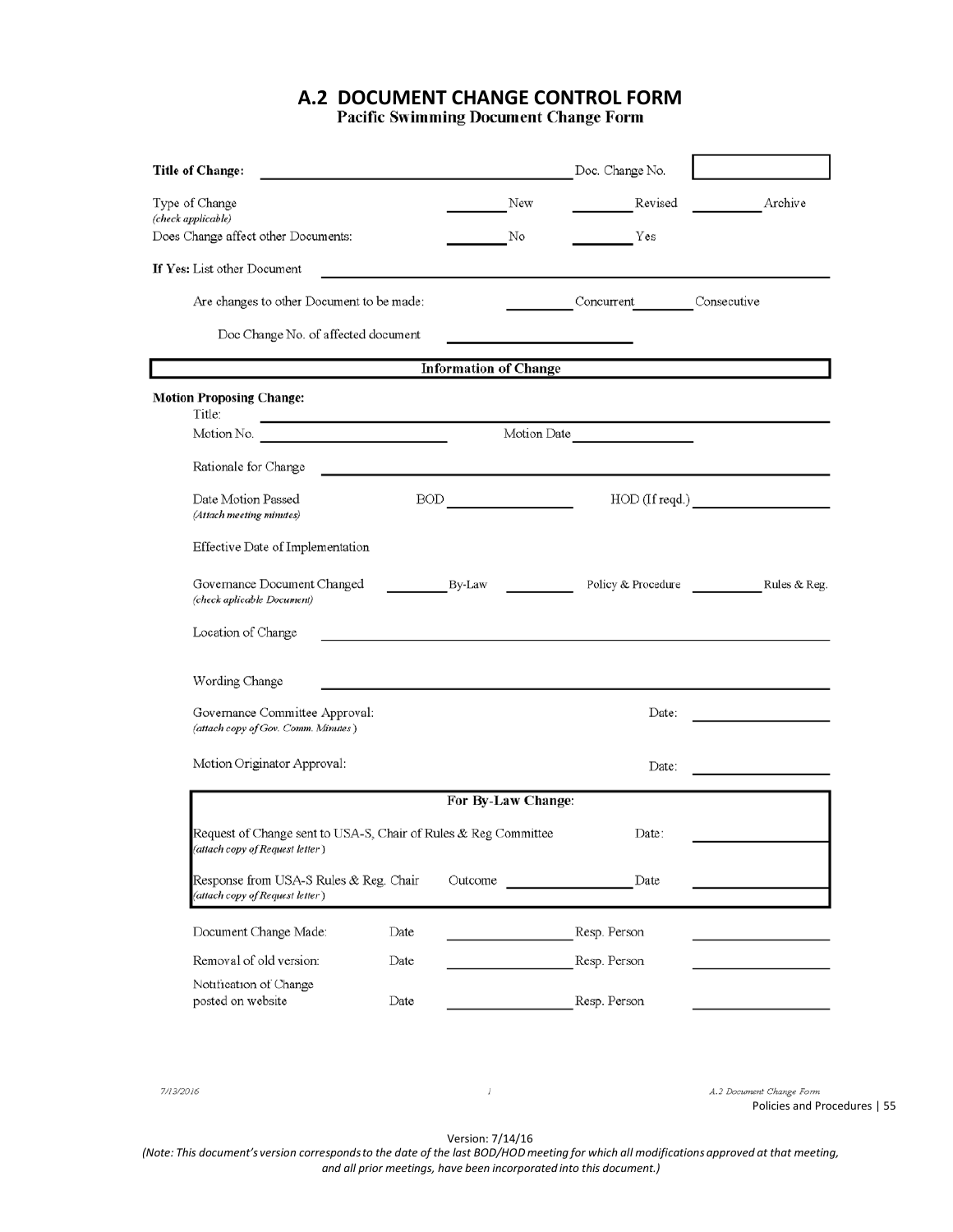# **A.3 PACIFIC SWIMMING TRAVEL EXPENSE REIMBURSEMENT POLICY**

Expenses incurred by members of the Board of Directors and others traveling as authorized representatives of Pacific Swimming shall be reimbursed in accordance with this policy. Members incurring expenses as Team Managers, Coaches, or Chaperones on Pacific Swimming sponsored team trips for competition and/or training shall be reimbursed as provided for in the Budget and are not covered by this policy.

Expenses shall be reimbursable when they have been approved by the Board of Directors or House of Delegates (budgeted expenses meet this requirement) and the amount is supported by appropriate evidence of the expense.

Reimbursement shall be made upon completion of the travel. When expenses are anticipated to be greater than an amount a member could reasonably be asked to temporarily expend, the member may receive an advance payment as approved by the Treasurer. This member shall promptly submit evidence of the expenditure and repay all advanced funds not used. Travel from "home" to airport and return shall be reimbursed at the IRS approved rate for "Contributions to Charitable Organizations," one reimbursement per vehicle. Actual cost of parking at the airport shall be reimbursed at a rate not to exceed the "long term" parking rate. If no parking cost is incurred, travel shall be reimbursed for two round trips to the airport. Alternative transportation modes may be used, such as taxi, limo, shuttle, etc. with reimbursement not to exceed two round trips by auto or one round trip plus long term parking costs, whichever is the lesser amount.

Actual airfare cost shall be reimbursed at a value not to exceed the 21 day advance fare level. Flight reservations are expected to be made promptly so the cost to Pacific Swimming is minimized. Reimbursement shall be made upon submission of documentation showing the flight reservation and cost. Payments shall be made to the traveler, not to travel agencies.

Actual cost of "single room" lodging shall be reimbursed. In case of travel to USA Swimming sponsored events where USA Swimming pays for a "double" room, Pacific Swimming shall pay the additional cost for a single room.

Meals and taxi/car rental, etc. shall be reimbursed at actual cost. Expenses not clearly required or avoidable shall not be reimbursed.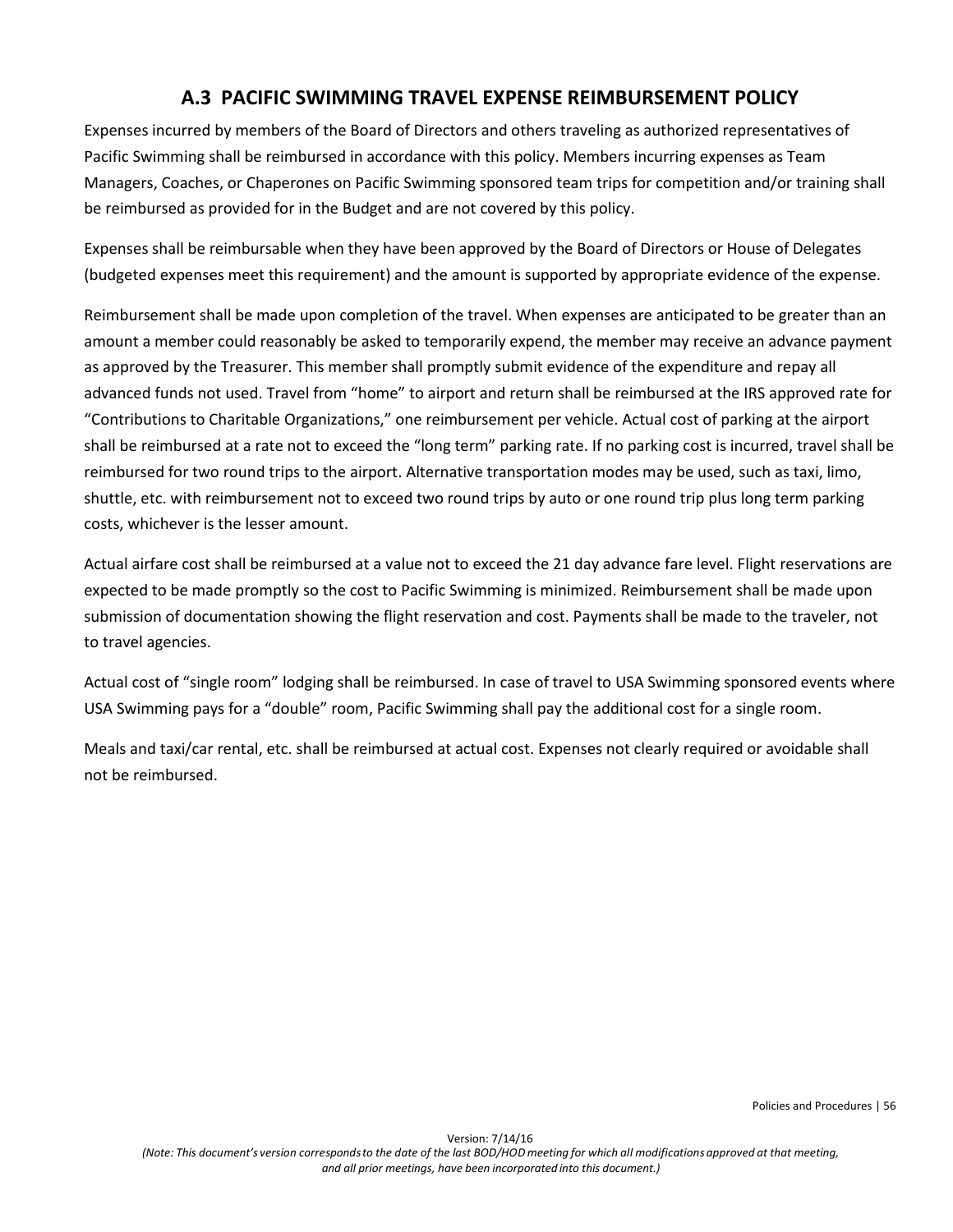# **A.4 PACIFIC SWIMMING SENIOR TRAVEL SUPPORT GUIDELINES**

"Through the Senior Travel Support Program, Pacific Swimming seeksto support its members at the highest levels of competition."

The following requirements shall be met for all levels of travel support:

- Coaches and athletes shall have attended and competed in the meet. Relay only athletes shall be funded at 50% of the published travel support amount.
- The club shall have a copy of their **Team Travel Policy** on file with Pacific Swimming.
- All athletes who travel shall sign a **Code of Conduct Form** prior to the trip (Pacific Swimming's or equivalent).
- All clubs, coaches, and athletes shall be in good standing with Pacific Swimming and cannot have any outstanding debts or obligations.

Athlete eligibility requirements:

- Shall compete attached to a Pacific Swimming club or unattached as a Pacific Swimming member.
- The level of support shall be based upon an athlete's continuous registration in Pacific Swimming (see chart below).
- **High school/non-collegiate**  shall have competed in at least one (1) Pacific Swimming meet each season.
- **Collegiate athletes**  shall have been Pacific Swimming members prior to college and return to Pacific Swimming in the summer.
- **Post Grad**  those who were not members of Pacific Swimming prior to college, their "clock" begins when their collegiate eligibility ends. At that point they become "non-collegiate" (see above).

| Seasons (September-February; March - August) |             |                 |      |      |      |  |
|----------------------------------------------|-------------|-----------------|------|------|------|--|
|                                              | 1st         | 2 <sub>nd</sub> | 3rd  | 4th  | 5th  |  |
| Sectionals/Futures                           | None        | Full            | Full | Full | Full |  |
| "Pro Swim Series" level                      | <b>None</b> | Full            | Full | Full | Full |  |
| <b>USA Senior &amp; Junior Nationals</b>     | None        | Half            | Full | Full | Full |  |
| US Open, Open Water                          | None        | Half            | Full | Full | Full |  |
| US World Championship Trials                 | None        | <b>None</b>     | Half | Full | Full |  |
| <b>US Olympic Trials</b>                     | None        | <b>None</b>     | None | Half | Full |  |

#### **Athlete Travel Support shall be restricted to any three meets in 2021-22:**

#### **USA Swimming Winter and Summer Juniors & Nationals, Toyota US Open, TYR Meets and/or Futures:**

- The meet must be held outside of Pacific Swimming.
- Athletes must be in their 2<sup>nd</sup> season with Pacific Swimming, including collegiate or post high school Athletes.
- Travel support is a \$300 stipend.
- Travel Support will be available to one coach provided the club has not met the maximum allowed per year.

#### **Sectional Meets:**

- The Sectional meet must be held outside of Pacific Swimming.
- Athletes must be in their  $2^{nd}$  season with Pacific Swimming, including collegiate or post high school Athletes.
- Each club may request travel support of \$200 for each of its first eight (8) Athletes and travel support of \$100 for the next eight (8) Athletes. Sixteen (16) Athletes per club isthe maximum that can receive travel support.
- Travel Support will be available to one coach provided the club has not met the maximum allowed per year.

Policies and Procedures | 57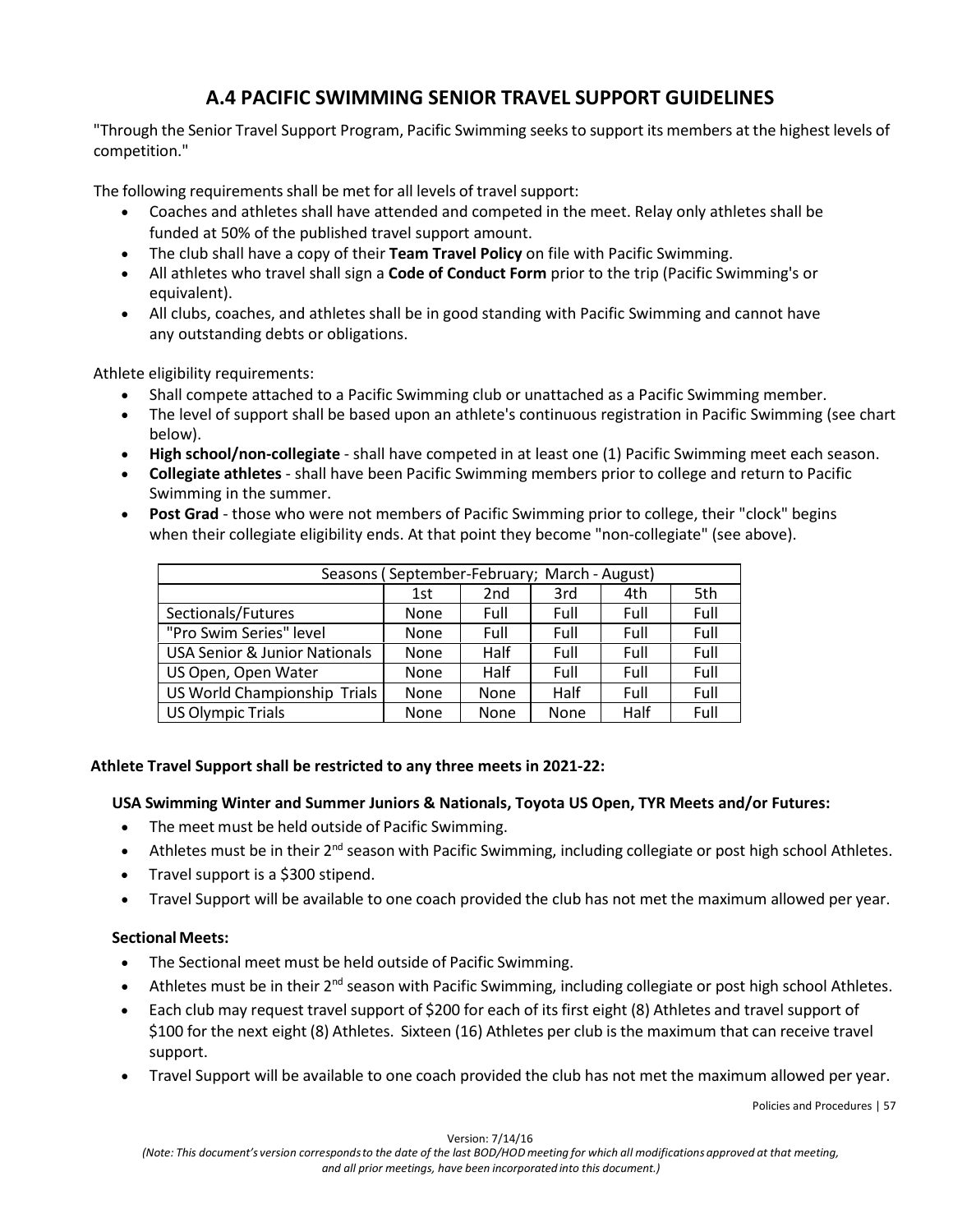#### **Coach Travel Support:**

- The meet must be held outside of Pacific Swimming.
- Clubs/coach must have attended three (3) Pacific Swimming-hosted Senior meets during the previous twenty-four (24) months to be eligible for Coach's travel support.
- Travel support for Coach shall be limited to one meet per club

#### **Travel Support Example for Club XYZ:**

|        | <b>Swimmer A</b>        | <b>Swimmer B</b>         | <b>Swimmer C</b>         | Coach          |
|--------|-------------------------|--------------------------|--------------------------|----------------|
| Meet 1 | Winter Jr. Nationals    | <b>Wnter Sectionals</b>  | <b>Winter Sectionals</b> | <b>Futures</b> |
| Meet 2 | <b>TYR Pro Series</b>   | <b>Spring Sectionals</b> | <b>Spring Sectionals</b> |                |
|        |                         |                          | Summer                   |                |
| Meet 3 | <b>Summer Nationals</b> | <b>Futures</b>           | <b>Sectionals</b>        |                |

#### **For additional information or questions:**

- The Pacific Swimming website, Documents, Forms, Athlete and Coach Travel Support.
- The Pacific Swimming website, Documents, Rules and Regulations, Section 9 Travel Support
- Senior Committee:
	- Tony Daly, Senior Chair [srchair@pacswim.org](about:blank)
	- Club Development Chair, Don Heidary [dheidary@pacswim.org](about:blank)
	- Finance Vice Chair, Mary Ruddell [finance@pacswim.org](mailto:finance@pacswim.org)
	- General Chair, David Cottam [genchair@pacswim.org](about:blank)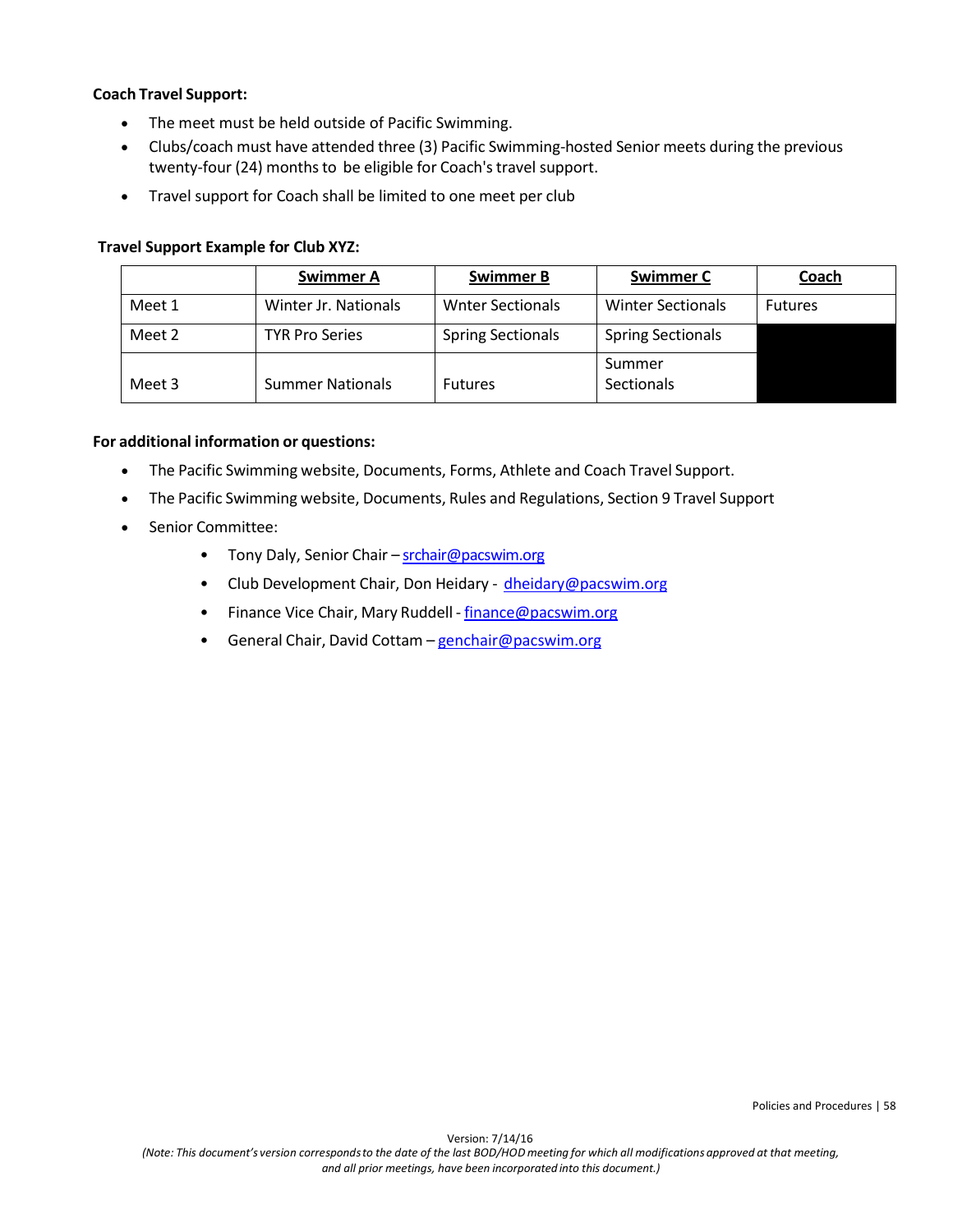# **A.5 PACIFIC SWIMMING LEAGUE ADMINISTRATIVE POLICIES**

All Leagues within Pacific Swimming shall adhere to the following administrative policies.

#### **A. Membership**

- 1. All Leagues need to be a member of Pacific and USA Swimming
- 2. A League Membership is \$500 (see attached form)

#### **B. Meet Scheduling**

- 1. League meet schedules shall be submitted to the Pacific Swimming Sanctions 45 days in advance of their first competition.
- 2. Age Group League meets cannot take place on the same weekend as a LSC meet or a meet within the host's Zone.
- 3. League meets for athletes 13 years and older cannot be scheduled for the same weekend as any Senior LSC meet. An exception shall be allowed if the LSC meet changes from the original schedule.

#### **C. Sanctions**

- 1. Dual Meets may submit one blanket application to cover sanctions for all scheduled dual meets with one (1) copy of the schedule and one (1) copy of the list of events that shall actually be offered in the dual meet to the Zone Sanction Chair and Pacific Sanction Chair. If events offered are different for each meet, the meet dates and list of events offered each meet date shall be included.
- 2. Blanket sanctions can be issued to Leagues if the League submits their meet announcement to the meet referees and Zone Sanction Chairs where meets are taking place, thirty (30) days in advance of the first competition.
- 3. If a blanket sanction is unable to be submitted, an individual meet announcement shall be submitted to the meet referee and Zone Sanction Chair three (3) weeks or 21 days in advance of the meet.
- 4. A sanction shall not be issued if the meet announcement is received by the Pacific Swimming Sanctions less than three (3) weeks or 21 days prior to the meet date.
- 5. Clubs scheduled to host a league meet that are not in good standing with the LSC will need to find another club within the league to host the meet, or the LSC shall require that the meet to be cancelled.
- 6. See Section 7 Closed Leagues of the Pacific Swimming Rules and Regulations for additional information.

#### **D. Registration Checks**

- 1. Registration checks shall be submitted to the Pacific Swimming Registration/Membership Chair no later than the 48 hours before the competition. If a registration check does not occur, the results from the competition shall not be loaded into the SWIMS database.
- 2. All Registration forms and payments collected at the meet shall be received by the Pacific Swimming Registration/Membership Chair no later than three (3) days or 72 hours following the meet's conclusion.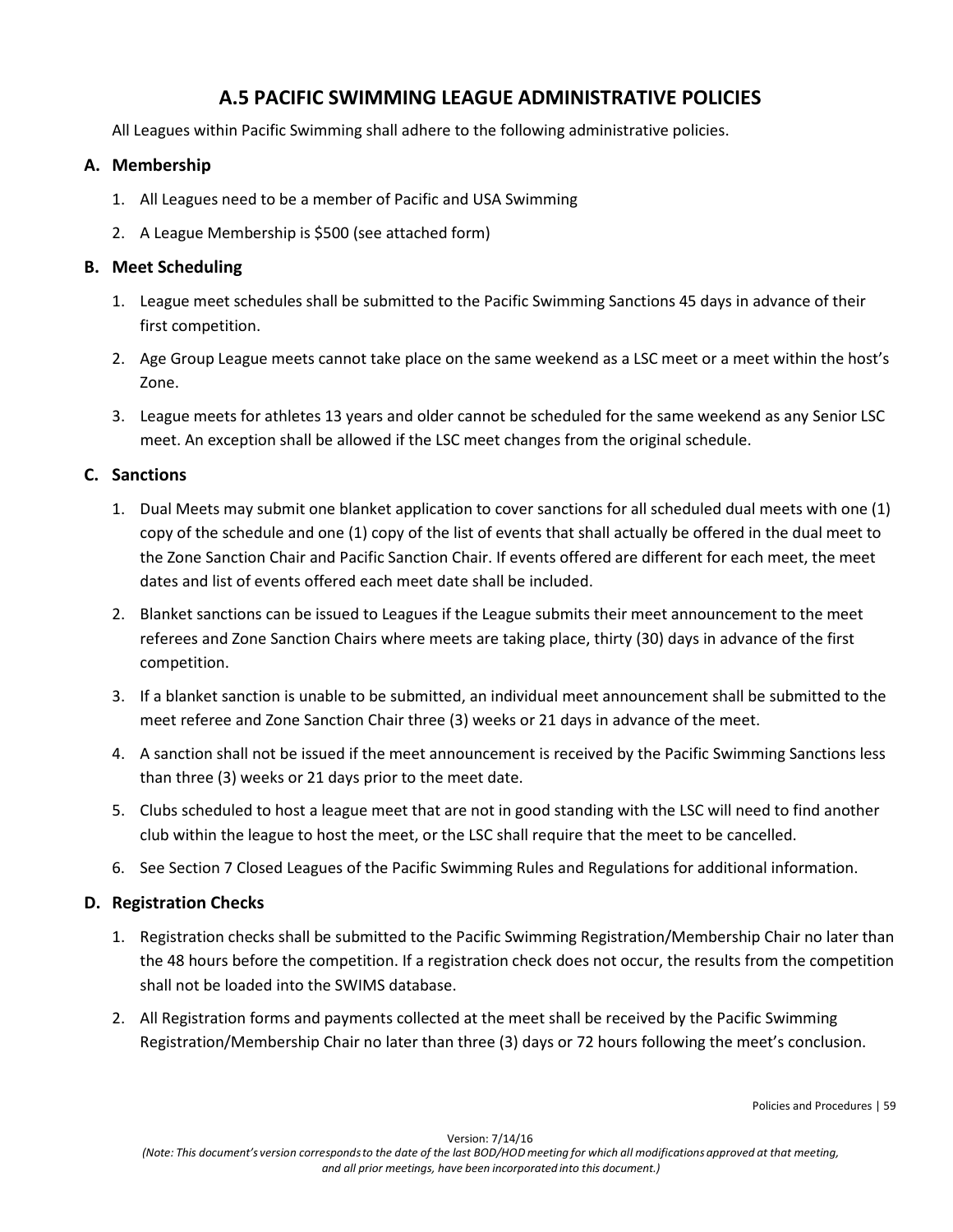#### **E. Meet Officials**

- 1. The Zone is not responsible for the finding of meet officials; responsibility falls on the host club.
- 2. The Zone Officials Chair shall okay the listed officials on the meet announcement.
- 3. Compensation of officials is prohibited.

#### **F. Results and Meet Referree Reports**

- 1. Meet results shall be submitted to Pacific Swimming by email a[t results@pacswim.org](mailto:results@pacswim.org) within 48 hours of the meet's completion. Results shall include the complete meet results in a SDIF, SD3, or CL2 electronic file, **PLUS** the complete meet results in a HTML or PDF file.
- 2. After each meet, the meet referee shall send a report (see attached) to the Pacific Swimming Registration/Membership Chair confirming the names of the Administrative Official and all other Officials that worked the meet and that the results have been reviewed.
- 3. The meet referee shall send a post meet report no later than three (3) days after the meet's conclusion.
- 4. Falsification of information shall be a Code of Conduct violation which shall be referred to the Zone Board of Review.

#### **G. Financial Responsibilities**

- 1. For Sanction Only League meets, the sanction fee and meet financial report shall be submitted prior to the meet. If the report and fee is not received prior to the meet a 10% late fee shall be due.
- 2. For League meets that charge a Flat Fee, the meet financial report, meet summary report and payment shall be submitted to the LSC Treasurer within 7 days after the meet.
- 3. Email submission of reports without payment is considered incomplete.
- 4. League meet participation fees (Flat fee per athlete) due to Pacific Swimming are as follows:
	- a. One Day Meet 20% of Meet Participation Fees
	- b. Two to Three Day Meet 25% of Meet Participation Fees
	- c. Four or more Day Meet 30% of Meet Participation Fees
- 5. The results from the competition shall not be loaded into the SWIMS database until financial reports and payments shall be received by the Pacific Swimming Treasurer.
- 6. A fine of 10% shall be due from the host team for payments later than 7 days after the meet's conclusion.
- 7. A fine of 25% shall be due from the host team for submissions that are received without a meet summary document. The host team has one week from the time of notification from the treasurer to provide the summary report.
- 8. If necessary, future league meets shall be put on hold or cancelled if all financial obligations have not been met.

#### *Missing or skipping any of the listed administrative policies shall result in either the competition not to be sanctioned or the results from the competition not to be loaded into the SWIMS database*

Policies and Procedures | 60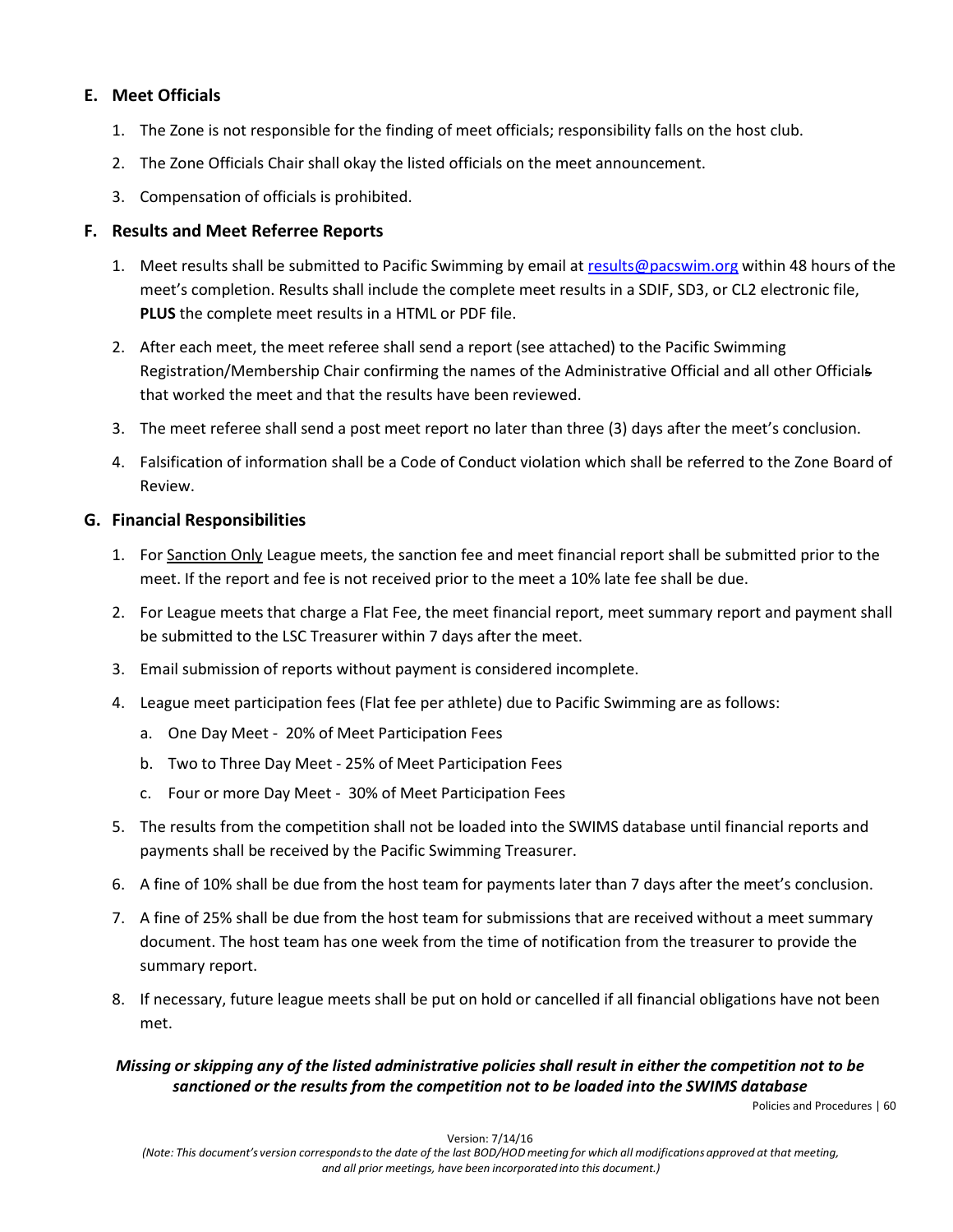# **A.6a PACIFIC SWIMMING LEAGUE TRAVEL POLICY – COACHES AND MANAGERS**



# Pacific LSC Travel Policy

#### **Swimmers and their parents/legal guardians must read, agree to, and sign the following before traveling:**

- Travel Policy (this document)
- Code of Conduct
- Medical consent and release
- Liability release, waiver, or permission to participate

#### **Chaperones and coaches must sign the travel policy (this document).**

By signing this travel policy, participants agree to the following rules and policies:

- 1) When only one athlete and one coach travel to a competition, the athlete must have written permission from his or her parents/legal guardian in advance to travel alone with the coach. The coach must bring the signed form on the travel trip. (USA swimming, rule 305.5.3)
- 2) Athletes, parents, coaches, and other adults traveling with a club must sign that club's travel policies. (Required by the USA swimming rulebook, rule 305.5.4)
- 3) In the event of any violations of the travel code, Code of Conduct (article 304), or USA Swimming Athlete Protection Policies (article 305) , the chaperone or head coach shall make a written report of all violations to the appropriate club (LSC) leadership and the parent or legal guardian of any affected minor athlete.
- 4) The possession, use, or sale/distribution of any illegal substance or any form of weapon is forbidden. The sale or distribution of controlled substances to others is also forbidden.

#### **Chaperones**

- 5) A chaperone (also called team manager) is an adult (21 years of age or older) who is not also a coach.
- 6) Chaperones must be members of USA Swimming and have successfully passed a USA Swimmingadministered criminal background check. (USA Swimming. Rule 305.5.2)
- 7) The use of alcoholic beverages by chaperones is prohibited.
- 8) Chaperones are required to report any violation of the rules. Chaperones cannot use discretion in deciding when to report violations.

#### **Two-Deep Leadership**

*Two-deep leadership* is an athlete safety procedure specifying that every activity involving youth must have at least two adults (coaches and/or chaperones) present.

- 9) When doing room checks, attending team meetings and/or other activities, coaches and chaperones must maintain two-deep leadership.
- 10) When only one athlete and one coach travel to a competition, the coach and athlete should attempt to establish a "buddy" on another team to facilitate two-deep leadership.

#### **Code of Conduct / Honor Code**

- 11) Swimmers and chaperones will display proper respect and sportsmanship toward coaches, officials, administrators, teammates, fellow competitors and the public at all times.
- 12) The possession or use of alcohol or tobacco products by any athlete is prohibited.

Version: 7/14/16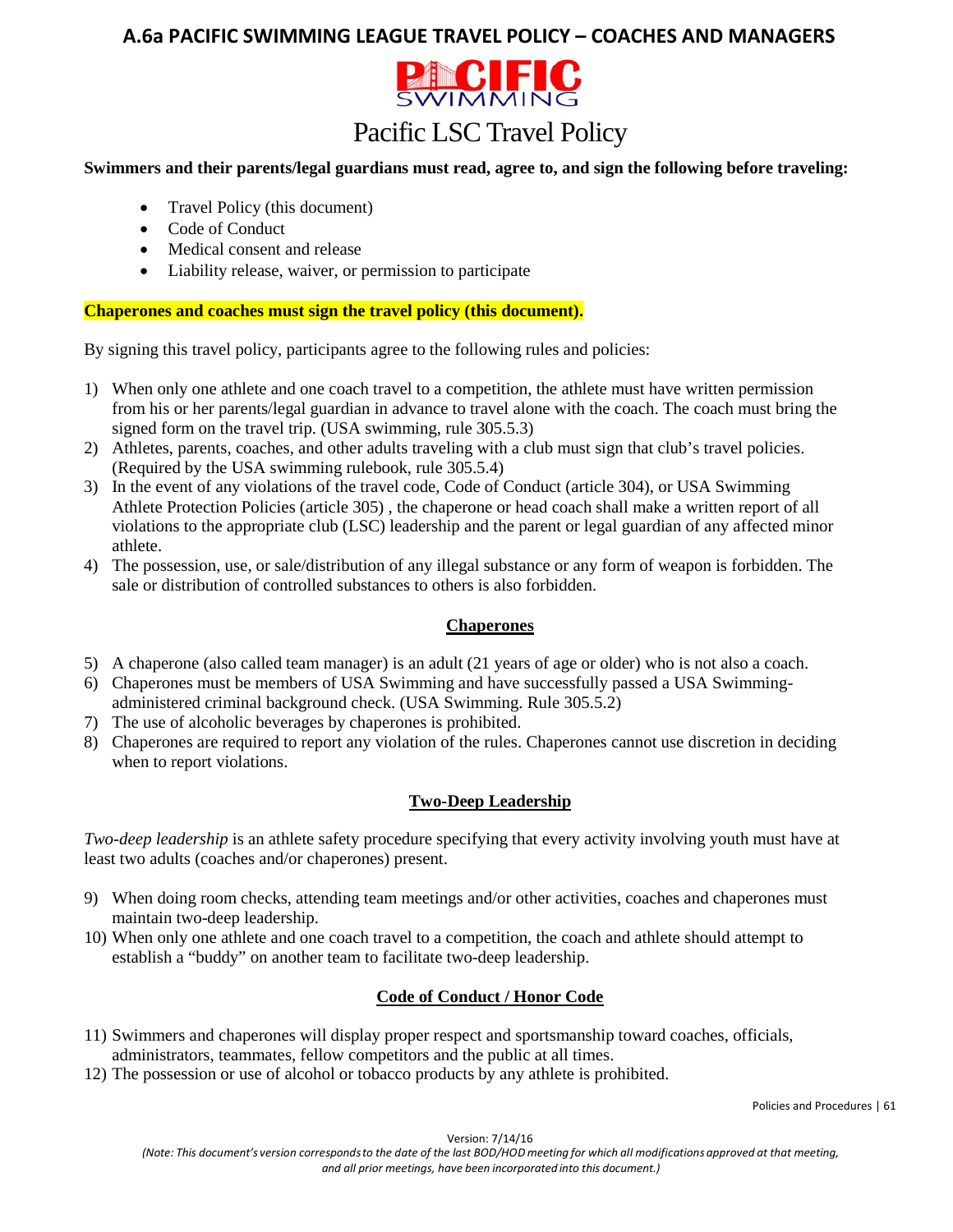- 13) Swimmers are to refrain from inappropriate physical contact at team activities and events.
- 14) Swimmers are to refrain from use of inappropriate language.
- 15) Swimmers' bags and belongings are subject to inspection by chaperones at any time.

#### **Conduct within Hotels**

- 16) Regardless of gender, a coach shall not share a hotel room or other sleeping arrangement with an athlete (unless the coach is the parent, guardian, sibling, or spouse of that particular athlete). (Required by USA swimming rule 305.5.1.)
- 17) During overnight travel, if athletes are paired with other athletes they shall be of the same gender and should be a similar age.
- 18) For overnight travel, chaperones shall stay in nearby rooms.
- 19) Curfews shall be established for each day of the trip. There should be one curfew for athletes to be in their assigned rooms and another for lights-out and quiet. Any swimmer who is out of his or her room after the room curfew without permission from the chaperone must be reported as in violation of the travel policies.
- 20) Swimmers who entertain guests of opposite gender in a hotel room must have explicit permission from a chaperone. When any group (including athletes not staying in that room) gathers in a room, the door shall remain open and the chaperone's permission is required.
- 21) Swimmers should not go into the halls or lobby unless they are dressed appropriately.
- 22) Swimmers shall not incur any incidental room charges (room service, movies, internet access) without first obtaining the permission of the assigned chaperone.
- 23) Any damages, excessive mess, or loss incurred at a hotel will be the expense of the swimmers assigned to that room and further disciplinary action will be taken. No loud or boisterous behavior will be tolerated in the hallways or public areas.

#### **Transportation and Public Places**

- 24) Swimmers are expected to remain with the team at all times during the trip. Swimmers are not to leave the competition venue, the hotel, a restaurant, or any other place at which the team has gathered without the permission/knowledge of the coach and chaperone.
- 25) When visiting public places such as shopping malls or movie theatres, swimmers must remain in groups, of size specified by the chaperone. Athletes 12 and under must be accompanied by a chaperone.
- 26) Athletes should not ride in a coach's vehicle without another adult present who is the same gender as the athlete, unless prior parental permission is obtained.

#### **Disciplinary Action**

Failure to comply with the policies as set forth in this document must result in disciplinary action. Such discipline may include, but may not be limited to:

- Dismissal from the trip and immediate return home at the athlete's expense
- Disqualification from one or more events
- Disqualification from future team travel meets
- Financial penalties
- Dismissal from the team
- Proceedings for a Western Zone, USA Swimming National Board of Review, and/or LSC Administration Review Board

Coach/Chaperone Signature: \_\_\_\_\_\_\_\_\_\_\_\_\_\_\_\_\_\_\_\_\_\_\_\_\_\_\_\_\_\_\_\_\_\_\_\_\_\_\_\_\_ Date:

Policies and Procedures | 62

Version: 7/14/16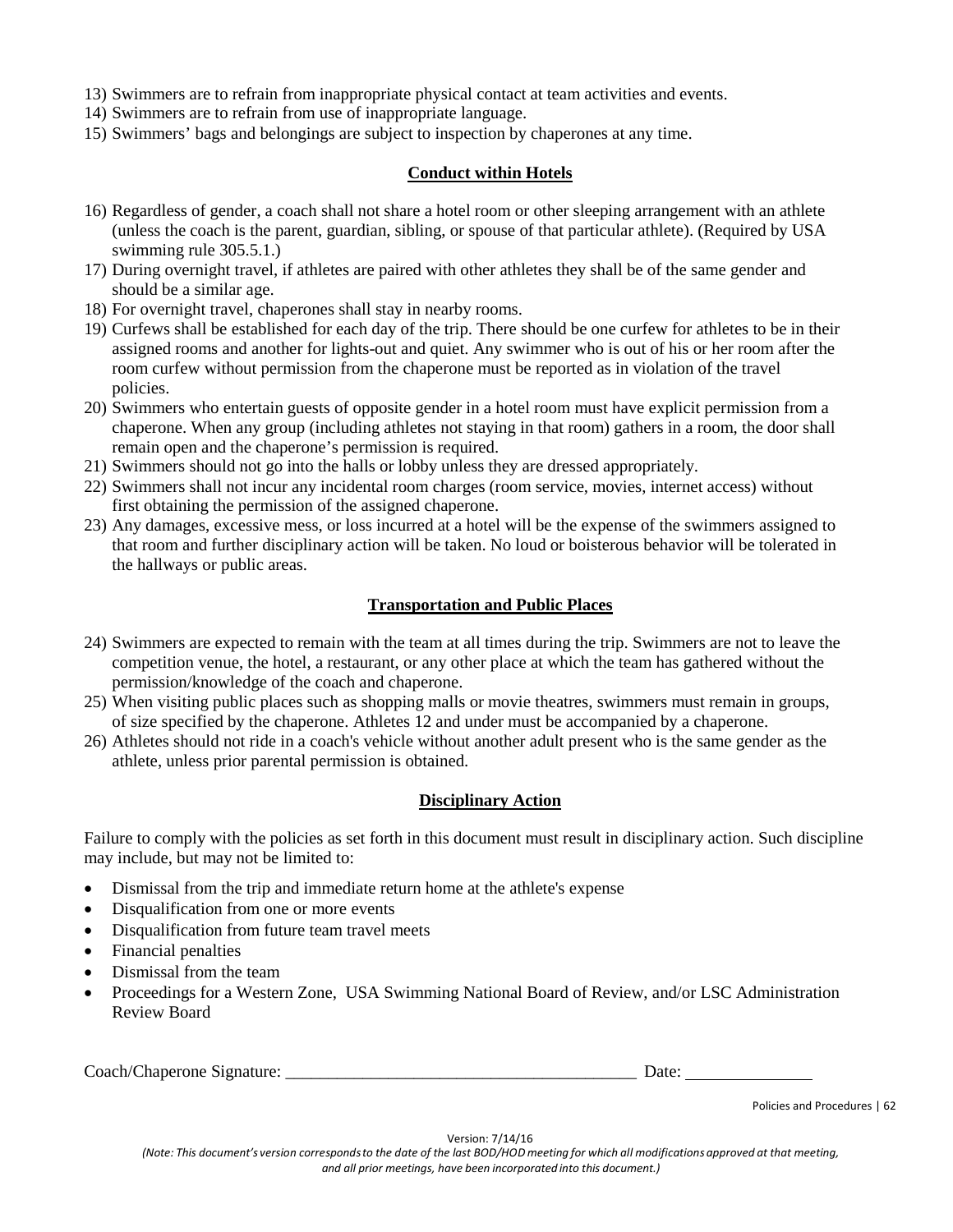# **A.6b PACIFIC SWIMMING LEAGUE TRAVEL POLICY – ATHLETES**



# **Pacific LSC Travel Policy**

**Athletes and their parents/legal guardians must read, agree to, and sign the following before traveling:**

- Travel Policy (this document)
- Code of Conduct
- Medical consent and release
- Liability release, waiver, or permission to participate

Chaperones and coaches must also sign a travel policy.

By signing this travel policy, participants agree to the following rules and policies:

- 1) When only one athlete and one coach travel to a competition, the athlete must have written permission from his or her parents/legal guardian in advance to travel alone with the coach. The coach must bring the signed form on the travel trip. (USA swimming, rule 305.5.3)
- 2) Athletes, parents, coaches, and other adults traveling with a club must sign that club's travel policies. (Required by the USA swimming rulebook, rule 305.5.4)
- 3) In the event of any violations of the travel code, Code of Conduct (article 304), or USA Swimming Athlete Protection Policies (article 305) , the chaperone or head coach shall make a written report of all violations to the appropriate club (LSC) leadership and the parent or legal guardian of any affected minor athlete.
- 4) The possession, use, or sale/distribution of any illegal substance or any form of weapon is forbidden. The sale or distribution of controlled substances to others is also forbidden.

#### **Chaperones**

- 5) A chaperone (also called team manager) is an adult (21 years of age or older) who is not also a coach.
- 6) Chaperones must be members of USA Swimming and have successfully passed a USA Swimming-administered criminal background check. (USA Swimming. Rule 305.5.2)
- 7) The use of alcoholic beverages by chaperones is prohibited.
- 8) Chaperones are required to report any violation of the rules. Chaperones cannot use discretion in deciding when to report violations.

#### **Two-Deep Leadership**

*Two-deep leadership* is an athlete safety procedure specifying that every activity involving youth must have at least two adults (coaches and/or chaperones) present.

- 9) When doing room checks, attending team meetings and/or other activities, coaches and chaperones must maintain twodeep leadership.
- 10) When only one athlete and one coach travel to a competition, the coach and athlete should attempt to establish a "buddy" on another team to facilitate two-deep leadership.

#### **Code of Conduct / Honor Code**

- 11) Athletes and chaperones will display proper respect and sportsmanship toward coaches, officials, administrators, teammates, fellow competitors and the public at all times.
- 12) The possession or use of alcohol or tobacco products by any athlete is prohibited.
- 13) Athletes are to refrain from inappropriate physical contact at team activities and events.
- 14) Athletes are to refrain from use of inappropriate language.
- 15) Athletes' bags and belongings are subject to inspection by chaperones at any time.

#### **Conduct within Hotels**

- 16) Regardless of gender, a coach shall not share a hotel room or other sleeping arrangement with an athlete (unless the coach is the parent, guardian, sibling, or spouse of that particular athlete). (Required by USA swimming rule 305.5.1.)
- 17) During overnight travel, if athletes are paired with other athletes they shall be of the same gender and should be a similar age.

Policies and Procedures | 63

Version: 7/14/16